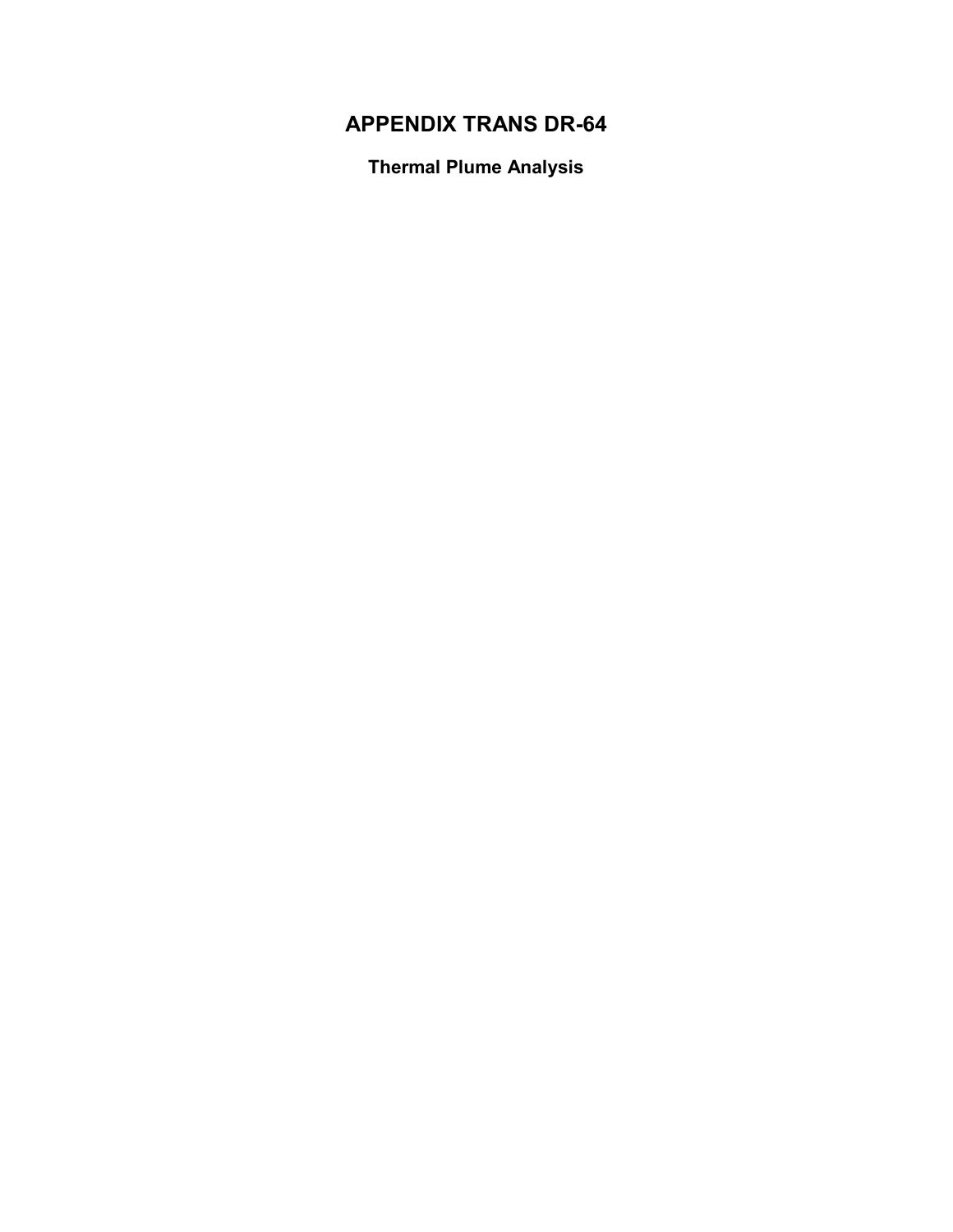## **Plume Vertical Velocity Assessment**

# **Walsh Backup Generating Facility**

**Santa Clara, California**

Submitted to **California Energy Commission**

Submitted by

# **651 Walsh Partners, LLC**

Prepared by  **Atmospheric Dynamics, Inc.**



**ATMOSPHERIC DYNAMJCS,JNC**  Meteorological & Air Quality Modeling

**October 2019**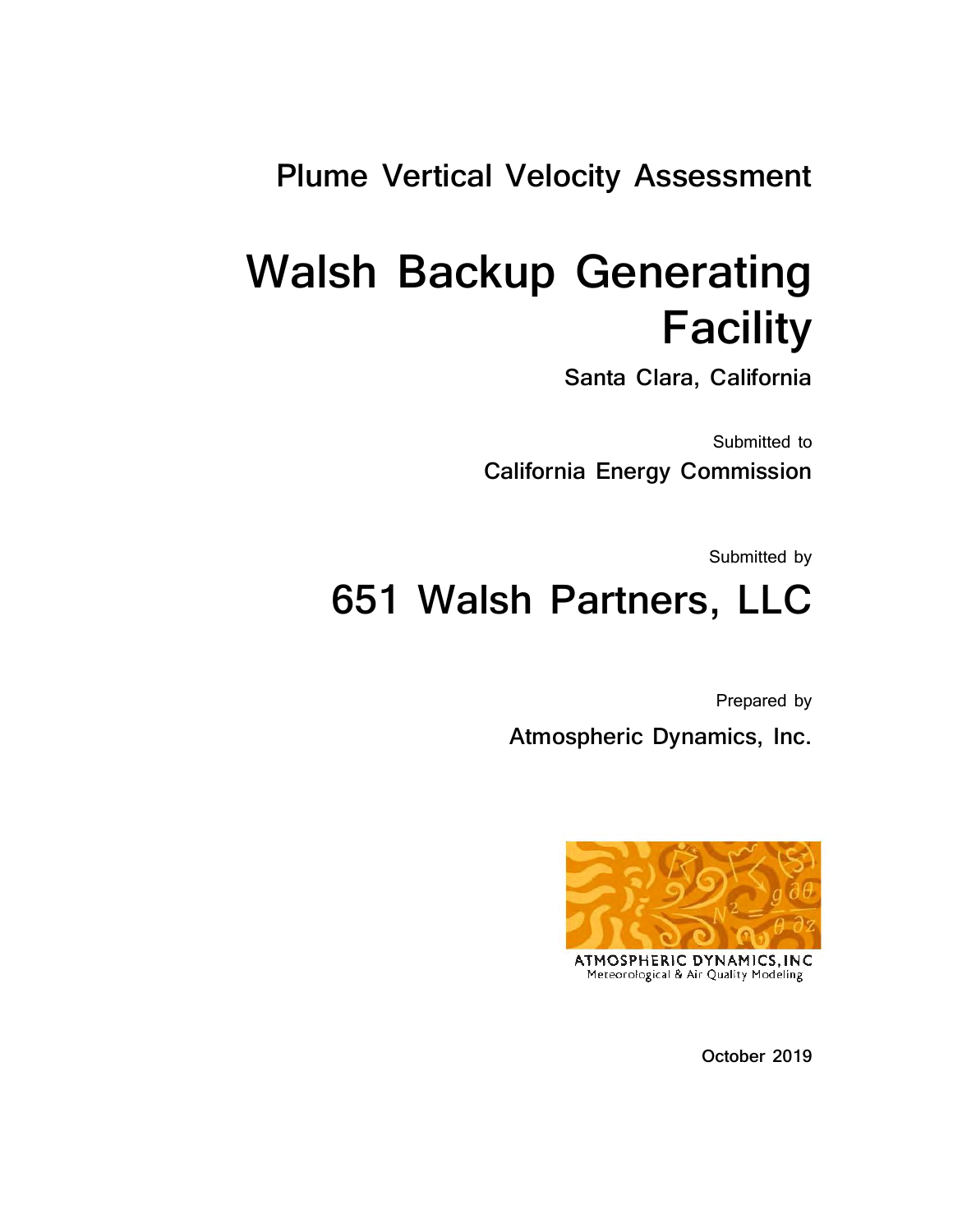#### **Introduction**

651 Walsh Partners, LLC (WP LLC) is proposing to develop the Walsh Backup Generating Facility (WBGF). The backup generating facility will utilize 32 three-megawatt (MW) diesel fired generators along with 54 rooftop air cooled chillers. The proposed WBGF site encompasses 7.87 acres and is located at 651 Walsh Avenue in Santa Clara, California. The property is zoned Heavy Industrial. The site is currently developed with a one-story 171,259-square foot warehouse complex and associated paved parking and loading areas. The Norman Y. Mineta San José International Airport is located approximately 0.3 miles east of the site.

Based on the stack parameter data, an analysis of the potential plume characteristics from the routine operation the diesel engines and rooftop chillers on vertical winds was prepared and compared to the California Energy Commission (CEC) significance criteria of 5.3 meters per second (m/s) for the average vertical plume velocities as described below.

Atmospheric Dynamics, Inc. (ADI) prepared a screening level plume vertical velocity assessment which are based on the calm wind Spillane methodology outlined in the *"Aviation Safety and Buoyant Plumes"* paper (Peter Best, et. al., presented at the Clean Air Conference, Newcastle, New South Wales, Australia, 2003). This methodology is also recognized as a screening tool for aviation safety set out by the Australian Civil Aviation Safety Authority (CASA) and presented in *"AC 139-5(1) Plume Rise Assessments (CASA, 2012)".* 

The aim of this screening assessment is to conservatively determine the potential for turbulence generated by the diesel engines and rooftop chillers waste heat exhaust plumes. Part 139.370 of the Australian Civil Aviation Safety Regulations (1998, 2004) provides that CASA may determine that plume velocities in excess of 4.3 m/s is or will be a potential hazard to aircraft operations. The *Manual of Aviation Meteorology* (Australian Bureau of Meteorology 2003) defines severe turbulence as a vertical wind gust velocity in excess of 10.6 m/s. The assumed critical vertical velocity used as a CEC significance threshold is 5.3 meters per second\*  $(m/s)$  but it should be noted that the basis of the original CASA derived threshold of 4.3 m/s has been lost in antiquity and that CASA no longer relies on the 1998 and 2004 regulations that established this critical threshold other than to note that a more rigorous analysis, which includes site specific meteorology, should be used if the 4.3 m/s and 10.6 m/s screening thresholds are exceeded. The screening method uses absolute worst-case assumptions of calm winds and neutral atmospheric conditions for the entire vertical extent of the plume to determine these worst-case impacts. It should be noted that these results are extremely conservative in that these worst-case conditions typically only occur during a few hours each year.

The Spillane methodology is generally applied to a limited number of plume source geometry's (turbines, power plant boilers, etc.) with the stacks arranged linearly (in a single straight-line) and separated by distances that typically exceed the individual stack diameters. For the diesel engines, this assumption was maintained. Only one engine stack was modeled consistent with the normal operational testing schedule of the emergency generator engines. For the chiller assessment, a conservative assumption was made in order to use the Spillane methodology on an atypical chiller plume configuration, which is made up of 54 chillers arranged on a twodimensional surface. Here, the methodology, as described below, assumed that all sixteen chiller cells for each chiller were merged into a single stack with an effective diameter based on the combined area of all sixteen chiller cells. In other words, a single stack was assumed to initially describe the release parameters of the combined chiller cells in each of the 54 individual chillers.

\*For the Puente Power Project (Docket#15-AFC-01, TN#213674, 9/15/2016), "CEC staff … concluded that an average velocity of 5.3 m/s is the appropriate velocity … [for a plume velocity threshold]." The CEC staff "Plume Background Threshold" attached to the docketed document concludes with "…[CEC] staff will use 10.6 m/s peak vertical plume velocity as the new threshold. The altitude at which a plume would have a peak vertical velocity of 10.6 m/s would be the same altitude at which a plume would have an average vertical velocity of half that, 5.3 m/s."

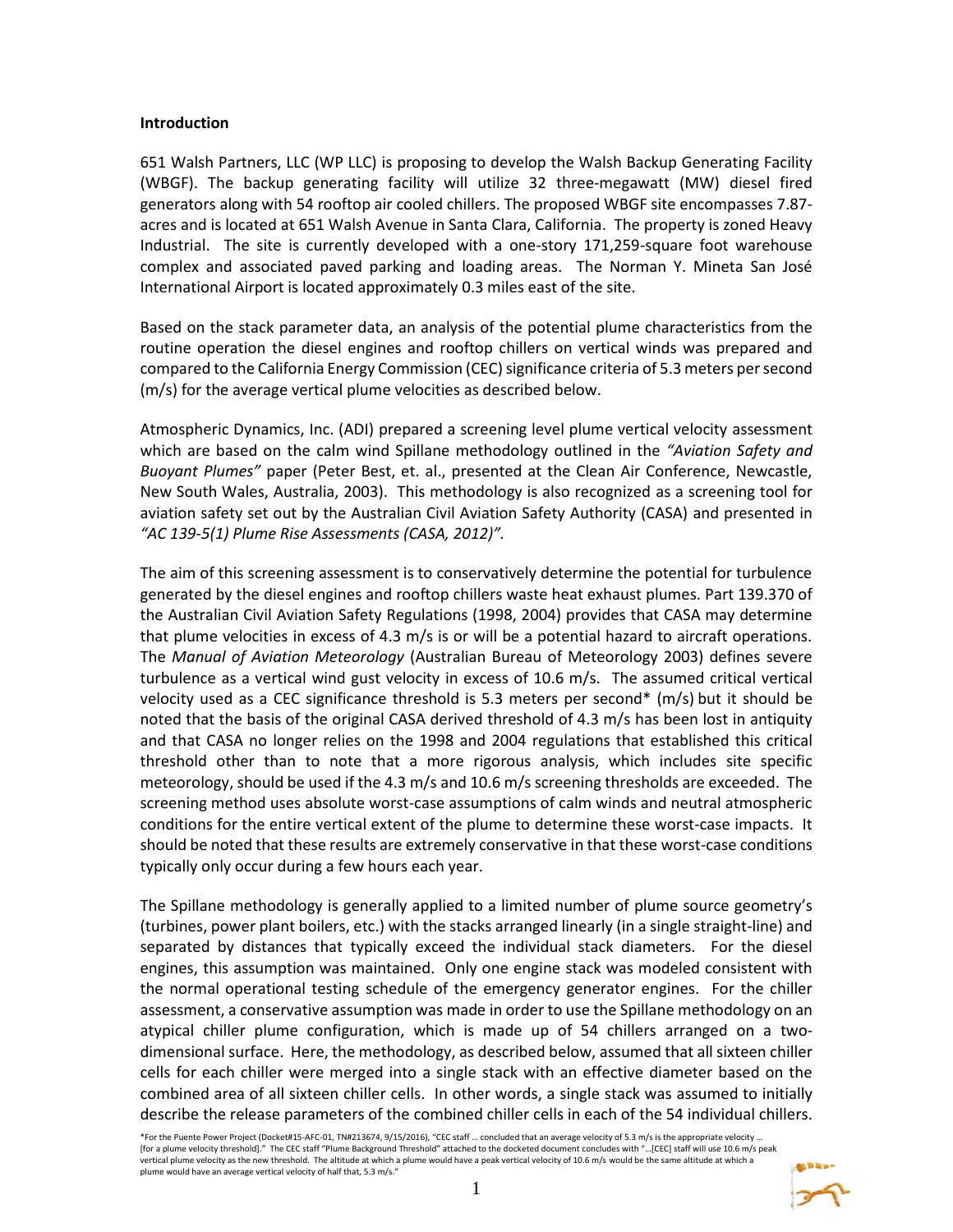The effective plume diameter is appropriate for each individual chiller based on the close proximity and arrangement of the sixteen chiller cells.

#### **Screening Methodology and Vertical Plume Velocity Calculations**

The Spillane methodology is based on worst-case calm wind neutral stability conditions to assess the average plume vertical velocity as a function of height. The methodology is based on wellverified laboratory and theoretical treatments of the rise and spread of a buoyant jet, both into a still ambient environment and into a light crosswind. This treatment covers in detail the initial dynamics of the plume as it exits the stack and the entrainment of ambient air into the plume as it rises directly above the stack. In addition to providing clarifications and algebraic solutions to the Spillane methodology, the 2003 Peter Best paper provides additional methodologies that also consider the enhancement of vertical velocities that may occur if the plumes from multiple identical stacks merge and form a higher buoyancy combined plume (referred to here as the enhanced Spillane methodology).

The vertical plume assessment will involve several stages of development. For individual plumes, the stages are:

- (a) In the first stage very close to the stack exit, the high plume momentum will result in a short section in which the conditions at the center of the plume are relatively unaffected by ambient and plume buoyancy conditions. This jet phase extends from the stack exit to approximately a distance of 6.25 D above the stack (where D is the stack diameter) in calm conditions. At the end of this stage, the plume-averaged vertical velocity has decreased to half of the stack exit velocity, with a corresponding increase, or doubling, in effective plume diameter.
- (b) In the second stage, the plume responds to differences between ambient and plume buoyancy conditions, with much cooler and less turbulent ambient air being entrained into the plume from the outside regions of the plume towards the plume centerline. The momentum and buoyancy of the plume significantly influences plume rise and subsequently the dilution of the stack exhaust to decrease plume vertical velocities. This dilution is very sensitive to ambient wind speed, so the calm wind conditions considered here are extremely conservative.
- (c) In the third stage of plume development, plume rise is due entirely to the buoyancy of the plume and continues from some distance until there is an equalization of turbulence conditions within and outside the plume. This final rise is often only achieved at considerable heights/distances from the stack where the effective average vertical velocity is then close to zero. Since there is very little turbulence and near-zero vertical velocities, this stage of plume development is usually not considered for this type of analysis.

In the second stage of development, the analytical solution of the governing equations under these conditions is given by:

$$
a = 0.16(z - zv)
$$
  
V = { $(Va) o3 + 0.12Fo [ (z - zv)2 - (6.25D - zv)2]}1/3/a$ 

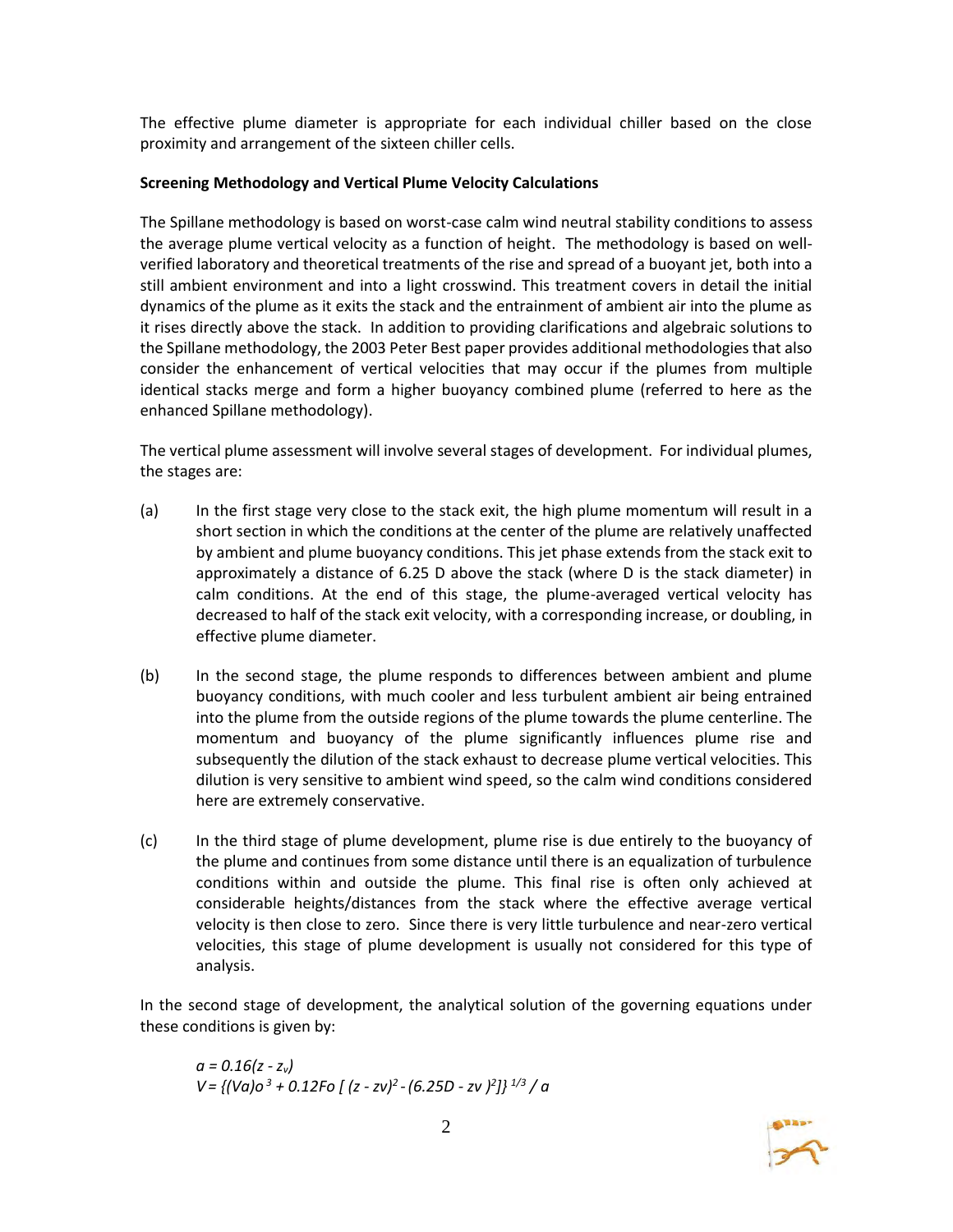Where the subscript 'o' refers to values of the parameters at the stack outlet and the variables are:

- *a* plume radius (m)
- *V* average vertical velocity (m/s)
- *z* height above stack top (m)
- *z<sup>v</sup>* virtual source height (m)
- *D* stack diameter (m)
- $F_o$  buoyancy flux evaluated at the stack outlet (m<sup>4</sup>s<sup>-3</sup>)

These are the two primary equations governing the growth of a single plume in the second stage of development under neutral calm wind conditions. Additional equations governing the first stage of single plume development as well as the interaction of multiple plumes in the second stage of development are discussed in detail in the Best paper.

For multiple stacks in the enhanced Spillane methodology, the equations governing the second stage are calculated from the point when the plumes begin to merge until they are fully merged. The plume merging begins at the height where the plume diameters equal the stack separations and the plumes are fully merged at the height where the plume diameters are equal to  $2d(N-1)/2$ for three or more stacks or 2d for two stacks. At the fully merged height, the merged plume diameter and velocity is enhanced by the fourth root of the number of stacks. Above the fully merged plume height, the enhanced plume diameter and plume velocities follow the regular equations given for the second stage. Below the fully merged plume height for the merging phase, plume velocities are linearly interpolated by height from the single plume velocity at the height where the plumes begin to merge to the enhanced plume velocity at the fully merged plume height.

#### **Vertical Plume Velocity Calculations for the Diesel Engines**

The WBGF is comprised of 32 individual large diesel emergency generator stacks, arranged as 16 double stacked units. The 33 $rd$  diesel emergency generator is smaller than the other 32 emergency generators, which would have lesser plume vertical velocities, and therefore was not considered further. Generator stack parameter data (plume exit velocity, plume exit temperature and stack exit diameter) were provided by Cummins. Only one (1) engine will be tested during any one hour. While the engines will be tested at minimum loads, the 100 percent load case was utilized for the worst-case plume analysis. For the engine analysis, two ambient conditions were considered: 41.0°F, the minimum monthly mean of daily minimum temperatures, and 84.3°F, the maximum monthly mean of daily maximum temperatures for the San Jose Airport (*"Climatology of the United States No. 81 – Monthly Station Normals of Temperature, Precipitation, and Heating and Cooling Degree Days 1971-2000 – California"*, February 2002, and *"Climatology of the United States No 20 – Monthly Station Climate Summaries, 1971-2000 – California"*, February 2004). These data is summarized in Table 1.

| <b>Table 1 Cummins Stack Characteristics for Vertical Plume Velocity Analysis</b> |        |        |
|-----------------------------------------------------------------------------------|--------|--------|
| Case #                                                                            |        |        |
| <b>Ambient Temperature (°F)*</b>                                                  | 41.0   | 84.3   |
| <b>Stack Diameter (m)</b>                                                         | 0.5588 | 0.5588 |
| <b>Exhaust Velocity (m/s)*</b>                                                    | 44.96  | 44.96  |
| <b>Exhaust Temperature (K)*</b>                                                   | 716.48 | 716.48 |

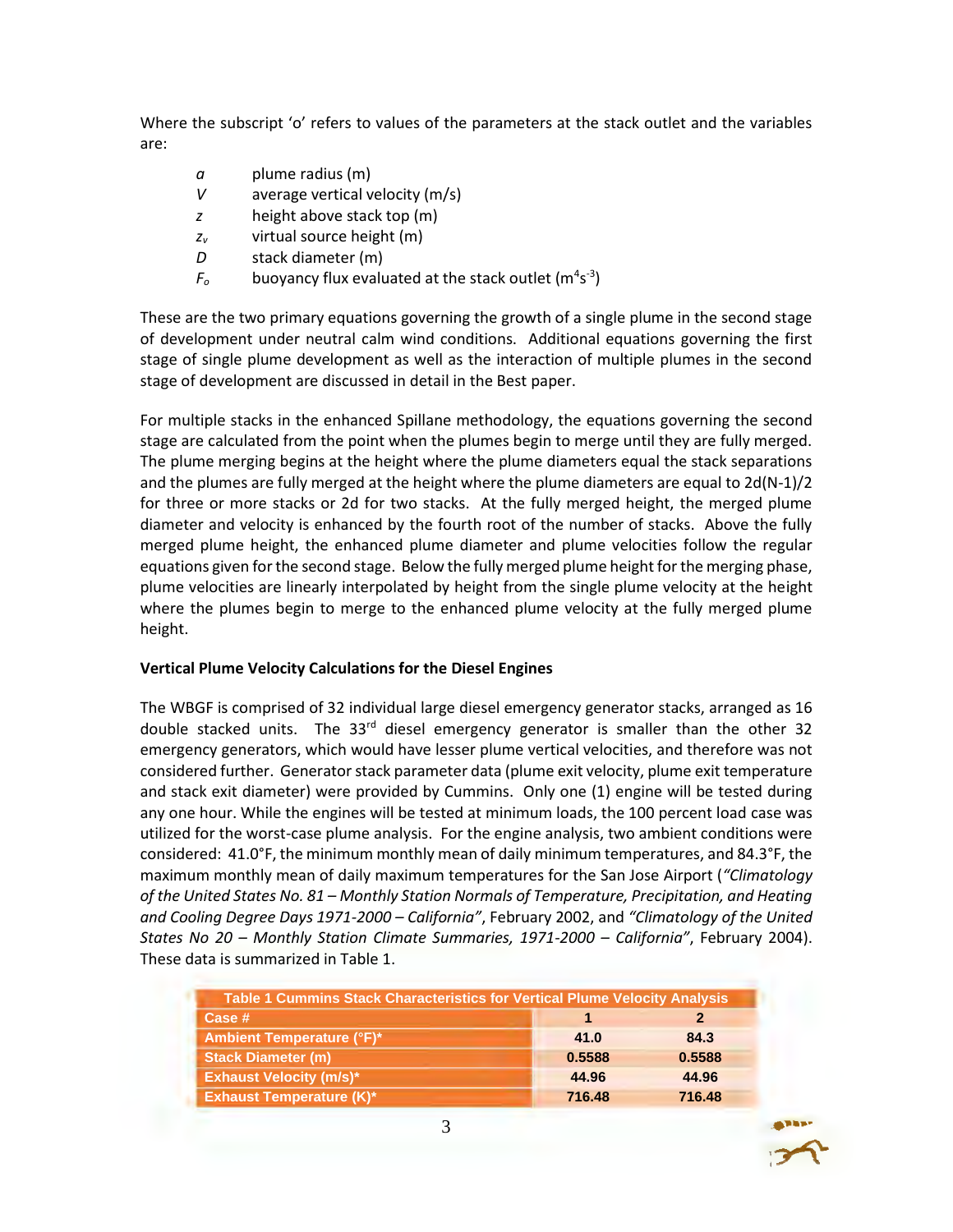| <b>Stack Release Height (m)</b>                          | 16.03 | 16.03 |
|----------------------------------------------------------|-------|-------|
| <b>Stack Buoyancy Flux (m<sup>4</sup>/s<sup>3</sup>)</b> | 21.06 | 19.91 |
| *Stack data provided by Cummins at 100% load             |       |       |

Screening level vertical plume velocity assessments were made for two ambient temperatures with calm winds and neutral atmospheric conditions for the cases presented in Table 1 which are based on 100 percent load. The results based on the two ambient conditions are presented in Table 2 and the output from the calculation spreadsheet provided in Attachment A.

The initial jet phase extends to a height of about 64 feet above grade level (ft-agl) for both cases. After the jet phase, plume temperature buoyancy characteristics modeled in the Spillane methodology cause a uniform decrease in plume-averaged vertical velocities, with the critical plume-averaged vertical velocity of 5.3 m/s occurring at about 92 ft-agl for Case 1 and about 93 ft-agl for Case 2. Again, the plume-averaged vertical velocities are shown in the spreadsheets provided in Attachment A.

| Table 2 Diesel Engine Vertical Plume Velocity Analysis Results for Reference<br><b>Height</b> |      |      |
|-----------------------------------------------------------------------------------------------|------|------|
| Case #                                                                                        | 1    | 2    |
| <b>Ambient Temperature (°F)</b>                                                               | 41.0 | 84.3 |
| <b>Single Plume Results:</b>                                                                  |      |      |
| <b>Plume-Averaged Vertical Velocity at 940 feet-</b><br>agl (m/s)                             | 1.32 | 1.30 |
| <b>Height of 5.3 m/s Plume-Averaged Vertical</b><br><b>Velocity (feet-agl)</b>                | 92.2 | 92.9 |

These screening results indicate that mechanical and thermal turbulence levels due to the flow from the diesel engine always remain in the light turbulence category and below the significance level of 5.3 m/s at all heights above about 100 ft-agl. Even light wind speeds can dramatically decrease the predicted plume-averaged vertical velocities so the above results are very conservative indications of adverse conditions. The important factor for a given location is the appropriateness of available information for estimating true wind and temperature profiles throughout a typical year. Theoretical calculations, as shown in the tables above, are likely to overestimate the expected vertical velocities, for the following reasons:

- The wind profile is assumed constant with height with no occurrence of wind-shear when realistically, there is a considerable variation with height, especially in light winds;
- Worst-case scenarios are based on very light-wind, near-neutral atmospheric conditions with maximum loading.

#### **Vertical Plume Velocity Calculations for the Rooftop Chillers**

The 54 rooftop chillers are each comprised of 16 individual cells, with a cell fan diameter of 36.6 inches. Thus, the 54 chillers are generally arranged six along the longer building length (averaging 49 feet between adjacent chillers) by nine along the shorter building width (averaging 27 feet between adjacent chillers). Chiller stack parameter data (exit velocity and temperature) were provided by the applicant. An effective stack diameter for all sixteen cells was utilized for each chiller. The chillers will utilize variable speed fans and the number of fans that are operational are dependent upon ambient temperature and plant load. However, to be conservative, all

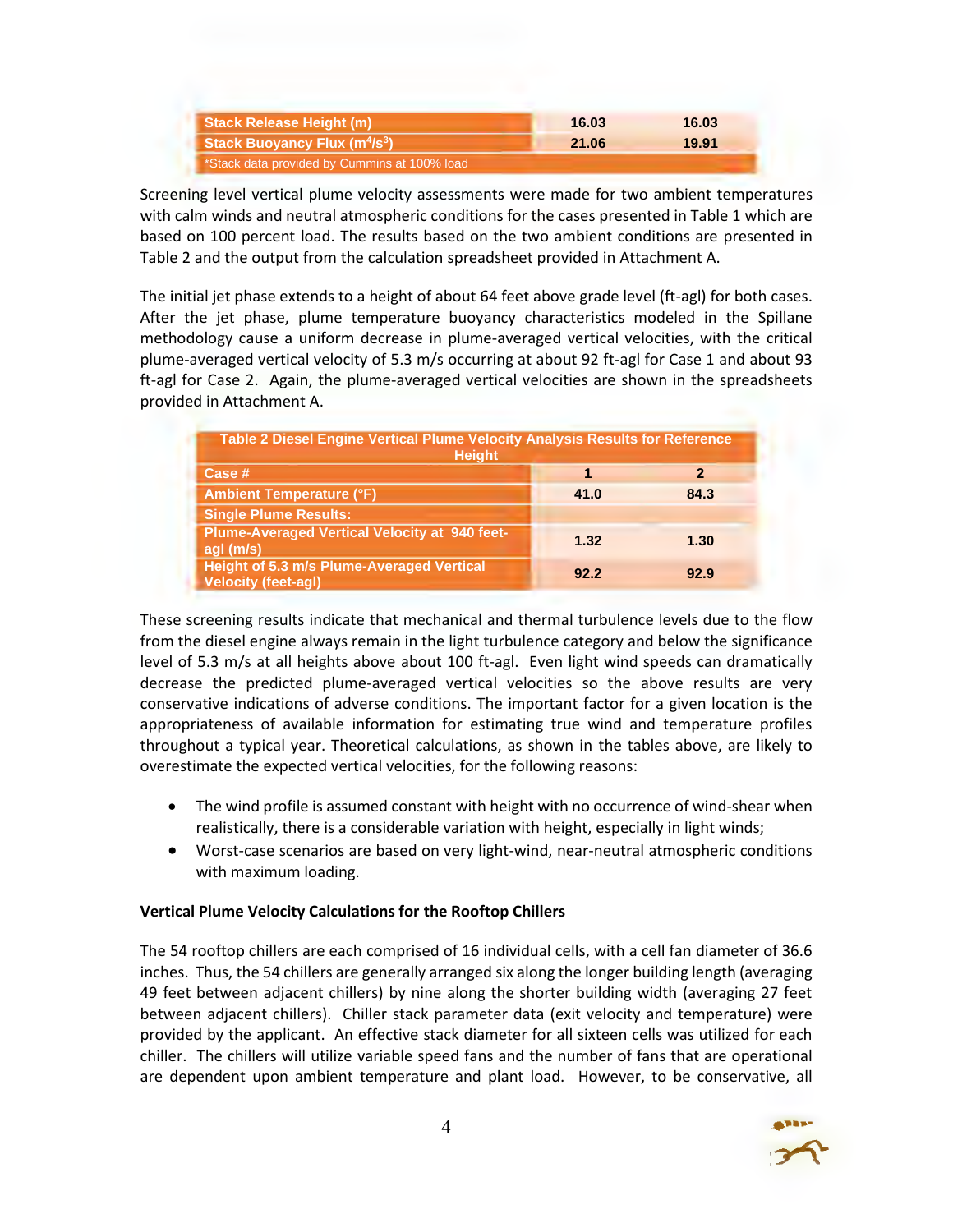chillers/cells were assumed to be operating at full load. These data is summarized in Table 3 for the same ambient temperatures used for the engine analysis.

| Table 3 Chiller Stack Characteristics for Vertical Plume Velocity Analysis                                                                                                                                             |        |        |
|------------------------------------------------------------------------------------------------------------------------------------------------------------------------------------------------------------------------|--------|--------|
| Case #                                                                                                                                                                                                                 | 1      | 2      |
| <b>Ambient Temperature (°F)*</b>                                                                                                                                                                                       | 41.0   | 84.3   |
| <b>Effective Stack Diameter (m)**</b>                                                                                                                                                                                  | 3.7186 | 3.7186 |
| <b>Exhaust Velocity (m/s)*</b>                                                                                                                                                                                         | 9.82   | 9.82   |
| <b>Exhaust Temperature (K)*</b>                                                                                                                                                                                        | 289.26 | 313.32 |
| <b>Stack Release Height (m)</b>                                                                                                                                                                                        | 30.30  | 30.30  |
| <b>Stack Buoyancy Flux (m<sup>4</sup>/s<sup>3</sup>)</b>                                                                                                                                                               | 12.79  | 11.81  |
| *Chiller stack data provided by the applicant<br>** Calculated value based on the cell diameter of 36.6 inches multiplied by the square of the<br>number of operating cells, or $D_{\text{eff}} = 36.6$ "* $\sqrt{16}$ |        |        |

The Spillane methodology was originally developed to treat multiple individual stacks that are arranged along a linear x or y direction, but not both directions at once, with stack separations much greater than the stack diameters, typical of boilers/turbines at large power plants. As noted above, the 54 chillers are generally arranged in a 6 x 9 pattern. Therefore, the enhanced Spillane methodology was based on calculating the total merging height for the largest linear direction of chiller placements (which is six chillers spaced 49 feet apart along the longer length of the building). All 54 chillers were considered in the calculation of vertical velocity plume enhancement (both at and above the totally merged height, and for the interpolation down to the plume touching height. Again, the effective single stack diameter of each chiller was based on the combined 16 cells.

Screening level vertical plume velocity assessments were made for the same ambient temperatures with calm winds and neutral atmospheric conditions as was done for the emergency generator engines. The results are presented in Table 4 and the output from the calculation spreadsheets are provided in Attachment A.

The initial jet phase extends to a height of about 176 ft-agl for both cases. The critical plumeaveraged vertical velocity of 5.3 m/s occurs in the jet phase at about 170 ft-agl for both cases. The plumes touch (begin to merge) at about 254 ft-agl and are fully merged at about 867 ft-agl for both cases. Under the enhanced Spillane methodology, the merged plume-averaged vertical velocities never approach 5.3 m/s (either above the totally merged height or when interpolated down to the touching height).

| Table 4 Chiller Vertical Plume Velocity Analysis Results for Reference Height                 |       |       |
|-----------------------------------------------------------------------------------------------|-------|-------|
| Case #                                                                                        |       | 2     |
| <b>Ambient Temperature (°F)</b>                                                               | 41.0  | 84.3  |
| <b>Single Plume Results:</b>                                                                  |       |       |
| <b>Height of 5.3 m/s Plume-Averaged Vertical</b><br>Velocity (Within the Jet Phase, feet-agl) | 175.7 | 175.7 |
| <b>Merged Plume Results:</b>                                                                  |       |       |
| <b>Plume-Averaged Vertical Velocity at 940 feet-</b><br>aal (m/s)                             | 3.20  | 3.16  |

From these results and for each ambient condition, the vertical plume velocities are less than the threshold value of 5.3 m/s for all heights above about 175 ft-agl and above for the chillers. The heights at which plume-averaged vertical velocities exceed 5.3 m/s only occur during the jet phase

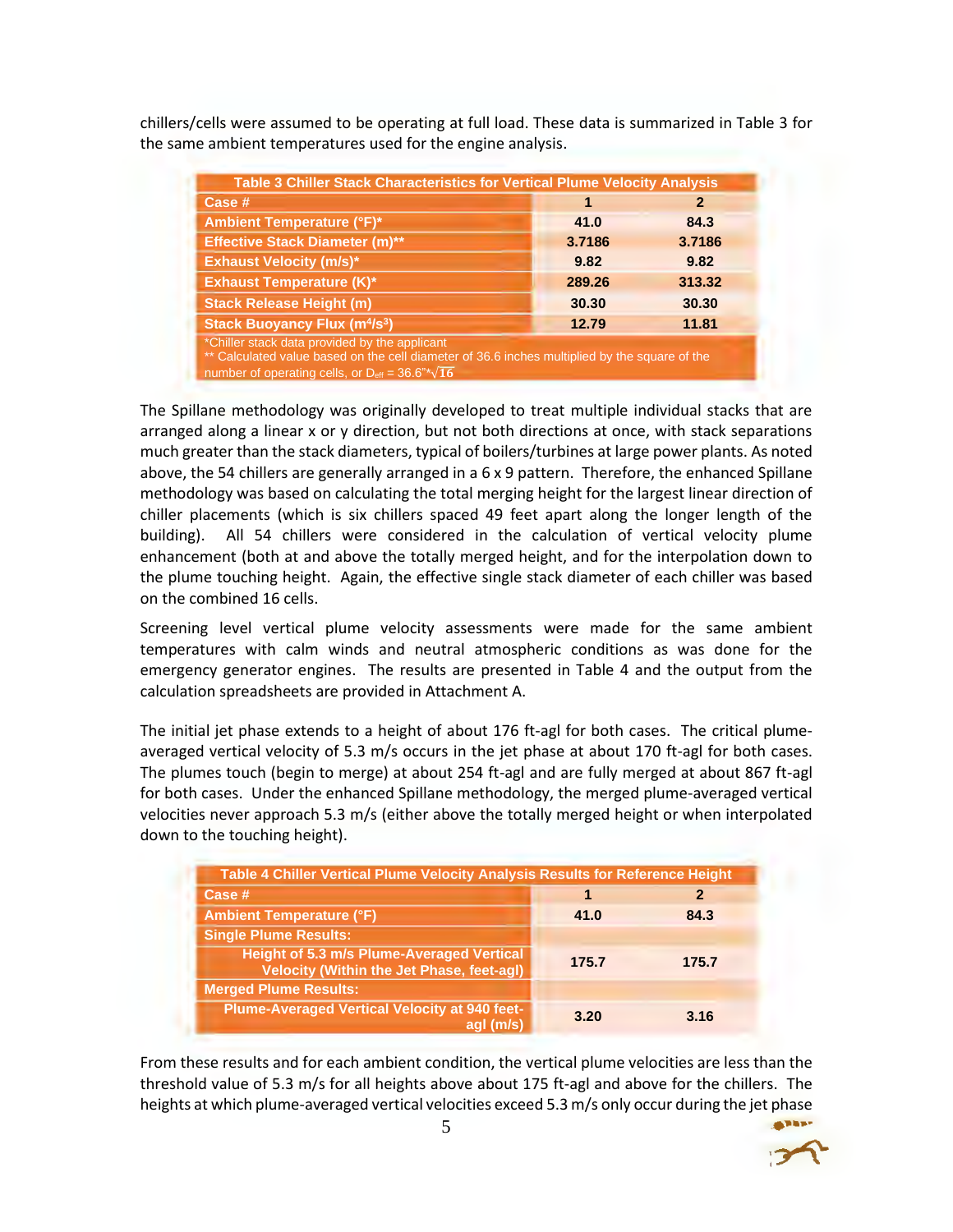for both cases. These cases also represent worst-case conditions of calm winds at all levels of a neutral atmosphere.

These screening results indicate that mechanical and thermal turbulence levels due to the flow from the chillers always remain in the light turbulence category and below the significance level of 5.3 m/s at all heights above about 175 ft-agl. Even light wind speeds can dramatically decrease the predicted plume-averaged vertical velocities so the above results are very conservative indications of adverse conditions. The important factor for a given location is the appropriateness of available information for estimating true wind and temperature profiles throughout a typical year. Theoretical calculations, as shown in the tables above, are likely to overestimate the expected vertical velocities, for the following reasons:

- The wind profile is assumed constant with height with no occurrence of wind-shear when realistically, there is a considerable variation with height, especially in light winds;
- Worst-case scenarios are based on very light-wind, near-neutral atmospheric conditions with maximum loading.

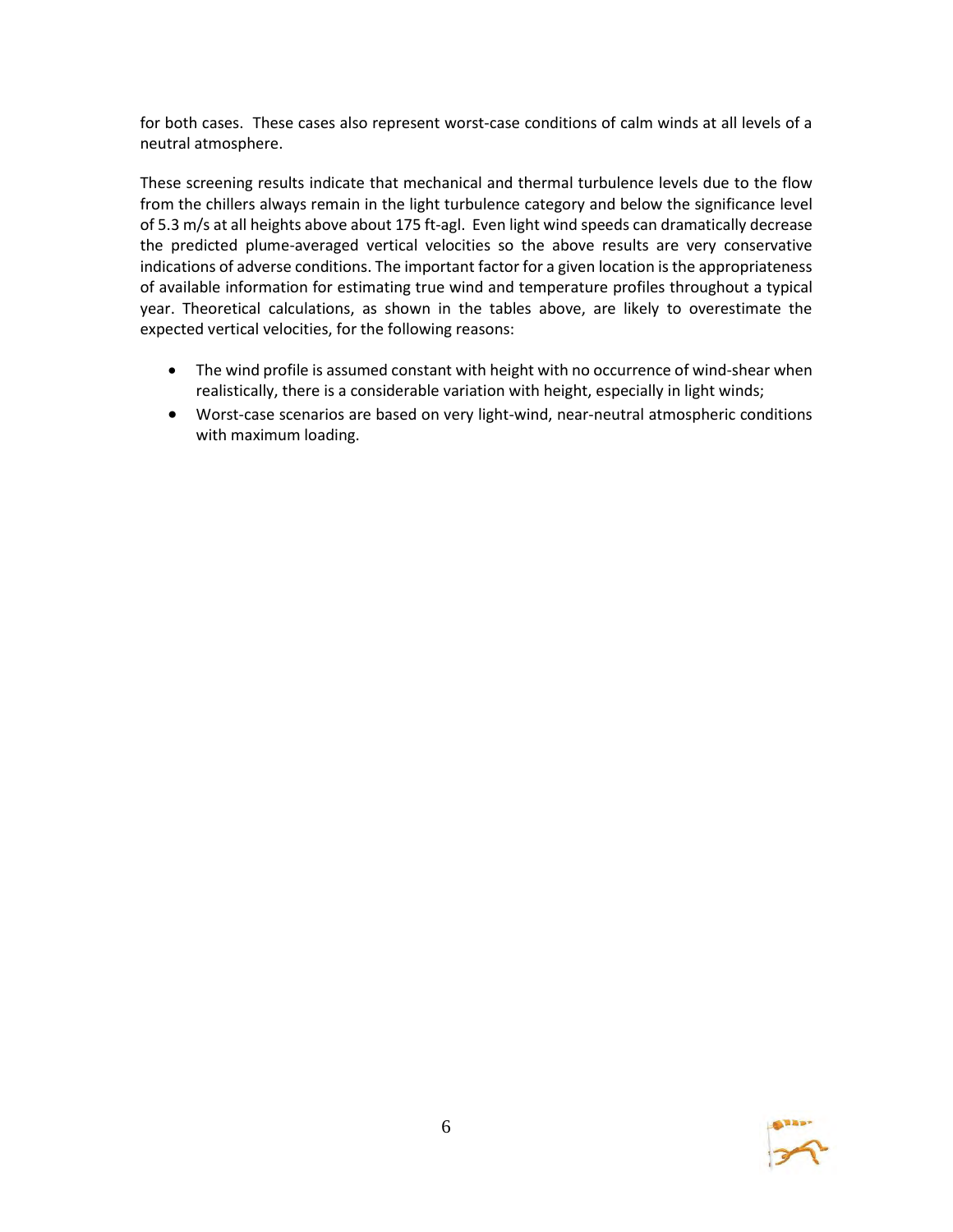## **Attachment A Spillane Method Plume Velocity Calculations**

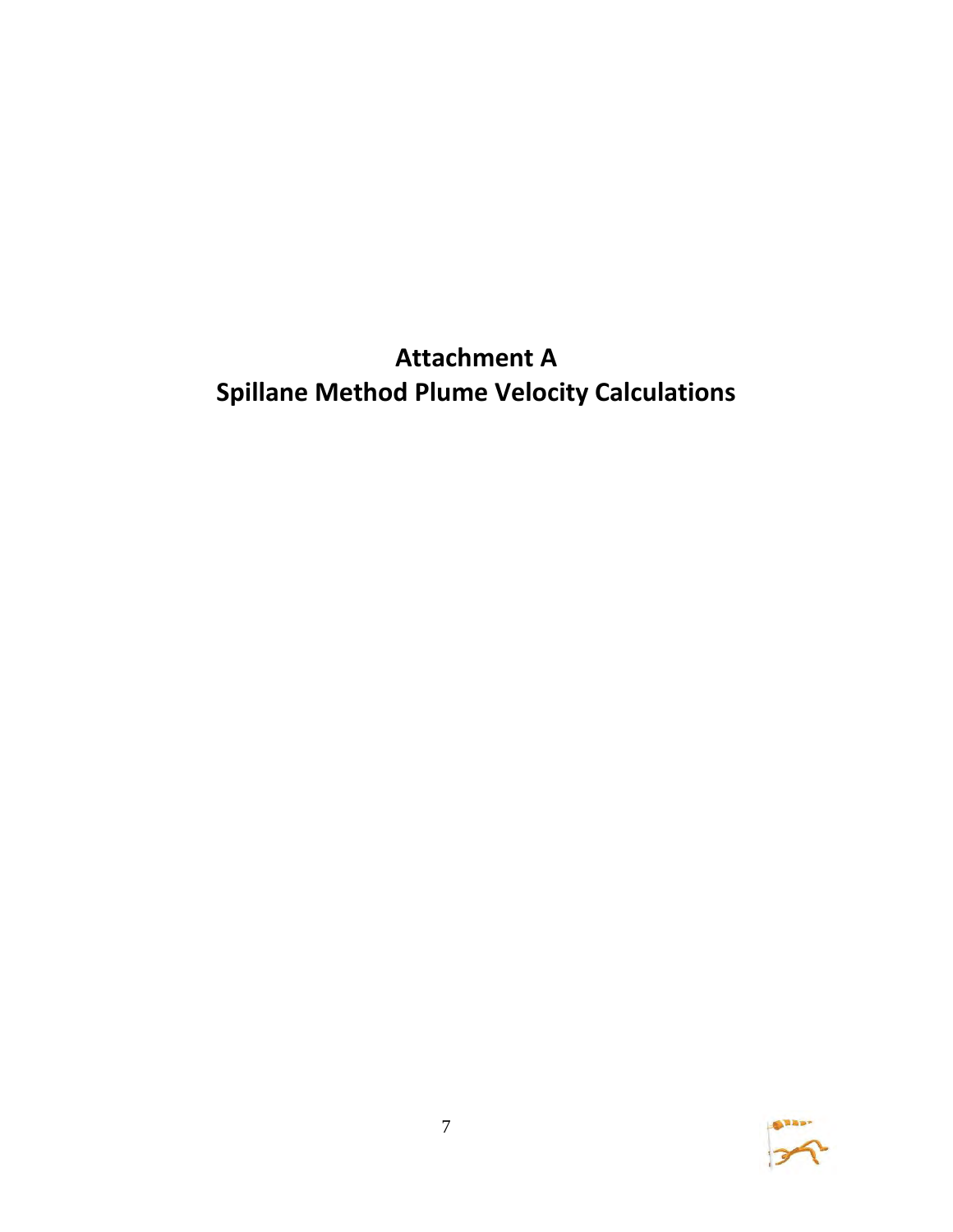|                                                                                                                                                                                                                                 | "Aviation Safety and Buoyant Plumes," Peter Best, et. al. |                                 |                                           |                  |                                                                                  |                                                                                                                                           |                                     |                                                                                                  |
|---------------------------------------------------------------------------------------------------------------------------------------------------------------------------------------------------------------------------------|-----------------------------------------------------------|---------------------------------|-------------------------------------------|------------------|----------------------------------------------------------------------------------|-------------------------------------------------------------------------------------------------------------------------------------------|-------------------------------------|--------------------------------------------------------------------------------------------------|
|                                                                                                                                                                                                                                 |                                                           |                                 |                                           |                  |                                                                                  | "The Evaluation of Maximum Updraft Speeds for Calm Conditions at Various Heights in the Plume                                             |                                     |                                                                                                  |
|                                                                                                                                                                                                                                 |                                                           |                                 |                                           |                  |                                                                                  | from a Gas-Turbine Power Station at Oakey, Queensland, Australia," Dr. K.T. Spillane                                                      |                                     |                                                                                                  |
| <b>Ambient Conditions:</b><br>Ambient Potential Temp 8a                                                                                                                                                                         | 278.15 Kelvins                                            |                                 | 41.0 °F                                   |                  |                                                                                  | Constanta: Assume neutral conditions (d8/dz=0 or $\theta_a = \theta_e$ )<br>0,3048 meters/feet                                            |                                     |                                                                                                  |
| <b>Plume Exit Conditions:</b>                                                                                                                                                                                                   |                                                           |                                 |                                           |                  | Gravity g                                                                        | $9.81 \, \text{m/s}^2$                                                                                                                    |                                     |                                                                                                  |
| Maximum Stack Height h.                                                                                                                                                                                                         | 16.03 meters                                              |                                 | 52 7/12 feet-inches                       |                  | λ                                                                                | 1.11                                                                                                                                      |                                     |                                                                                                  |
| <b>Stack Diameter D</b>                                                                                                                                                                                                         | 0.5588 meters                                             |                                 |                                           | 22 inches        | λ.                                                                               | $-1.0$                                                                                                                                    |                                     |                                                                                                  |
| Stack Velocity Vast                                                                                                                                                                                                             | 44.96 m/s                                                 |                                 | 147.52 ft/sec                             |                  |                                                                                  |                                                                                                                                           |                                     |                                                                                                  |
| Volumetric Flow                                                                                                                                                                                                                 |                                                           | 11.03 cu.m/sec                  | 23,365 ACFM                               |                  | $\pi V_{\text{max}}D^2/4$                                                        |                                                                                                                                           | Sect.2/¶1                           |                                                                                                  |
| Stack Potential Temp $\theta_k$                                                                                                                                                                                                 | <b>716.48 Kalvins</b>                                     |                                 | 830 F                                     |                  |                                                                                  |                                                                                                                                           |                                     |                                                                                                  |
| Initial Stack Buoyancy Flux Fo                                                                                                                                                                                                  | $21.0642 \text{ m}^4\text{/s}^3$                          |                                 |                                           |                  |                                                                                  | $gV_{\text{max}}D^{2}(1-\theta_{0}/\theta_{0})/4 = Vol.$ Flow(g/m)(1- $\theta_{0}/\theta_{0}$ )                                           | Sect.2/11                           |                                                                                                  |
| Plume Buoyancy Flux F                                                                                                                                                                                                           | $N/A$ $m^4/s^3$                                           |                                 |                                           |                  |                                                                                  | $\lambda^2$ gVa $^2$ (1-0,/0,) for a,V,0, at plume height (see below)                                                                     |                                     |                                                                                                  |
| No.of Stacks N                                                                                                                                                                                                                  | $\mathbf{1}$                                              |                                 |                                           |                  |                                                                                  | 1.000 Multiple Stack Multiplication Factor (Nº 25)                                                                                        |                                     |                                                                                                  |
|                                                                                                                                                                                                                                 |                                                           |                                 |                                           |                  |                                                                                  |                                                                                                                                           |                                     |                                                                                                  |
| Conditions at End (Top) of Jet Phase:                                                                                                                                                                                           |                                                           |                                 |                                           |                  |                                                                                  |                                                                                                                                           |                                     |                                                                                                  |
| Height above Stack ziet                                                                                                                                                                                                         | 3.493 meters*                                             |                                 | 11.5 feet*                                |                  |                                                                                  | $z_{\text{opt}}$ = 6.25D, meters*=meters above stack top                                                                                  | Sect.3/                             |                                                                                                  |
| Height above Ground z <sub>id</sub> +h,                                                                                                                                                                                         | 19.523 meters                                             |                                 | 64.1 feet                                 |                  |                                                                                  |                                                                                                                                           |                                     |                                                                                                  |
| Vertical Velocity Viet                                                                                                                                                                                                          | 22.480 m/s                                                |                                 | 73.75 ft/sec                              |                  | $V_{\text{int}} = 0.5V_{\text{ext}} = V_{\text{rad}}/2$                          |                                                                                                                                           |                                     |                                                                                                  |
| Plume Top-Hat Diameter 2apr                                                                                                                                                                                                     | $1.11B$ meters                                            |                                 | 3.7 feet                                  |                  | $2aint = 2D$                                                                     | Conservation of momentum                                                                                                                  |                                     |                                                                                                  |
|                                                                                                                                                                                                                                 |                                                           |                                 |                                           |                  |                                                                                  |                                                                                                                                           |                                     |                                                                                                  |
| Spillane Methodology - Analytical Solutions for Calm Conditions for Plume Heights above Jet Phase<br>Single Plume-averaged Vertical Velocity V given by Analytical Solution in Paper where Product Va given by equations below: |                                                           |                                 |                                           |                  |                                                                                  |                                                                                                                                           |                                     |                                                                                                  |
| Plume Top-Hat Radius a                                                                                                                                                                                                          |                                                           | <b>Solutions in Table Below</b> |                                           |                  |                                                                                  | 0.16(z-z,), or linear increase with height                                                                                                | Sect.2/Eq.6                         |                                                                                                  |
| Virtual Source Height z.                                                                                                                                                                                                        |                                                           | $1.316$ meters*                 | 4.3 feet*                                 |                  |                                                                                  | $B.25D[1-(\theta_0/\theta_0)^{1/2}]$ , meters*=meters above stack top                                                                     | Sect 2/Eq.6                         |                                                                                                  |
| Height above Ground z <sub>v</sub> +h,                                                                                                                                                                                          | 17,346 meters                                             |                                 | 56.9 feet                                 |                  |                                                                                  | where $(\theta_n/\theta_n)^{1/2} = (\theta_n/\theta_n)^{1/2} = 0.6231$                                                                    |                                     |                                                                                                  |
| Vertical Velocity V                                                                                                                                                                                                             |                                                           | <b>Solutions in Table Below</b> |                                           |                  |                                                                                  | $[(Va)_0^3 + 0.12F_0 [(z-z_0)^2 - (0.25D-z_0)^2]]^{(1/8)}$ / a                                                                            | SecL2.1(6)                          |                                                                                                  |
| Product (Va) <sub>o</sub>                                                                                                                                                                                                       | $7.827$ $\frac{m^2}{s}$                                   |                                 |                                           |                  | $V_{\text{ent}}$ D/2( $\theta_{\text{e}}$ / $\theta_{\text{e}}$ ) <sup>1/2</sup> |                                                                                                                                           |                                     |                                                                                                  |
|                                                                                                                                                                                                                                 |                                                           |                                 |                                           |                  |                                                                                  |                                                                                                                                           |                                     |                                                                                                  |
| Solve for plume-averaged vertical velocity at height                                                                                                                                                                            |                                                           | 940.0 feet                      |                                           |                  | 286.512 meters above ground (z'+h,)                                              |                                                                                                                                           |                                     |                                                                                                  |
| Gives the following Height above Stack z'                                                                                                                                                                                       | 270.482 meters <sup>*</sup>                               |                                 | 887.4 feet*                               |                  |                                                                                  |                                                                                                                                           |                                     |                                                                                                  |
| Plume Top-Hat Diameter 2a'                                                                                                                                                                                                      | <b>86.133 meters</b>                                      |                                 | 282.6 feet                                |                  | $2a' = 2^{\circ}0.16(z' - z)$                                                    |                                                                                                                                           | Secl.2/Eq.6                         |                                                                                                  |
| Vertical Velocity V                                                                                                                                                                                                             | $1.320$ m/s                                               |                                 | 4.33 f <sub>VBec</sub>                    |                  |                                                                                  | $V = { (Va)_0}^3 + 0.12F_0[(z-z_1)^2 - (0.25D-z_1)^2]^{(1/3)} / (2a'/2)$                                                                  | Sect 2/Eq 6                         |                                                                                                  |
|                                                                                                                                                                                                                                 |                                                           |                                 |                                           |                  |                                                                                  |                                                                                                                                           |                                     |                                                                                                  |
| Solve for Height of CASC critical vertical velocity Vor                                                                                                                                                                         |                                                           |                                 | 5.30 m/s plume-averaged vertical velocity |                  |                                                                                  |                                                                                                                                           | Critical VV > Top of Jet (Spillane) |                                                                                                  |
| Find Height above Stack Zor                                                                                                                                                                                                     | 12.080 meters                                             |                                 | 39.6 feet                                 |                  |                                                                                  | Solve for x=(z-z <sub>v</sub> ) simultaneously in both eqs. (i.e., Va and a)                                                              |                                     |                                                                                                  |
| Height above Ground 2 <sub>c/l</sub> +h,                                                                                                                                                                                        | 28.110 meters                                             |                                 | 92.2 feet                                 |                  |                                                                                  | for V=4.3 m/s using the cubic equation $ax^3 + bx^2 + cx + d = 0$ , where                                                                 |                                     |                                                                                                  |
|                                                                                                                                                                                                                                 |                                                           |                                 |                                           |                  |                                                                                  | $a=1$ , $c=0$ , and $b=.0.12F$ , $J(4.3^{3}0.16^{3})=$                                                                                    |                                     | $-4.1451$                                                                                        |
| Interpolated Height of critical vertical velocity in Jet Phase:                                                                                                                                                                 |                                                           |                                 |                                           |                  |                                                                                  | and $d=[0.12F_0(6.25D-z_s)^2-(Va)_0^3]/(4.3^30.16^3)$ =                                                                                   |                                     | $-766.69$                                                                                        |
| Find Height above Stack Zore                                                                                                                                                                                                    | #N/A meters                                               |                                 | #N/A feet                                 |                  |                                                                                  |                                                                                                                                           | http://www.1728.org/cubic.htm       |                                                                                                  |
| Height above Ground 2ca+h,                                                                                                                                                                                                      | #N/A meters                                               |                                 | #N/A feet                                 |                  |                                                                                  | gives the real solution $x = z - zv =$                                                                                                    |                                     | 10.7632                                                                                          |
|                                                                                                                                                                                                                                 |                                                           |                                 |                                           |                  |                                                                                  |                                                                                                                                           |                                     |                                                                                                  |
|                                                                                                                                                                                                                                 |                                                           |                                 |                                           |                  |                                                                                  | or z(m/above stack) =                                                                                                                     |                                     | 12.080                                                                                           |
|                                                                                                                                                                                                                                 |                                                           |                                 |                                           |                  |                                                                                  | z(ft/above ground) =                                                                                                                      |                                     | 92.2                                                                                             |
|                                                                                                                                                                                                                                 |                                                           |                                 |                                           |                  |                                                                                  |                                                                                                                                           |                                     |                                                                                                  |
| <b>Height (feet)</b>                                                                                                                                                                                                            | (meters)                                                  | Plume                           | <b>SingleStk</b>                          | Plume            |                                                                                  |                                                                                                                                           |                                     |                                                                                                  |
| above ground                                                                                                                                                                                                                    | above stack                                               |                                 | Radius(m) VertVel(m/s)                    | Temp(K)          |                                                                                  |                                                                                                                                           |                                     |                                                                                                  |
| Stack.Rei.Ht = 52.6                                                                                                                                                                                                             | 0.00                                                      | 0.279                           | 44.96                                     |                  |                                                                                  |                                                                                                                                           |                                     |                                                                                                  |
| 55.0                                                                                                                                                                                                                            | 0.73                                                      | 0.338                           | 40.24                                     |                  |                                                                                  | <b>Jet Phase Eqs:</b>                                                                                                                     |                                     |                                                                                                  |
| 60.0                                                                                                                                                                                                                            | 2.26                                                      | 0.459                           | 30.48                                     |                  |                                                                                  | Linearly Interpolated from Stack ReLHt to Top of Jet                                                                                      |                                     |                                                                                                  |
| Top of jet = 84.1                                                                                                                                                                                                               | 3.51                                                      | 0.559                           | 22.48                                     |                  |                                                                                  | <b>Spillane Equations:</b>                                                                                                                |                                     |                                                                                                  |
| 70.0                                                                                                                                                                                                                            | 5.31                                                      | 0.638                           | 12.50                                     | 373.34           |                                                                                  | $V_{\text{plane}}=[(Vu)_i{}^3*0.12F_{\text{eff}}(z-z_i)^2.(6.25D-z_i)^2]^{1/5}/a$                                                         |                                     |                                                                                                  |
| 80.0                                                                                                                                                                                                                            | 8.35                                                      | 1.126                           | 7.48                                      | 329.40           |                                                                                  | $a = 0.16(x - x_0)$                                                                                                                       |                                     |                                                                                                  |
| 90.0                                                                                                                                                                                                                            | 11.40                                                     | 1.614                           | 5.57                                      | 311.59           |                                                                                  | $\theta_p = \theta_q (1 + (1 - (\theta_0/\theta_u))^2 (\sqrt{u_{\text{out}}} D^2 / (4 \sqrt{u_{\text{other}}}^2 \text{H}^2 \text{A}^2)))$ |                                     |                                                                                                  |
| Spillane 5.3 m/s Height = 92.2                                                                                                                                                                                                  | 12.08                                                     | 1.722                           | 5.30                                      | 308.99           |                                                                                  |                                                                                                                                           |                                     |                                                                                                  |
| 100.0                                                                                                                                                                                                                           | 14.45                                                     | 2.101                           | 4.60                                      | 302.01           |                                                                                  |                                                                                                                                           |                                     |                                                                                                  |
| 110.0                                                                                                                                                                                                                           | 17.50                                                     | 2.589                           | 4.02                                      | 296.13           |                                                                                  |                                                                                                                                           |                                     |                                                                                                  |
| 120.0                                                                                                                                                                                                                           | 20.55                                                     | 3.077                           | 3.84                                      | 292.23           |                                                                                  |                                                                                                                                           |                                     |                                                                                                  |
| 130.0                                                                                                                                                                                                                           | 23.59                                                     | 3.564                           | 3.36                                      | 289.50           |                                                                                  |                                                                                                                                           |                                     |                                                                                                  |
| 140.0                                                                                                                                                                                                                           | 26.64                                                     | 4.052                           | 3.15                                      | 287.51           |                                                                                  |                                                                                                                                           |                                     |                                                                                                  |
| 150.0                                                                                                                                                                                                                           | 29.69                                                     | 4.540                           | 2.99                                      | 286.01           |                                                                                  |                                                                                                                                           |                                     |                                                                                                  |
| 200.0                                                                                                                                                                                                                           | 44.93                                                     | 6.978                           | 2.49                                      | 282.14           |                                                                                  |                                                                                                                                           |                                     |                                                                                                  |
| 2500                                                                                                                                                                                                                            | 60.17                                                     | 9.417                           | 2.23                                      | 280.80           |                                                                                  |                                                                                                                                           |                                     |                                                                                                  |
| 300.0                                                                                                                                                                                                                           | 75.41                                                     | 11.855                          | 2.05                                      | 279.83           |                                                                                  |                                                                                                                                           |                                     |                                                                                                  |
| 350.0                                                                                                                                                                                                                           | 90.65                                                     | 14.293                          | 1.92                                      | 279.39           |                                                                                  |                                                                                                                                           |                                     |                                                                                                  |
| 4000                                                                                                                                                                                                                            | 105.89                                                    | 16.732                          | 1.82                                      | 279.10           |                                                                                  |                                                                                                                                           |                                     |                                                                                                  |
| 450.0                                                                                                                                                                                                                           | 121,13                                                    | 19.170                          | 1.73                                      | 278.91           |                                                                                  |                                                                                                                                           |                                     |                                                                                                  |
| 500.0                                                                                                                                                                                                                           | 136.37                                                    | 21.609                          | 1.66                                      | 278.77           |                                                                                  |                                                                                                                                           |                                     |                                                                                                  |
| 600.0                                                                                                                                                                                                                           | 166.85                                                    | 26.485                          | 1.55                                      | 278.59           |                                                                                  |                                                                                                                                           |                                     |                                                                                                  |
| 700.0                                                                                                                                                                                                                           | 197.33                                                    | 31.362                          | 1.47                                      | 278.49           |                                                                                  |                                                                                                                                           |                                     |                                                                                                  |
| 800.0                                                                                                                                                                                                                           | 227.81                                                    | 36.239                          | 1.40                                      | 278.41           |                                                                                  |                                                                                                                                           |                                     |                                                                                                  |
| 900.0                                                                                                                                                                                                                           | 258.29                                                    | 41.116                          | 1.34                                      | 278.36           |                                                                                  |                                                                                                                                           |                                     |                                                                                                  |
| 1000.0                                                                                                                                                                                                                          | 288.77                                                    | 45.993                          | 1.29                                      | 278.33           |                                                                                  |                                                                                                                                           |                                     |                                                                                                  |
| 1100.0                                                                                                                                                                                                                          | 319.25                                                    | 50.869                          | 1,25                                      | 278.30           |                                                                                  |                                                                                                                                           |                                     |                                                                                                  |
| 1200.0                                                                                                                                                                                                                          | 349.73                                                    | 55.746                          | 1.21                                      | 278.28           |                                                                                  |                                                                                                                                           |                                     |                                                                                                  |
| 1300.0                                                                                                                                                                                                                          | 380.21                                                    | 60.623                          | 1.18                                      | 278.26           |                                                                                  |                                                                                                                                           |                                     |                                                                                                  |
| 1400.0                                                                                                                                                                                                                          | 410.69                                                    | 65.500                          | 1.15                                      | 278.25           |                                                                                  |                                                                                                                                           |                                     |                                                                                                  |
| 1500.0                                                                                                                                                                                                                          | 441.17                                                    | 70.377                          | 1,12                                      | 278.24           |                                                                                  |                                                                                                                                           |                                     |                                                                                                  |
| 1600.0                                                                                                                                                                                                                          | 471.65                                                    | 75.253                          | 1.10                                      | 278.23           |                                                                                  |                                                                                                                                           |                                     |                                                                                                  |
| 1700.0                                                                                                                                                                                                                          | 502.13                                                    | 80.130                          | 1.07                                      | 278.22           |                                                                                  |                                                                                                                                           |                                     |                                                                                                  |
| Table of Plume Top-Hat Dismeters (2a) and Plume-Averaged Vertical Velocities starting at end of jet phase:<br>1800.0<br>1900.0                                                                                                  | 532.81<br>563.09                                          | 85.007<br>69.864                | 1.05<br>1.03                              | 278.21<br>278.21 |                                                                                  |                                                                                                                                           |                                     | 5 foot intervals<br>10 foot Intervals<br>Max<5.30 m/s<br>50 foot intervals<br>100 foot Intervals |

"Winter Min = Monthly Mean of Minimum Daily Temperatures for 1971-2000 (Lowest in December)<br>NOAA Sources: Climatography of the United States No.81 "Monthly Station Normals of Temperatures, Precipitation, and Heating<br>And Co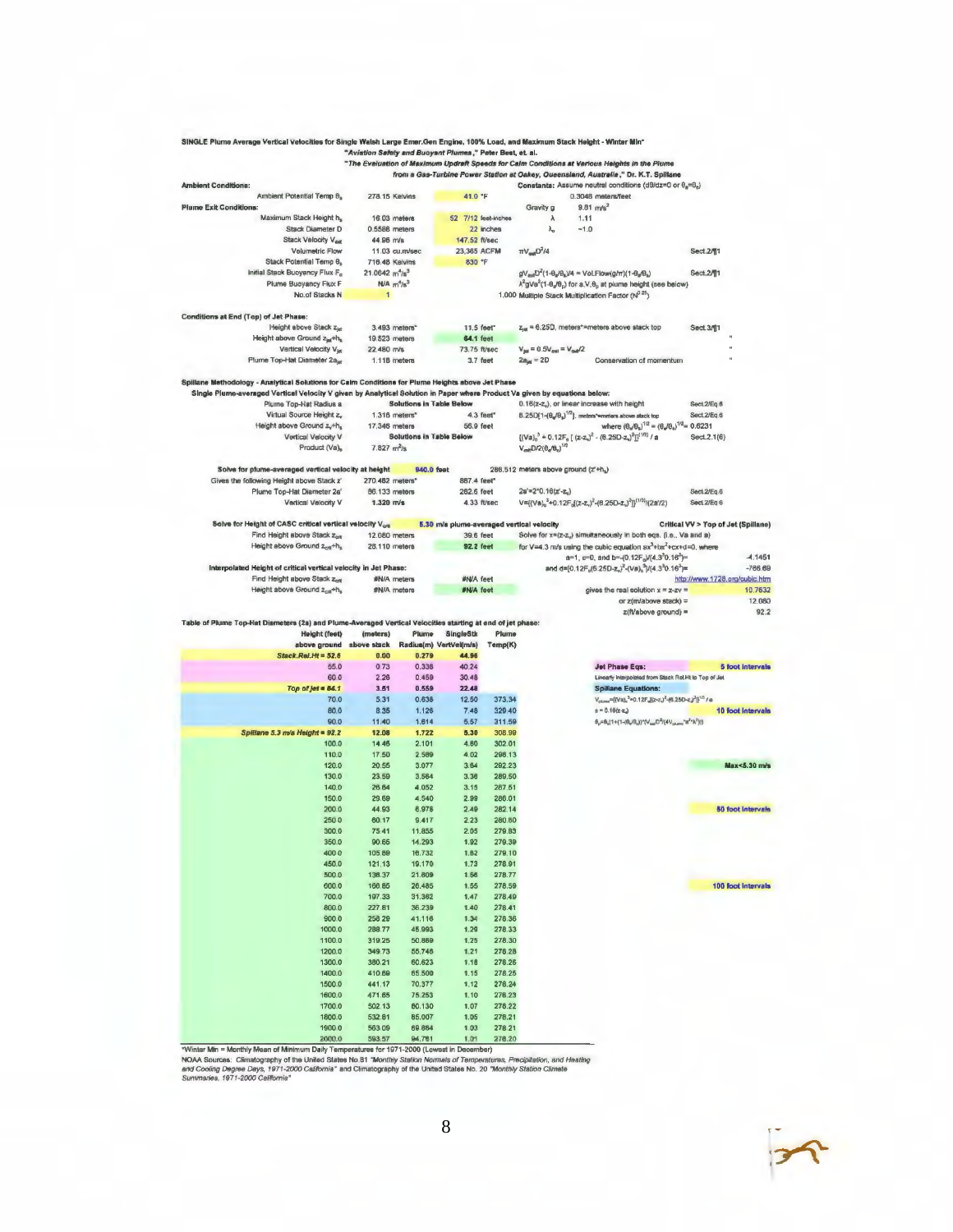| SINGLE Plume Average Vertical Velocities for Single Walsh Large Emer.Gen Engine, 100% Load, and Maximum Stack Height - Summer Max <sup>*</sup> |                                                           |                                 |                                           |           |                                                                   |                                                                                                                                         |                                     |
|------------------------------------------------------------------------------------------------------------------------------------------------|-----------------------------------------------------------|---------------------------------|-------------------------------------------|-----------|-------------------------------------------------------------------|-----------------------------------------------------------------------------------------------------------------------------------------|-------------------------------------|
|                                                                                                                                                | "Aviation Safety and Buoyant Plumes," Peter Best, et. al. |                                 |                                           |           |                                                                   |                                                                                                                                         |                                     |
|                                                                                                                                                |                                                           |                                 |                                           |           |                                                                   | "The Evaluation of Maximum Updraft Speeds for Calm Conditions at Various Heights in the Plume                                           |                                     |
|                                                                                                                                                |                                                           |                                 |                                           |           |                                                                   | from a Gas-Turbine Power Station at Oakey, Queensland, Australia ," Dr. K.T. Spillane                                                   |                                     |
| <b>Amblent Conditions:</b>                                                                                                                     |                                                           |                                 |                                           |           |                                                                   | Constants: Assume neutral conditions (d0/dz=0 or 0,=0,)                                                                                 |                                     |
| Ambient Potential Temp 8.                                                                                                                      | 302.21 Kelvins                                            |                                 | 84.3 °F                                   |           |                                                                   | 0.3048 meters/feet                                                                                                                      |                                     |
| <b>Plume Exit Conditions:</b>                                                                                                                  |                                                           |                                 |                                           |           | Gravity g                                                         | $9.81 \text{ m/s}^2$                                                                                                                    |                                     |
| Maximum Stack Height h.                                                                                                                        | 16.03 meters                                              |                                 | 52 7/12 feet-inches                       |           | λ                                                                 | 1.11                                                                                                                                    |                                     |
| Stack Diameter D                                                                                                                               | 0.5588 meters                                             |                                 |                                           | 22 inches | $\lambda_{\rm o}$                                                 | $-1.0$                                                                                                                                  |                                     |
| Stack Velocity V <sub>soll</sub>                                                                                                               | 44.96 m/s                                                 |                                 | 147.52 ft/sec                             |           |                                                                   |                                                                                                                                         |                                     |
| <b>Volumetric Flow</b>                                                                                                                         |                                                           | 11.03 cu.m/sec                  | 23,365 ACFM                               |           | $\pi V_{\text{max}}D^2/4$                                         |                                                                                                                                         | Sect.2/11                           |
| Stack Potential Temp 8,                                                                                                                        | 716.48 Kelvins                                            |                                 | 830 °F                                    |           |                                                                   |                                                                                                                                         |                                     |
| Initial Stack Buoyancy Flux F <sub>o</sub>                                                                                                     | 19.9080 m <sup>4</sup> /s <sup>3</sup>                    |                                 |                                           |           |                                                                   | $gV_{\text{ext}}D^{2}(1-\theta_{\text{ext}})\theta_{\text{e}})/4 = Vol.Flow(g/\pi)(1-\theta_{\text{ext}}\theta_{\text{e}})$             | Sect.2/11                           |
| Plume Buoyancy Flux F                                                                                                                          |                                                           | $N/A$ $m^4/h^3$                 |                                           |           |                                                                   | $\lambda^2$ gVa <sup>2</sup> (1- $\theta_a$ / $\theta_b$ ) for a, V, $\theta_b$ at plume height (see below)                             |                                     |
| No.of Stacks N                                                                                                                                 | $\mathbf{1}$                                              |                                 |                                           |           |                                                                   | 1.000 Multiple Stack Multiplication Factor (Nº.25)                                                                                      |                                     |
|                                                                                                                                                |                                                           |                                 |                                           |           |                                                                   |                                                                                                                                         |                                     |
| Conditions at End (Top) of Jet Phase:                                                                                                          |                                                           |                                 |                                           |           |                                                                   |                                                                                                                                         |                                     |
| Height above Stack zigt                                                                                                                        |                                                           | $3.493$ meters <sup>*</sup>     | 11.5 feet*                                |           |                                                                   | Ear = 6.25D, meters*=meters above stack top                                                                                             | Sect. 3/11                          |
| Height above Ground z  +h.                                                                                                                     | 19.523 meters                                             |                                 | <b>64.1 feet</b>                          |           |                                                                   |                                                                                                                                         |                                     |
| Vertical Velocity V <sub>int</sub>                                                                                                             | 22.480 m/s                                                |                                 | 73.75 ft/sec                              |           | $V_{\text{int}} = 0.6V_{\text{unit}} = V_{\text{unit}}/2$         |                                                                                                                                         |                                     |
| Plume Top-Hat Diameter 2aint                                                                                                                   |                                                           | 1.118 meters                    | 3.7 feet                                  |           | $2a_{m} = 2D$                                                     | Conservation of momentum                                                                                                                |                                     |
|                                                                                                                                                |                                                           |                                 |                                           |           |                                                                   |                                                                                                                                         |                                     |
| Spillane Methodology - Analytical Solutions for Calm Conditions for Plume Heights above Jet Phase                                              |                                                           |                                 |                                           |           |                                                                   |                                                                                                                                         |                                     |
| Single Plume-averaged Vertical Velocity V given by Analytical Solution in Paper where Product Va given by equations below:                     |                                                           |                                 |                                           |           |                                                                   |                                                                                                                                         |                                     |
| Plume Top-Hat Radius a                                                                                                                         |                                                           | Solutions in Table Below        |                                           |           |                                                                   | 0.18(z-z,), or linear increase with height                                                                                              | Sect.2/Eq.6                         |
| Virtual Source Height z <sub>v</sub>                                                                                                           |                                                           | $1.224$ meters*                 | $4.0$ feet*                               |           |                                                                   | $6.25D[1-(\theta_o/\theta_a)^{1/2}]$ , meters*=motars above stack top                                                                   | Sect 2/Eq.6                         |
| Height above Ground z <sub>v</sub> +h,                                                                                                         | 17.254 meters                                             |                                 | <b>56.6</b> feet                          |           |                                                                   | where $(\theta_s/\theta_a)^{1/2} = (\theta_s/\theta_a)^{1/2} = 0.6495$                                                                  |                                     |
| Vertical Velocity V                                                                                                                            |                                                           | <b>Solutions in Table Below</b> |                                           |           |                                                                   | ${(\sqrt{a})_0}^3 + 0.12F_o$ ${(x-z_0)}^3 - (6.25D-z_0)^2]$ <sup>(140</sup> /a                                                          | Sect.2.1(6)                         |
| Product (Va) <sub>o</sub>                                                                                                                      | 8.158 $m^2$ /a                                            |                                 |                                           |           | $V_{\text{coll}}[D/2(\theta_{\text{e}}/\theta_{\text{e}})^{1/2}]$ |                                                                                                                                         |                                     |
|                                                                                                                                                |                                                           |                                 |                                           |           |                                                                   |                                                                                                                                         |                                     |
| Solve for plume-averaged vertical velocity at height                                                                                           |                                                           | 940.0 feet                      |                                           |           | 286.512 meters above ground (z'+h.)                               |                                                                                                                                         |                                     |
| Gives the following Height above Stack z'                                                                                                      | 270.482 meters*                                           |                                 | 887.4 feet*                               |           |                                                                   |                                                                                                                                         |                                     |
| Plume Top-Hat Diameter 2a'                                                                                                                     | 86.162 meters                                             |                                 | 282.7 feet                                |           | $2a' = 2'0.16(z'-z_0)$                                            |                                                                                                                                         | Sect 2/Eq 6                         |
| Vertical Velocity V                                                                                                                            | $1.295$ m/s                                               |                                 | 4.25 fl/sec                               |           |                                                                   | $V=[(Va)_D^3+0.12F_d[(z-z_x)^2-(6.25D-z_x)^2]]^{(1/3)}/(2\pi/2)$                                                                        | Sect.2/Eq.6                         |
|                                                                                                                                                |                                                           |                                 |                                           |           |                                                                   |                                                                                                                                         |                                     |
| Solve for Height of CASC critical vertical velocity V <sub>ork</sub>                                                                           |                                                           |                                 | 5.30 m/s plume-averaged vertical velocity |           |                                                                   |                                                                                                                                         | Critical VV > Top of Jet (Spillane) |
| Find Height above Stack zoil                                                                                                                   | 12,272 meters                                             |                                 | 40.3 feet                                 |           |                                                                   | Solve for x=(z-z,) simultaneoualy in both eqs. (i.e., Va and a)                                                                         |                                     |
| Height above Ground z <sub>ort</sub> +h <sub>s</sub>                                                                                           | 28.302 meters                                             |                                 | 92.9 feet                                 |           |                                                                   | for V=4.3 m/s using the cubic equation ax <sup>3</sup> +bx <sup>2</sup> +cx+d=0, where                                                  |                                     |
|                                                                                                                                                |                                                           |                                 |                                           |           |                                                                   | $a=1$ , $c=0$ , and $b=- (0.12F_1)/(4.3^30.16^3)$ =                                                                                     | $-3.9176$                           |
| Interpolated Height of critical vertical velocity in Jet Phase:                                                                                |                                                           |                                 |                                           |           |                                                                   | and d=[0.12F <sub>o</sub> (6.25D-z <sub>v</sub> ) <sup>2</sup> -(Va) <sub>o</sub> <sup>3</sup> ]/(4.3 <sup>3</sup> 0.16 <sup>3</sup> )= | $-870.20$                           |
| Find Height above Stack zoe                                                                                                                    |                                                           | #N/A meters                     | #N/A feet                                 |           |                                                                   |                                                                                                                                         | http://www.1728.org/cubic.htm       |
|                                                                                                                                                |                                                           |                                 |                                           |           |                                                                   |                                                                                                                                         |                                     |
| Height above Ground $z_{\text{crit}} + h_n$                                                                                                    |                                                           | #N/A meters                     | #N/A feet                                 |           |                                                                   | gives the real solution $x = z - zv =$                                                                                                  | 11.0476                             |
|                                                                                                                                                |                                                           |                                 |                                           |           |                                                                   | or $z$ (m/above stack) =                                                                                                                | 12,272                              |
|                                                                                                                                                |                                                           |                                 |                                           |           |                                                                   | z(fVabove ground) =                                                                                                                     | 92.8                                |
| Table of Plume Top-Hat Diameters (2a) and Plume-Averaged Vertical Velocities starting at end of jet phase:                                     |                                                           |                                 |                                           |           |                                                                   |                                                                                                                                         |                                     |
| Height (feet)                                                                                                                                  | (meters)                                                  | Plume                           | <b>SingleStk</b>                          | Plume     |                                                                   |                                                                                                                                         |                                     |
| above ground                                                                                                                                   | above stack                                               |                                 | Radius(m) VertVel(m/s)                    | Temp(K)   |                                                                   |                                                                                                                                         |                                     |
| Stack.Rei.Ht = $52.6$                                                                                                                          | 0.00                                                      | 0.279                           | 44.96                                     |           |                                                                   |                                                                                                                                         |                                     |
| 55.0                                                                                                                                           | 0.73                                                      | 0.338                           | 40.24                                     |           |                                                                   | <b>Jet Phase Eqs:</b>                                                                                                                   | 5 foot Intervale                    |
| 60.0                                                                                                                                           | 2.26                                                      | 0.459                           | 30.46                                     |           |                                                                   | Linearly interpolated from Stack Rel.HI to Top of Jel                                                                                   |                                     |
| Top of jet = 84.1                                                                                                                              | 3.51                                                      | 0.559                           | 22.48                                     |           |                                                                   | <b>Spillane Equations:</b>                                                                                                              |                                     |
| 70.0                                                                                                                                           | 5.31                                                      | 0.653                           | 12.70                                     | 394.11    |                                                                   | $V_{\text{pamo}} \approx [(V_0)_0^3 + 0.12F_0[(z-z_0)^2 - (0.25D-z_0)^2])^{1/2}$ / a                                                    |                                     |
| 80.0                                                                                                                                           | 8.35                                                      | 1.141                           | 7.60                                      | 352.53    |                                                                   | $a = 0.16(z-z)$                                                                                                                         | 10 foot Intervals                   |
| 90.0                                                                                                                                           | 11.40                                                     | 1.628                           | 5.65                                      | 335.44    |                                                                   | $\theta_0 = \theta_0 (1 + (1 - (\theta_0/\theta_0))^*(V_{\text{out}} D^2 / (4V_{\text{plane}}^* \alpha^2 + \lambda^2)))$                |                                     |
| Spillane 5.3 m/s Height = 92.9                                                                                                                 | 12.27                                                     | 1.768                           | 5.30                                      | 332.27    |                                                                   |                                                                                                                                         |                                     |
| 100.0                                                                                                                                          | 14.45                                                     | 2.116                           | 4.64                                      | 326.15    |                                                                   |                                                                                                                                         |                                     |
| 110.0                                                                                                                                          | 17.50                                                     | 2.604                           | 4.04                                      | 320.39    |                                                                   |                                                                                                                                         |                                     |
| 120.0                                                                                                                                          | 20.55                                                     | 3.091                           | 3.64                                      | 316.53    |                                                                   |                                                                                                                                         | Max<6.30 m/a                        |
| 130.0                                                                                                                                          | 23.59                                                     | 3.579                           | 3.35                                      | 313.80    |                                                                   |                                                                                                                                         |                                     |
| 140.0                                                                                                                                          | 26.64                                                     | 4.067                           | 3,14                                      | 311.81    |                                                                   |                                                                                                                                         |                                     |
| 150.0                                                                                                                                          | 29.69                                                     | 4.555                           | 2.97                                      | 310.30    |                                                                   |                                                                                                                                         |                                     |
| 200.0                                                                                                                                          | 44.93                                                     | 6.993                           | 2.46                                      | 306.35    |                                                                   |                                                                                                                                         | 50 foot Intervals                   |
| 250.0                                                                                                                                          | 60.17                                                     | 9.431                           | 2.19                                      | 304.76    |                                                                   |                                                                                                                                         |                                     |
| 300.0                                                                                                                                          | 75.41                                                     | 11,870                          | 2.01                                      | 303.96    |                                                                   |                                                                                                                                         |                                     |
| 350.0                                                                                                                                          | 90.65                                                     | 14.308                          | 1.89                                      | 303.50    |                                                                   |                                                                                                                                         |                                     |
| 400.0                                                                                                                                          | 105.89                                                    | 16.747                          | 1.76                                      | 303.20    |                                                                   |                                                                                                                                         |                                     |
| 450.0                                                                                                                                          | 121.13                                                    | 19.185                          | 1.70                                      | 303.00    |                                                                   |                                                                                                                                         |                                     |
| 500.0                                                                                                                                          | 136.37                                                    | 21,823                          | 1,63                                      | 302.86    |                                                                   |                                                                                                                                         |                                     |
| 600.0                                                                                                                                          | 166.85                                                    | 26.500                          | 1.53                                      | 302.67    |                                                                   |                                                                                                                                         | 100 foot Intervals                  |
| 700.0                                                                                                                                          | 197.33                                                    | 31.377                          | 1.44                                      | 302.56    |                                                                   |                                                                                                                                         |                                     |
| 600.D                                                                                                                                          | 227.81                                                    | 36.254                          | 1,37                                      | 302.49    |                                                                   |                                                                                                                                         |                                     |
| 900.0                                                                                                                                          | 258.29                                                    | 41.131                          | 1.32                                      | 302.43    |                                                                   |                                                                                                                                         |                                     |
| 1000.0                                                                                                                                         | 288.77                                                    | 46.007                          | 1.27                                      | 302.40    |                                                                   |                                                                                                                                         |                                     |
| 1100.0                                                                                                                                         | 319.25                                                    | 50.884                          | 1.22                                      | 302.37    |                                                                   |                                                                                                                                         |                                     |
| 1200.0                                                                                                                                         | 349.73                                                    | 55.761                          | 1.19                                      | 302.34    |                                                                   |                                                                                                                                         |                                     |
| 1300.D                                                                                                                                         | 380.21                                                    | 60.638                          | 1.16                                      | 302.33    |                                                                   |                                                                                                                                         |                                     |
| 1400.0                                                                                                                                         | 410.69                                                    | 65.515                          | 1.13                                      | 302.31    |                                                                   |                                                                                                                                         |                                     |
| 1500.0                                                                                                                                         | 441.17                                                    | 70.391                          | 1,10                                      | 302.30    |                                                                   |                                                                                                                                         |                                     |
| 1600.0                                                                                                                                         | 471,65                                                    | 75.268                          | 1.07                                      | 302.29    |                                                                   |                                                                                                                                         |                                     |
| 1700.0                                                                                                                                         | 502.13                                                    | 80.145                          | 1.05                                      | 302.28    |                                                                   |                                                                                                                                         |                                     |
| 1800.0                                                                                                                                         | 532.61                                                    | 85.022                          | 1.03                                      | 302.28    |                                                                   |                                                                                                                                         |                                     |
| 1900.0                                                                                                                                         | 563.09                                                    | 89.899                          | 1.01                                      | 302.27    |                                                                   |                                                                                                                                         |                                     |

"Summer Max = Monithly Mean of Maximum Daily Temperatures for 1947.75 100 302.27<br>NOAA Sources: Climatography of the United States No.81 "Monthly Station Normals of Temperatures, Precipitation, and Heating<br>NOAA Sources: Cli

 $\overline{z}$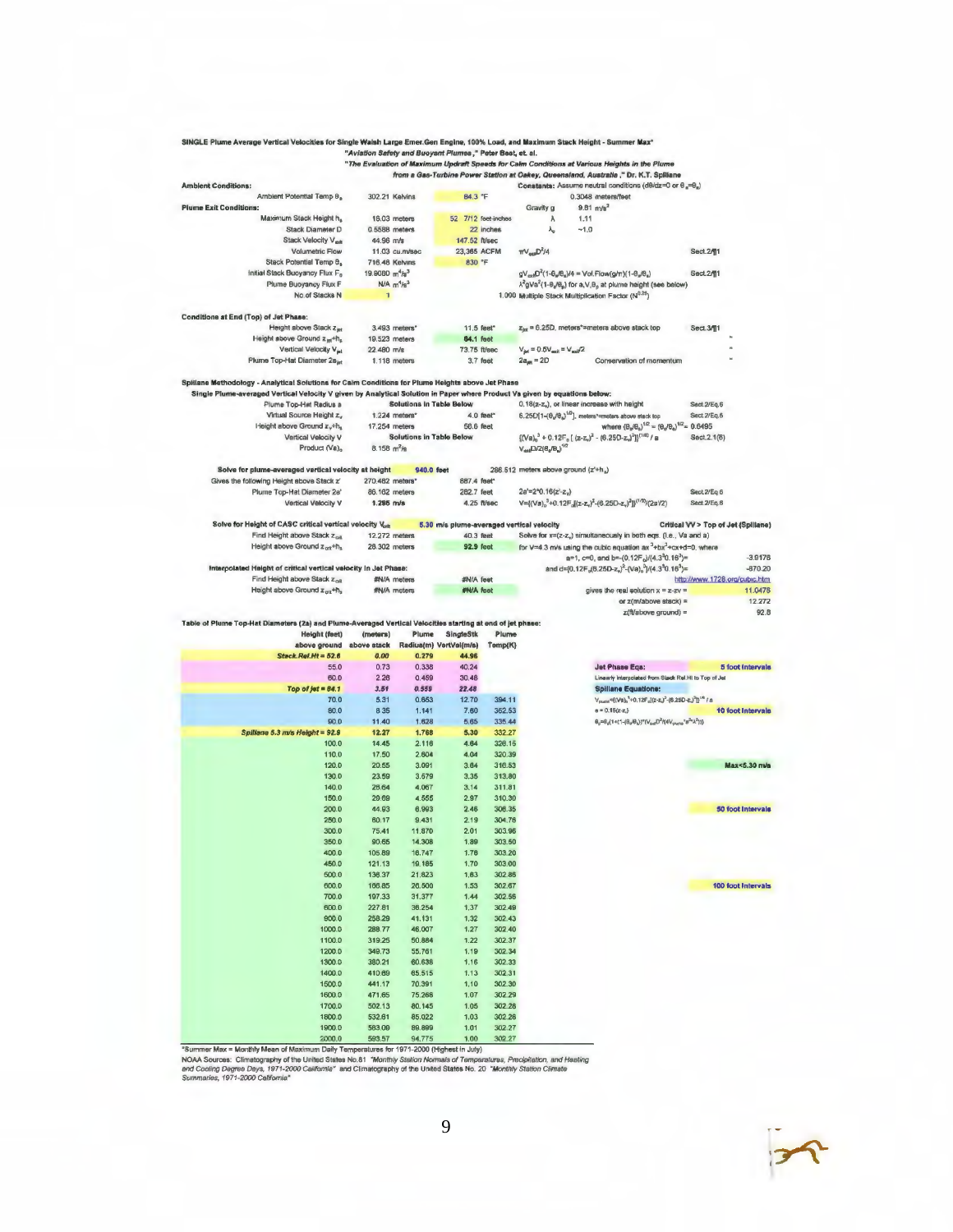| Based on 54 chillers w/ 16 cells/chiller. Calc'<br>eff diam for each chiller with each cell at 36.6" ID                    | "Aviation Safety and Buoyant Plumes," Peter Best, et. al. |                                 |                                           |                  |                                                         |                                                                                                                                                                                       |                               |
|----------------------------------------------------------------------------------------------------------------------------|-----------------------------------------------------------|---------------------------------|-------------------------------------------|------------------|---------------------------------------------------------|---------------------------------------------------------------------------------------------------------------------------------------------------------------------------------------|-------------------------------|
| (226,000 ACFM total for each chiller)                                                                                      |                                                           |                                 |                                           |                  |                                                         | "The Evaluation of Maximum Updraft Speeds for Calm Conditions at Various Heights in the Plume<br>from a Gas-Turbine Power Station at Oakey, Queensland, Australia," Dr. K.T. Spillane |                               |
| <b>Ambient Conditions:</b>                                                                                                 |                                                           |                                 |                                           |                  |                                                         | Constants: Assume neutral conditions (de/dz=0 or 8a=8a)                                                                                                                               |                               |
| Ambient Potential Temp B,                                                                                                  | 278.15 Kelvins                                            |                                 | 41.0 °F                                   |                  |                                                         | 0.3048 meters/feet                                                                                                                                                                    |                               |
| <b>Plume Exit Conditions:</b>                                                                                              |                                                           |                                 |                                           |                  | Gravity g                                               | $9.81 \text{ m/s}^2$                                                                                                                                                                  |                               |
| Stack Height h,<br>Individual Chiller Stack Diameter D                                                                     | 30,30 meters                                              |                                 | 99 5/12 feet-inches<br>146.4 inches       |                  | λ                                                       | 1.11<br>$-1.0$                                                                                                                                                                        |                               |
| Stack Velocity Var                                                                                                         | 3.7186 meters<br>$9.82$ m/s                               |                                 | 32.22 ft/sec                              |                  | ٨,<br>4Vol/(60mD <sup>2</sup> )                         |                                                                                                                                                                                       |                               |
| Individual Chiller Volumetric Flow                                                                                         | 106.66 cu.m/sec                                           |                                 | 226,000 ACFM                              |                  | $\pi V_{\text{null}}D^2/4$                              |                                                                                                                                                                                       | Sect.2/¶1                     |
| Stack Potential Temp B <sub>s</sub>                                                                                        | 289.26 Kelvins                                            |                                 | 61.0 °F                                   |                  |                                                         |                                                                                                                                                                                       |                               |
| Initial Stack Buoyancy Flux Fo                                                                                             | 12.7935 $m^{4}/s^{3}$                                     |                                 | 20.0 ΔT(*F)                               |                  |                                                         | $gV_{\text{mod}}D^2(1-\theta_{\text{m}}/\theta_{\text{m}})/4 = Vol.$ Flow(g/m)(1-8 $g$ / $\theta_{\text{m}}$ )                                                                        | Secl.2/¶1                     |
| Plume Buoyancy Flux F                                                                                                      | $N/A$ $m^4/s^3$                                           |                                 |                                           |                  |                                                         | $\lambda^2$ g $Va^2(1-\theta_n/\theta_0)$ for a, $V, \theta_0$ at plume height (see below)                                                                                            |                               |
| Number of Chillers n                                                                                                       | 54                                                        |                                 |                                           |                  |                                                         | 2.711 Multiple Stack Multiplication Factor (nº 25)                                                                                                                                    |                               |
|                                                                                                                            |                                                           |                                 |                                           |                  |                                                         |                                                                                                                                                                                       |                               |
| Conditions at End (Top) of Jet Phase:                                                                                      |                                                           |                                 |                                           |                  |                                                         |                                                                                                                                                                                       |                               |
| Height above Stack Ziet<br>Height above Ground zw+h.                                                                       | 23.241 meters*<br>53.543 meters                           |                                 | 76.3 feet*<br>175.7 feet                  |                  |                                                         | z <sub>ia</sub> = 6.25D, meters*=meters above stack top                                                                                                                               | Sect 3/11                     |
| Vertical Velocity Viat                                                                                                     | 4.911 m/s                                                 |                                 | 16.11 ft/sec                              |                  | $V_{\text{rel}} = 0.5V_{\text{end}} = V_{\text{end}}/2$ |                                                                                                                                                                                       |                               |
| Plume Top-Hat Diameter 2a <sub>id</sub>                                                                                    | 7.437 meters                                              |                                 | 24.4 feet                                 |                  | $2a_{\text{int}} = 2D$                                  | Conservation of momentum                                                                                                                                                              |                               |
|                                                                                                                            |                                                           |                                 |                                           |                  |                                                         |                                                                                                                                                                                       |                               |
| Spillane Methodology - Analytical Solutions for Calm Conditions for Plume Heights above Jet Phase                          |                                                           |                                 |                                           |                  |                                                         |                                                                                                                                                                                       |                               |
| Single Plume-averaged Vertical Velocity V given by Analytical Solution in Paper where Product Va given by equations below: |                                                           |                                 |                                           |                  |                                                         |                                                                                                                                                                                       |                               |
| Plume Top-Hat Radius a                                                                                                     |                                                           | <b>Solutions in Table Below</b> |                                           |                  |                                                         | 0.16(z-z,), or linear increase with height                                                                                                                                            | Sect 2/Eq.6                   |
| Virtual Source Height z.                                                                                                   | 0.451 meters*                                             |                                 | $1.5$ feet $^*$                           |                  |                                                         | $6.25D[1-(\theta_p/\theta_h)^{1/2}]$ , metars*=meters above stack top                                                                                                                 | Sect.2/Eq.6                   |
| Height above Ground z,+h,                                                                                                  | 30,753 meters                                             |                                 | 100 9 feet                                |                  |                                                         | where $(\theta_a/\theta_b)^{1/2} = (\theta_a/\theta_a)^{1/2} = 0.9808$                                                                                                                |                               |
| Vertical Velocity V                                                                                                        |                                                           | Solutions in Table Below        |                                           |                  |                                                         | ${((\sqrt{a})_0^3 + 0.12F_0 [(z-a_0)^2 - (0.25D-z_0)^2]}^{(1/3)}/8$                                                                                                                   | Secl.2.1(8)                   |
| Product (Va).                                                                                                              | 17.906 $m^2/s$                                            |                                 |                                           |                  | $V \rightarrow D/2(0, 10)$ <sup>1/2</sup>               |                                                                                                                                                                                       |                               |
| <b>Single Chiller Results:</b>                                                                                             |                                                           |                                 |                                           |                  |                                                         |                                                                                                                                                                                       |                               |
| Solve for plume-averaged vertical velocity at height                                                                       | 256,210 meters'                                           | 940.0 feet                      | 840.6 feet*                               |                  | 286.512 meters above ground (z'+h,)                     |                                                                                                                                                                                       |                               |
| Gives the following Height above Stack z'<br>Plume Top-Hat Diameter 2a'                                                    |                                                           |                                 | 268.5 feet                                |                  | $2a' = 2^{\circ}0.16(z - z)$                            |                                                                                                                                                                                       |                               |
|                                                                                                                            | 81.843 meters                                             |                                 | 3.79 ft/sec                               |                  |                                                         | $V = { (Va)_o^3 + 0.12F_o[(z-z_v)^2 + (8.25D-z_v)^2]]^{(1/3)}/(2a'/2)}$                                                                                                               | Sect2/Eq.6<br>Seci.2/Eq.6     |
| Vertical Velocity V                                                                                                        | $1.154$ m/s                                               |                                 |                                           |                  |                                                         |                                                                                                                                                                                       |                               |
| Solve for Height of CASC critical vertical velocity V <sub>crit</sub>                                                      |                                                           |                                 | 5.30 m/s plume-averaged vertical velocity |                  |                                                         |                                                                                                                                                                                       | Critical VV < Top of Jet      |
| Find Height above Stack Zas                                                                                                | #N/A meters                                               |                                 | #N/A feet                                 |                  |                                                         | Solve for x=(z-z <sub>u</sub> ) simultaneously in both eqs. (i.e., Va and a)                                                                                                          |                               |
| Height above Ground z <sub>crit</sub> +h <sub>s</sub>                                                                      | #N/A meters                                               |                                 | <b>#N/A</b> feet                          |                  |                                                         | for $V = V_{\text{cut}}$ using the cubic equation $\text{ar}^3 + \text{bx}^2 + \text{cx} + \text{d} = 0$ , where                                                                      |                               |
|                                                                                                                            |                                                           |                                 |                                           |                  |                                                         | a=1, c=0, and b=- $(0.12F_0)/(V_{\text{crit}}^30.16^3)$ =                                                                                                                             | $-2.51757$                    |
| Interpolated Height of critical vertical velocity in Jet Phase:                                                            |                                                           |                                 |                                           |                  |                                                         | and d={0.12F <sub>p</sub> (6.25D-z <sub>v</sub> ) <sup>2</sup> -(Va) <sub>p</sub> <sup>3</sup> )/(V <sub>pti</sub> <sup>3</sup> 0.16 <sup>3</sup> )=                                  | $-8107.12$                    |
| Find Height above Stack Zort                                                                                               | 21.398 meters                                             |                                 | 70.2 feet                                 |                  |                                                         |                                                                                                                                                                                       | http://www.1728.org/cubic.htm |
| Height above Ground 2 <sub>ct0</sub> +h <sub>s</sub>                                                                       | 51.700 meters                                             |                                 | 169.6 feet                                |                  |                                                         | gives the real solution $x = z$ -zv =                                                                                                                                                 | 20.9641                       |
|                                                                                                                            |                                                           |                                 |                                           |                  |                                                         | or $z(m/above$ stack) =                                                                                                                                                               | 21.415                        |
|                                                                                                                            |                                                           |                                 |                                           |                  |                                                         | z(ft/above ground) =                                                                                                                                                                  | 169.7                         |
| Table of Plume Top-Hat Diameters (2a) and Plume-Averaged Vertical Velocities starting at end of jet phase:                 |                                                           |                                 |                                           |                  |                                                         |                                                                                                                                                                                       |                               |
| Height (feet)                                                                                                              | (motora)                                                  | Plume                           | <b>SingleStk</b>                          | Plume            |                                                         |                                                                                                                                                                                       |                               |
| above ground<br>Stack.Rei.Ht = 99.4                                                                                        | above stack<br>0.00                                       | 1.869                           | Radius(m) VertVel(m/s)<br>9.82            | Temp(K)          |                                                         |                                                                                                                                                                                       |                               |
| 100.0                                                                                                                      | 0.18                                                      | 1.874                           | 9,78                                      |                  |                                                         | <b>Jet Phase Eqa:</b>                                                                                                                                                                 | 20 ft Intervals               |
| 120.0                                                                                                                      | 6.27                                                      | 2.361                           | 8.50                                      |                  |                                                         | Linearly Interpolated from Stack Rei.Ht to Top of Jet                                                                                                                                 |                               |
| 140.0                                                                                                                      | 12.37                                                     | <b>2849</b>                     | 7.21                                      |                  |                                                         | <b>Spillane Equations:</b>                                                                                                                                                            |                               |
| 160.0                                                                                                                      | 18.47                                                     | 3.337                           | 5.92                                      |                  |                                                         | Volume <sup>28</sup> (VB) <sub>2</sub> <sup>3</sup> +0.12F <sub>a</sub> [(z-z <sub>a</sub> ) <sup>2</sup> -(6.25D-z <sub>a</sub> ) <sup>2</sup> ]} <sup>1/2</sup> / a                 |                               |
| Single Jet 5.3 m/s Height = 169.6                                                                                          | 21.40                                                     | 3.571                           | 5.30                                      |                  |                                                         | $a = 0.18(z-z_v)$                                                                                                                                                                     |                               |
| Top of Single jet = 175.7                                                                                                  | 23.24                                                     | 3.719                           | 4.91                                      |                  |                                                         | $\theta_{p} = \theta_{p} (1 + (1 - (\theta_{q} / \theta_{q}))^{a} (\sqrt{1 - \theta_{q} N^{2}}) + (1 - (\theta_{q} / \theta_{q}))^{a})$                                               |                               |
| 180.0                                                                                                                      | 24.56                                                     | 3.858                           | 4.67                                      | 282.39           |                                                         | <b>CEC Staff Equation:</b>                                                                                                                                                            |                               |
| 200.0                                                                                                                      | 30.66                                                     | 4.833                           | 3.83                                      | 281.44           |                                                         | $V_{\text{eq}} = n^{0.25} V_{\text{eq}}$                                                                                                                                              |                               |
| 220.0                                                                                                                      | 36.75                                                     | 5.808                           | 3.29                                      | 280.80           |                                                         | <b>Brigg's Equation:</b>                                                                                                                                                              |                               |
| 240.0                                                                                                                      | 42.85                                                     | 6.784                           | 2.91                                      | 280.35           |                                                         | $V_{\text{Bylomb}} = (2/3) \times 1.8^{(3/2)} \times F_{\text{vac}}^{(4/2)} \times u^{(-1/2)} \times x^{(-1/2)}$                                                                      |                               |
| 260.0                                                                                                                      | 48.95                                                     | 7.759                           | 2,84                                      | 280.01           |                                                         | where $F_{ng} = nF_{sp}$                                                                                                                                                              |                               |
| 280.0                                                                                                                      | 55.04                                                     | <b>B.735</b>                    | 2.43                                      | 279.74           |                                                         |                                                                                                                                                                                       |                               |
|                                                                                                                            | 61.14                                                     | 9.710                           |                                           |                  |                                                         |                                                                                                                                                                                       |                               |
| 300.0                                                                                                                      |                                                           |                                 | 2.26                                      | 279.53           |                                                         |                                                                                                                                                                                       |                               |
| 350.0                                                                                                                      | 78.38                                                     | 12.148                          | 1.97                                      | 279.18           |                                                         |                                                                                                                                                                                       | 50 ft Intervals               |
| 400.0                                                                                                                      | 91.62                                                     | 14.587                          | 1,79                                      | 278.92           |                                                         | lavek <sub>3 ml</sub>                                                                                                                                                                 |                               |
| 450.0                                                                                                                      | 106.86                                                    | 17.025                          | 1.65                                      | 278.76           |                                                         |                                                                                                                                                                                       |                               |
| 500.0                                                                                                                      | 122.10                                                    | 19.464                          | 1.55                                      | 278.65           |                                                         |                                                                                                                                                                                       |                               |
| 550.0                                                                                                                      | 137.34                                                    | 21.902                          | 1.47                                      | 278.57           |                                                         |                                                                                                                                                                                       |                               |
| 600.0                                                                                                                      | 152.58                                                    | 24.340                          | 1,41                                      | 278.50           |                                                         |                                                                                                                                                                                       |                               |
| 650.0                                                                                                                      | 167.82                                                    | 26.779                          | 1.36                                      | 278.45           |                                                         |                                                                                                                                                                                       |                               |
| 700.0                                                                                                                      | 183.06                                                    | 29.217                          | 1.31                                      | 278.41           |                                                         |                                                                                                                                                                                       |                               |
| 800.0                                                                                                                      | 213.54                                                    | 34.094                          | 1.24                                      | 278.36           |                                                         |                                                                                                                                                                                       | 100 ft Intervals              |
| 900.0                                                                                                                      | 244.02                                                    | 38.971                          | 1.1B                                      | 278.31           |                                                         |                                                                                                                                                                                       |                               |
| 1000.0                                                                                                                     | 274.50                                                    | 43.848                          | 1.13                                      | 278.29           |                                                         |                                                                                                                                                                                       |                               |
| 1100.0                                                                                                                     | 304.98                                                    | 48.724                          | 1.08                                      | 278.26           |                                                         |                                                                                                                                                                                       |                               |
| 12000                                                                                                                      | 335.46                                                    | 53.601                          | 1.05                                      | 278.25           |                                                         |                                                                                                                                                                                       |                               |
| 1300.0                                                                                                                     | 365.94                                                    | 58.478                          | 1.02                                      | 278.23           |                                                         |                                                                                                                                                                                       |                               |
| 1400.0                                                                                                                     | 396.42                                                    | 63.355                          | 0.99                                      | 278.22           |                                                         |                                                                                                                                                                                       |                               |
| 1500.0                                                                                                                     | 426.90                                                    | 68.232                          | 0.96                                      | 278.22           |                                                         |                                                                                                                                                                                       |                               |
| 2000.0                                                                                                                     | 579.30                                                    | 92.616                          | 0.87                                      | 278.19           |                                                         |                                                                                                                                                                                       | 500 ft Intervals              |
| 2500.0                                                                                                                     | 731.70                                                    | 117.000                         | 0.80                                      | 278.18           |                                                         |                                                                                                                                                                                       |                               |
| 3000.0                                                                                                                     | 884.10                                                    | 141.384                         | 0.75                                      | 278.17           |                                                         |                                                                                                                                                                                       |                               |
| 3500.0                                                                                                                     | 1036.50                                                   | 165.768                         | 0.71                                      | 278.17           |                                                         |                                                                                                                                                                                       |                               |
| 4000.0                                                                                                                     | 1188.90                                                   | 190.152                         | 0.68                                      | 278.16           |                                                         |                                                                                                                                                                                       |                               |
| 4500.0<br>5090.0                                                                                                           | 1341.30<br>1493.70                                        | 214.538<br>238.920              | 0.65<br>0.63                              | 278.16<br>278.18 |                                                         |                                                                                                                                                                                       |                               |

E090.0 1493.70 238.920 0.83 278.18<br>No Hall Find Taily Temperatures for 1971-2000 (Lowest in December)<br>NOAA Sources: Climatography of the United States No.61 "Monthly Station Normals of Temperatures, Precipitation, and Heat

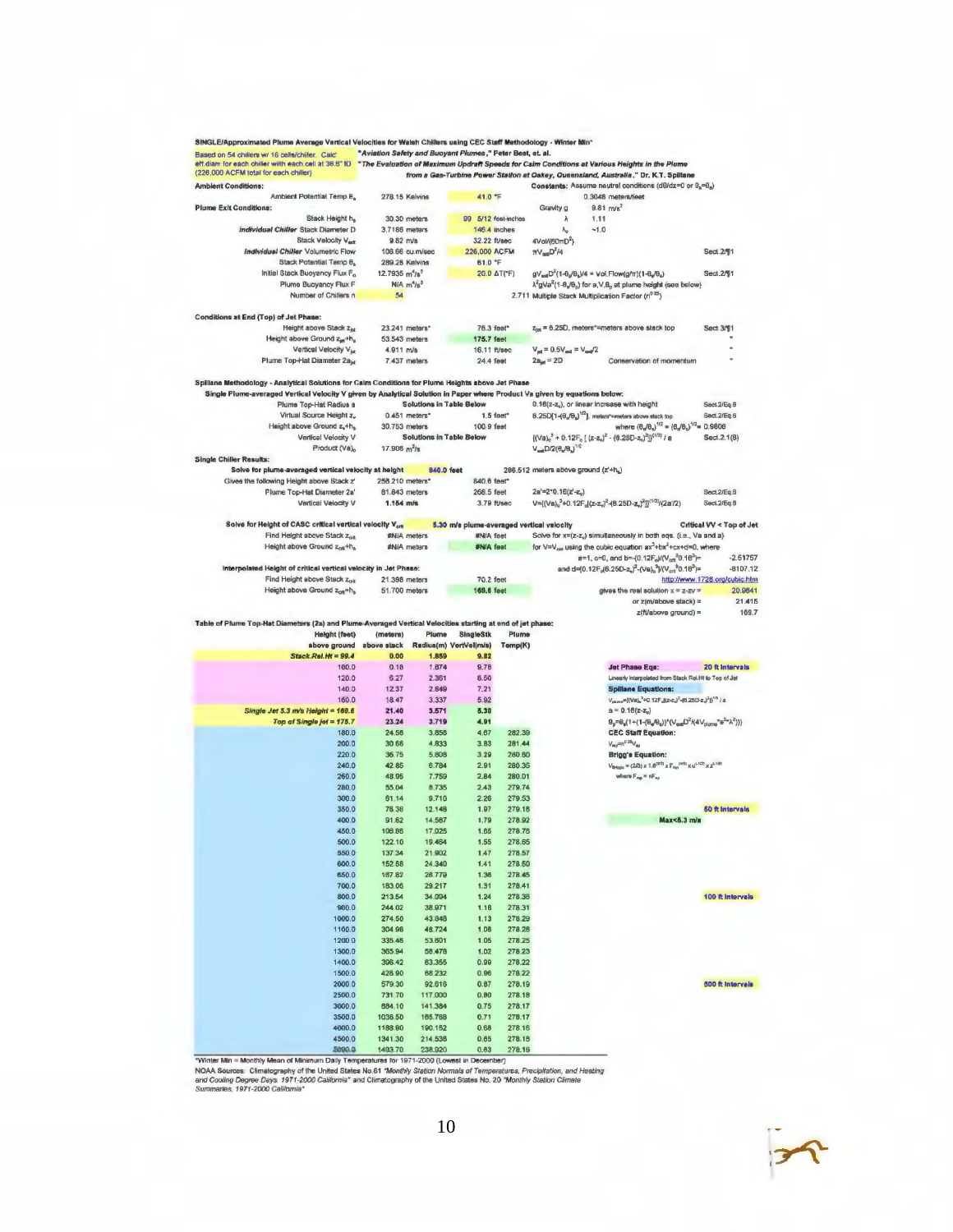MERGED (along length) Plume Average Vertical Velocities for Walsh Chillers using CEC Staff Methodology - Winter Min\* .<br>Aviation Safety and Buoyant Plumes," Peter Best, et. al. "The Evaluation of Maximum Updraft Speeds for Calm Conditions at Various Heights in the Merged Plume from Two Gas-Turbine Power Station at Oakey, Queensland, Australia," Dr. K.T. Spillane **Ambient Conditions:** Constants: Assume neutral conditions (dB/dz=0 or  $\theta_a$ = $\theta_b$ ) Ambient Potential Temp θ<sub>a</sub> 278 15 Kelvins 41.0 °F 0.3048 meters/feet  $9.81 \text{ m/s}^2$ Plume Exit Conditions: Gravity g 99 5/12 feet-inches Stack Height h. 30 30 meters  $1.11$  $\lambda$ Individual Stack Diameter D 3.71856 meters 146.4 inches  $~1.0$ Stack Velocity V<sub>red</sub> 9 82 m/s 32 22 ft/sec 4Vol/(60mD<sup>2</sup>) Individual Volumetric Flow  $\pi V_{ext} D^2/4$ 106.66 cu.m/sec 226,000 ACFM Sect.2/11 Stack Potential Temp 8. 289.26 Kelvins 61.0 °F Initial Stack Buoyancy Flux Fo 20.0  $\Delta T("F)$  $\mathsf{g}\mathsf{V}_{\mathsf{ew}}\mathsf{D}^2(1\text{-}\mathsf{G}_{\mathsf{a}}\!\!/\!\mathsf{G}_{\mathsf{u}}\!)/\!4=\mathsf{Vol}.\mathsf{Flow}(\mathsf{g}/\!\pi)(1\text{-}\mathsf{G}_{\mathsf{a}}\!\!/\!\mathsf{G}_{\mathsf{s}})$ 12.79  $m^4/s^3$ Sect.2/11  $\lambda^2$ g $\sqrt{a^2(1-\theta_p/\theta_p)}$  for a  $\nabla.\theta_p$  at plume height (see below) Plume Buoyancy Flux F  $N/A$  m<sup>4</sup>/s<sup>3</sup> Total Number of Stacks n 54 Average Adjacent Stack Separation d 14.94 meters 49.0 feet Calcs based on multiple plume treatment in Peter Best Paper. Number of Stacks along Orientation N 6 lume velocities increased by M<sup>e 25</sup> at the height where plumes fully merged (interp. below ht, single merged stack above ht) Conditions at End (Top) of Jet Phase: Height above Stack Zjet  $z_{jet}$  = 6.25D, meters\*=meters above stack top 23.241 meters\* 76.3 feet\* Sect.3/11 Height above Ground zier+h, 53.543 meters **175.7 feet**  $\bar{\bar{V}}_{\rm jet} \approx 0.5 \bar{V}_{\rm dust} \approx \bar{V}_{\rm em}/2$ Vertical Velocity Viet  $4.911 \text{ m/s}$ 16.11 ft/sec Plume Top-Hat Diameter 2a<sub>jar</sub> 7.437 meters 24.4 feet  $2a_{\text{el}} = 2D$ Conservation of momentum Spillane Methodology - Analytical Solutions for Calm Conditions for Plume Heights above Jet and Merging Phases Single Plume-averaged Vertical Velocity V given by Analytical Solution in Paper where Product Va given by equations below: Single Plume Values: Plume Top-Hat Radius a Used in Plume Merging Only  $a = 0.16(z-z)$ , or linear increase with height Sect.2/Eq.6 oect 2F<br>
where  $(\theta_x \theta_0)^{1/2} = (\theta_x \theta_0)^{1/2} = 0.9605$ <br>
where  $(\theta_x \theta_0)^{1/2} = (\theta_x \theta_0)^{1/2} = 0.9605$ <br>
{{Va}<sub>2</sub><sup>3</sup> + 0.12F<sub>5</sub>  $\{z-z_0\}^2 - (6.25D-z_0)^2$ }<sup>{{(10}</sup>*f* 8 Sect 2.1<br>  $V_{\text{ext}}(D/2)(\theta_x \theta_0)^{1/2}$ Virtual Source Height z.,  $0.451$  meters\* 1.5 feet\* Sect 2/Eq 6 Height above Ground z<sub>v<sup>+h</sup>s</sub> 100.9 feet 30.753 meters Vertical Velocity V Single Plume Values: Used in Plume Merging Only Sect 2.1(6) Product (Va) 17.906  $m^2/s$ Plume Merging - Based on Single Plume Calculations where Sect.3m3 Begin Merging Plume Top-Hat Diameter 2a<sub>touth</sub><br>Begin Merging Plume Top-Hat Diameter 2a<sub>touth</sub> 2a<sub>touc</sub>,=d, (or a<sub>touch</sub>=d/2)<br>|z<sub>touch</sub> = z<sub>v</sub>+d/(2\*0.16), meters\*=meters above stack top 14.940 meters 49.0 feet 47.138 meters\* 154.7 feet\* 77.440 meters Height above Ground z<sub>toucr</sub>+h<sub>s</sub> 254.1 feet Vertical Velocity V<sub>routh</sub>  $\bigvee_{\text{taut}}=\{(Va)_o^{-2}+0.12F_o\ [\ (z\text{-}z_v)^2-(6.25D\text{-}z_v)^2]\}^{(1/3)}/$ a  $2.709$  m/s 8.9 ft/sec 1/2, (or a<sub>ful</sub>=d(N-1)/2) FOR 2 STACKS, 2a<sub>full</sub>=2d Total Merging Plume Top-Hat Diameter 2au 74.700 meters 245.1 feet Height above Stack zta 233.888 meters\* 767.3 feet\*  $z_{f_{16}} = z$ <sub>2</sub>+2d/(2\*0.16), meters\*=meters above stack top Height above Ground  $z_{\text{full}} + h_s$ 264.190 meters 866.8 feet Vertical Velocity V<sub>ful</sub>  $1.194$  m/s 3.9 ft/sec  $\bigvee_{i\in I} = \big\{(\forall a)_{0}^{-3} + 0.12F_{\circ}\, \big[\,\, \big(z_{i\in I}\cdot z_{v}\big)^{2} - \big(6.25D\cdot z_{v}\big)^{2}\big]\big\}^{(1/3)}\,/\,a_{\rm full}$  $64 \text{ m}^4\text{/s}^3$ Product  $(\nabla^3 a)_{tot}$ Conditions at End (Top) of Merging Phase - Define new values for V<sub>hill</sub> and a<sub>he</sub> in Merged Plume calculations (based on TOTAL number of stacks): Merged Plume Values: Plume Diameter 2a Solutions in Table Below  $2a = 2 \times (a_m + 0.16(z-z_{i,j}))$ , or linear increase with height Revised Merged Plume Radius a, 101.249 meters 332.2 feet where  $a_m = n^{0.25} a_{h\text{III}}$  where Total Merging Occurs Revised Merged Plume Velocity V. and  $V_m = n^{0.25} V_{full}$  where Total Merging Occurs  $3.236$  m/s 10.62 ft/sec Revised Virtual Source Height 2NH 233.888 meters\* 767.3 feet\* Height above stack where Total Merging Occurs (shown above) Solutions in Tables Below V={n(V<sup>3</sup>a)<sub>ful</sub>/a}<sup>1/3</sup> for heights above total merging elevation<br>V=V<sub>toush</sub>+(V<sub>in</sub>-V<sub>iewa</sub>)\*(2-z<sub>toush</sub>)/(z<sub>h-4</sub>-z<sub>kosh</sub>) Revised Vertical Velocity V **Multiple Plume Calculations** for heights below total merging elevation Solve for plume-averaged vertical velocity at height 940.0 feet 286.512 meters above ground  $(z+h_s)$ 840.6 feet\* Gives the following Height abeve Stack z 256.210 meters\* **REGULAR EONS** Plume Top-Hat Radius a 104.820 meters 343.9 feet  $a=a_m+0.16(z-z_{full})$  if  $z>z_{full}$ Vertical Velocity V  $3.198$  m/s 10.49 ft/sec V={n(V<sup>3</sup>a)<sub>ful</sub>/a}<sup>1/3</sup> if z>z<sub>full</sub>  $V = V_{\text{foch}} + (V_m - V_{\text{found}})^2 (z - z_{\text{found}})/(z_{\text{full}} - z_{\text{found}})$  if  $z_{\text{foud}} \leq z \leq z_{\text{full}}$  $V = \frac{1}{2}$  where  $V = \frac{1}{2}$ Solve for Height of CASC critical vertical velocity V<sub>ce</sub> Critical VV < Top of Jet 5.30 m/s BEFORE TOUCHING -<br><sup>≘</sup>ind Height above Stack z<sub>cri</sub> JET meters **JET** feet  $z_{\text{crit}} = z_{\text{full}} + \{[\text{n}(\nabla^2 \text{a})_{\text{full}}/(\text{V}_{\text{crit}})^2] \cdot \text{a}_m\}/0.16 \text{ if } \text{V}_{\text{crit}} < \text{V}_{\text{in}}$ Height above Ground z<sub>out</sub>+h, JET meters **JET** feet Zest=Ziguen+(Ziut-Ziguen)\*(Verit-Viouen)/(Vm-Viouen) If Verg>Vm Table of MERGED Plume-Averaged Vartical Valocities starting at Touching Height: Single Plume Eqns (see Single Plume spreadsheet) Vert.  $\rm V_{plsra}\!\!=\!\!\{(Va)_a^3\!\!+\!\!0.12F_3[(z\!\!-\!\!R_s)^2\!\!-\!\!(6.25D\!\!-\!\!z_o)^2]\}^{1/3}/a$ Height (feet) (meters) Plume above ground above stack Radius(m) Vel(m/s)  $a = 0.16(z-z_1)$  $\Theta_{\text{p}}{=} \Theta_{\text{s}}(1{+}(1{+}( \Theta_{\text{p}} \Theta_{\text{s}}))^* (\mathsf{V}_{\text{exit}} \mathsf{D}^2/ (4 \mathsf{V}_{\text{plane}} {^*} \mathsf{a}^{2*}\lambda^2)))$ Begin Merging (touch) = 254.1 47.15 7.470  $2.71$ 4895  $271$ terpolated Layer Eqns 20 ft Intervals  $260.0$ #N/A  $\nabla = \nabla_{\text{inact}} + (\nabla_{\text{inact}})^*(z - z_{\text{inact}})/(z_{\text{in}} - z_{\text{out}})$ 280.0 55.04 #N/A 2.73 61 14 300.0 #N/A  $275$ 350.0 76.38 #N/A 2.79 50 ft Intervals 400.0 91 62 #N/A 283 450.0 106.86 #N/A 2.88 500.0 122.10 #N/A 2.92 550.0 137.34 #N/A 2.96 600.0 152.58 #N/A 3.01 650.0 167.82 **#N/A** 3.05 #N/A 700.0 183.06 3.09 800.0 213.54 #N/A 100 ft Intervals 318 End Merging (full/mp) =  $866.8$ 233.90 101.249  $3.24$ 900.0 244.02 102.869 3 2 2 Merged Plume Egns 1000.0 274.50 107.746  $3.17$  $V = {n(V^3a)_6} / a$ <sup>1/2</sup>  $a=a_m+0.16(z-z_{full})$ 1100.0 304.98 112.623  $3.12$ 1200.0 335.46 117.500 3.08  $1300.0$ 365.94 122.377  $3.04$ 

500 ft Intervals



300

2.96

280

2.67

2.56

 $2.46$ 

2.38

231

 $2.25$ 

1400.0

1500.0

2000.0

2500.0

3000.0

3500.0

4000.0

4500.0

 $5000.0$ 

396.42

426.90

579.30

731.70

884 10

1036.50

1188.90

1341.30

1493.70

127.253

132.130

156.514

180,898

205.282

229,666

254.050

278.434

302.818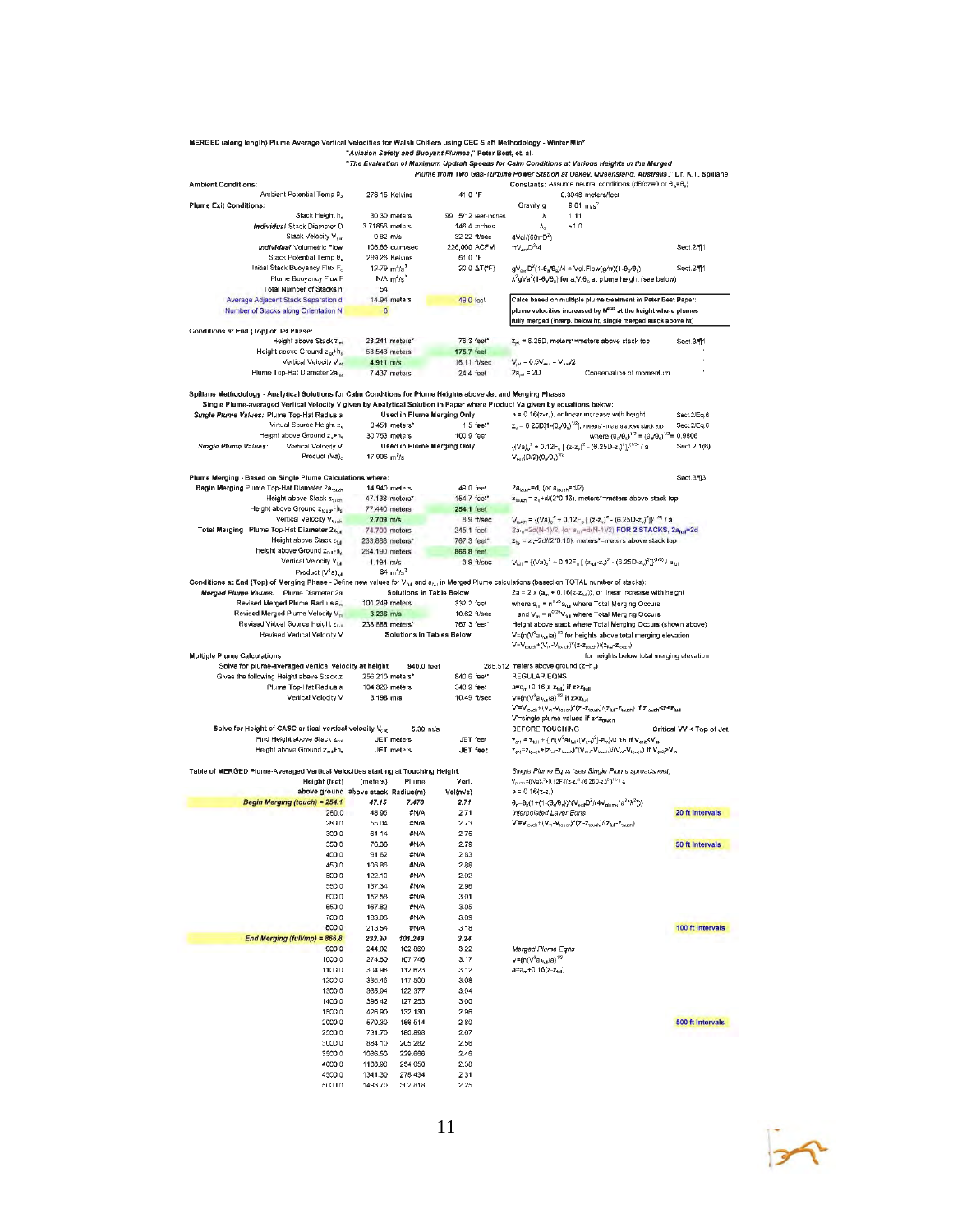| eff.diam for each chiller with each cell at 36.6" ID "The Evaluation of Maximum Updraft Speeds for Calm Conditions at Various Heights in the Plume<br>(226,000 ACFM total for each chiller)<br>from a Gas-Turbine Power Station at Oakey, Queensland, Australia," Dr. K.T. Spillane<br>Constants: Assume neutral conditions (d8/dz=0 or 8 <sub>a</sub> =8 <sub>a</sub> )<br><b>Ambient Conditions:</b><br>Ambient Potential Temp B.<br>302.21 Kelvins<br>84.3 °F<br>0.3048 meters/feet<br><b>Plume Exit Conditions:</b><br>$9.81 \text{ m/s}^2$<br>Gravity g<br>Stack Height h.<br>99 5/12 feet-inches<br>1.11<br>30.30 meters<br>λ<br>Individual Chiller Stack Diameter D.<br>3.7186 meters<br>$-1.0$<br>146.4 inches<br>λ,<br>Stack Velocity Van<br>$9.82$ m/s<br>32.22 ft/sec<br>4Vol/(60πD <sup>2</sup> )<br>Individual Chiller Volumetric Flow<br>228,000 ACFM<br>$\pi V_{\text{null}} D^2/4$<br>106.66 cu.m/sec<br>Stack Potential Temp B.<br>313.32 Kelvins<br>104.3 °F<br>Initial Stack Buoyancy Flux Fo<br>11.8065 $m^4/s^3$<br>$gV_{\text{mod}}D^2(1-\theta_0/\theta_1)/4 = Vol.$ Flow(g/m)(1-8,/ $\theta_0$ )<br>20.0 ΔΤ(*F)<br>$N/A$ $m^4/s^3$<br>Plume Buoyancy Flux F<br>$\lambda^2$ g $Va^2(1-\theta_n/\theta_n)$ for a, V, $\theta_n$ at plume height (see below)<br>Number of Chillers n<br>54<br>2.711 Multiple Stack Multiplication Factor (nº 25)<br><b>Conditions at End (Top) of Jet Phase:</b><br>$z_{\text{est}}$ = 6.25D, meters*=meters above stack top<br>Height above Stack 2ist<br>76.3 feet*<br>23.241 meters*<br>Height above Ground zw+h.<br>53,543 meters<br>175.7 feet<br>Vertical Velocity Viat<br>$V_{\text{ref}} = 0.5V_{\text{ref}} = V_{\text{ref}}/2$<br>4.911 m/s<br>16.11 ft/sec<br>Plume Top-Hat Diameter 2a.<br>$2a_{\text{int}} = 2D$<br>7.437 meters<br>24.4 feet<br>Conservation of momentum<br>Spillane Methodology - Analytical Solutions for Calm Conditions for Plume Heights above Jet Phase<br>Single Plume-averaged Vertical Velocity V given by Analytical Solution in Paper where Product Va given by equations below:<br>Plume Top-Hat Radius a<br><b>Solutions in Table Below</b><br>0.16(z-z,), or linear increase with height<br>$6.25D[1-(\theta_a/\theta_a)^{1/2}]$ , metars*=meters above stack top<br>Virtual Source Height z.<br>0.416 meters*<br>$1.4$ feet $^*$<br>where $(\theta_a/\theta_a)^{1/2} = (\theta_a/\theta_a)^{1/2} = 0.9821$<br>Height above Ground z <sub>v</sub> +h <sub>s</sub><br>30.716 meters<br>100.8 feet<br>${(\sqrt{a})_0}^3 + 0.12F_0$ $( (z-x_0)^2 - (0.25D-z_0)^2]^{(1/3)}$ / a<br>Vertical Velocity V<br>Solutions in Table Below<br>$V_{m}D/2(\theta_{n}/\theta_{n})^{1/2}$<br>Product (Va) <sub>o</sub><br>17.934 $m^2/s$<br><b>Single Chiller Results:</b><br>Solve for plume-averaged vertical velocity at height<br>940.0 feet<br>286.512 meters above ground (z'+h.)<br>Gives the following Height above Stack z'<br>256,210 meters*<br>840.6 feet*<br>2a'=2*0.16(z'-z.)<br>Plume Top-Hat Diameter 2a'<br><b>81.854 meters</b><br>268.6 feet<br>$V = {(\sqrt{a})_0^3 + 0.12F_0[(z-z_0)^2 - (6.25D-z_0)^2]}^{(1/3)}[(2a'/2)]$<br>Vertical Velocity V<br>$1.126$ m/s<br>3.69 ft/sec<br>Solve for Height of CASC critical vertical velocity V <sub>erk</sub><br>5.30 m/s plume-averaged vertical velocity<br>Critical VV < Top of Jet<br>Find Height above Stack zos<br>Solve for x=(z-z,) simultaneously in both eqs. (i.e., Va and a)<br>#N/A meters<br>#N/A feet<br>Height above Ground zea+h,<br>#N/A meters<br><b>#N/A</b> feet<br>for $V = V_{\text{cut}}$ using the cubic equation $ax^3 + bx^2 + cx + d = 0$ , where<br>$a=1$ , c=0, and b=-(0,12F <sub>n</sub> )/( $V_{\text{ref}}^{3}$ 0,18 <sup>3</sup> )=<br>and d=[0.12F <sub>p</sub> (6.25D-z <sub>v</sub> ) <sup>2</sup> -(Va) <sub>0</sub> <sup>3</sup> $J(V_{crit}$ <sup>3</sup> 0.16 <sup>3</sup> )=<br>Interpolated Height of critical vertical velocity in Jet Phase:<br>Find Height above Stack Zor<br>21,398 meters<br>70.2 feet<br>Height above Ground z <sub>c/ll</sub> +h <sub>s</sub><br>51.700 meters<br>gives the real solution $x = z$ -zv =<br>169.6 feet<br>or $z(m/above$ stack) =<br>z(ft/above ground) =<br>Table of Plume Top-Hat Diameters (2a) and Plume-Averaged Vertical Velocities starting at end of jet phase:<br>Height (feet)<br>(motora)<br>Plume<br><b>SingleStk</b><br>Plume<br>above stack<br>Radius(m) VertVel(m/s)<br>Temp(K)<br>above ground<br>Stack.Rei.Ht = 99.4<br>0.00<br>1.859<br>9.82<br>100.0<br>0.18<br>1.874<br>9.78<br><b>Jet Phase Eqa:</b><br>120.0<br>2.361<br>8.50<br>Linearly Interpolated from Stack Rei.Ht to Top of Jet<br>6.27<br>140.0<br>12.37<br>2.849<br>7.21<br><b>Spillane Equations:</b><br>160.0<br>18.47<br>3.337<br>5.92<br>$V_{\text{pump}}=[(Va)_a{}^3*0.12F_a[(z-z_a)^2+0.25D-z_a)^2]^{1/2}/a$<br>$a = 0.18(z-z_v)$<br>Single Jet 5.3 m/s Height = 169.6<br>5.30<br>21.40<br>3.571<br>$\theta_{p} = \theta_{p}(1 + (1 - (\theta_{q}/\theta_{q}))^{*}(V_{\text{out}}D^{2}/(4V_{\text{plume}}^{*}e^{2\alpha}\lambda^{2})))$<br>Top of Single jet = 175.7<br>23.24<br>3.719<br>4.91<br>180.0<br>24.56<br>3.863<br>4.67<br>306.45<br><b>CEC Staff Equation:</b><br>V <sub>erp</sub> =n <sup>o 26</sup> V <sub>sp</sub><br>200.0<br>30.66<br>4.839<br>3.82<br>305.51<br>220.0<br>36.75<br>5.814<br>3.27<br>304.88<br><b>Brigg's Equation:</b><br>$V_{\text{Bright}} \approx (2/3) \times 1.8^{(m2)} \times F_{\text{exp}}^{(m2)} \times u^{(-1/2)} \times x^{1-10}$<br>240.0<br>42.85<br>6.789<br>2.89<br>304.42<br>where $F_{\text{mp}} = nF_{\text{sp}}$<br>260.0<br>48.95<br>7.765<br>2.61<br>304.08<br>280.0<br>55.04<br>303.82<br><b>B.740</b><br>2.40<br>303.61<br>300.0<br>61.14<br>9.716<br>2.24<br>350.0<br>78.38<br>12.154<br>1.94<br>303 24<br>400.0<br>91.62<br>14.592<br>1,76<br>303.00<br>Max <r.3 m<br="">450.0<br/>106.88<br/>17.031<br/>1.82<br/>302.84<br/>500.0<br/>122.10<br/>19.469<br/>1.52<br/>302.72<br/>550.0<br/>137.34<br/>21.908<br/>1.44<br/>302.64<br/>600.0<br/>302.57<br/>152.58<br/>24.346<br/>1.38<br/>650.0<br/>167.82<br/>26.784<br/>1.33<br/>302.52<br/>700.0<br/>183.06<br/>29.223<br/>302.46<br/>1.2B<br/>800.0<br/>213.54<br/>34.100<br/>1.21<br/>302.42</r.3> |                               |
|----------------------------------------------------------------------------------------------------------------------------------------------------------------------------------------------------------------------------------------------------------------------------------------------------------------------------------------------------------------------------------------------------------------------------------------------------------------------------------------------------------------------------------------------------------------------------------------------------------------------------------------------------------------------------------------------------------------------------------------------------------------------------------------------------------------------------------------------------------------------------------------------------------------------------------------------------------------------------------------------------------------------------------------------------------------------------------------------------------------------------------------------------------------------------------------------------------------------------------------------------------------------------------------------------------------------------------------------------------------------------------------------------------------------------------------------------------------------------------------------------------------------------------------------------------------------------------------------------------------------------------------------------------------------------------------------------------------------------------------------------------------------------------------------------------------------------------------------------------------------------------------------------------------------------------------------------------------------------------------------------------------------------------------------------------------------------------------------------------------------------------------------------------------------------------------------------------------------------------------------------------------------------------------------------------------------------------------------------------------------------------------------------------------------------------------------------------------------------------------------------------------------------------------------------------------------------------------------------------------------------------------------------------------------------------------------------------------------------------------------------------------------------------------------------------------------------------------------------------------------------------------------------------------------------------------------------------------------------------------------------------------------------------------------------------------------------------------------------------------------------------------------------------------------------------------------------------------------------------------------------------------------------------------------------------------------------------------------------------------------------------------------------------------------------------------------------------------------------------------------------------------------------------------------------------------------------------------------------------------------------------------------------------------------------------------------------------------------------------------------------------------------------------------------------------------------------------------------------------------------------------------------------------------------------------------------------------------------------------------------------------------------------------------------------------------------------------------------------------------------------------------------------------------------------------------------------------------------------------------------------------------------------------------------------------------------------------------------------------------------------------------------------------------------------------------------------------------------------------------------------------------------------------------------------------------------------------------------------------------------------------------------------------------------------------------------------------------------------------------------------------------------------------------------------------------------------------------------------------------------------------------------------------------------------------------------------------------------------------------------------------------------------------------------------------------------------------------------------------------------------------------------------------------------------------------------------------------------------------------------------------------------------------------------------------------------------------------------------------------------------------------------------------------------------------------------------------------------------------------------------------------------------------------------------------------------------------------------------------------------------------------------------------------------------------------------------------------------------------------------------------------------------------------------------------------------------------------------------------------------------------------------------------------------------------------------------------------------------------------------------------------------------------------------------------------------------------------------------------------------------------------------------------------------------------------------------------------------------------------|-------------------------------|
|                                                                                                                                                                                                                                                                                                                                                                                                                                                                                                                                                                                                                                                                                                                                                                                                                                                                                                                                                                                                                                                                                                                                                                                                                                                                                                                                                                                                                                                                                                                                                                                                                                                                                                                                                                                                                                                                                                                                                                                                                                                                                                                                                                                                                                                                                                                                                                                                                                                                                                                                                                                                                                                                                                                                                                                                                                                                                                                                                                                                                                                                                                                                                                                                                                                                                                                                                                                                                                                                                                                                                                                                                                                                                                                                                                                                                                                                                                                                                                                                                                                                                                                                                                                                                                                                                                                                                                                                                                                                                                                                                                                                                                                                                                                                                                                                                                                                                                                                                                                                                                                                                                                                                                                                                                                                                                                                                                                                                                                                                                                                                                                                                                                                                                                                                                                                                                                                                                                                                                                                                                                                                                                                                                                                                                        |                               |
|                                                                                                                                                                                                                                                                                                                                                                                                                                                                                                                                                                                                                                                                                                                                                                                                                                                                                                                                                                                                                                                                                                                                                                                                                                                                                                                                                                                                                                                                                                                                                                                                                                                                                                                                                                                                                                                                                                                                                                                                                                                                                                                                                                                                                                                                                                                                                                                                                                                                                                                                                                                                                                                                                                                                                                                                                                                                                                                                                                                                                                                                                                                                                                                                                                                                                                                                                                                                                                                                                                                                                                                                                                                                                                                                                                                                                                                                                                                                                                                                                                                                                                                                                                                                                                                                                                                                                                                                                                                                                                                                                                                                                                                                                                                                                                                                                                                                                                                                                                                                                                                                                                                                                                                                                                                                                                                                                                                                                                                                                                                                                                                                                                                                                                                                                                                                                                                                                                                                                                                                                                                                                                                                                                                                                                        |                               |
|                                                                                                                                                                                                                                                                                                                                                                                                                                                                                                                                                                                                                                                                                                                                                                                                                                                                                                                                                                                                                                                                                                                                                                                                                                                                                                                                                                                                                                                                                                                                                                                                                                                                                                                                                                                                                                                                                                                                                                                                                                                                                                                                                                                                                                                                                                                                                                                                                                                                                                                                                                                                                                                                                                                                                                                                                                                                                                                                                                                                                                                                                                                                                                                                                                                                                                                                                                                                                                                                                                                                                                                                                                                                                                                                                                                                                                                                                                                                                                                                                                                                                                                                                                                                                                                                                                                                                                                                                                                                                                                                                                                                                                                                                                                                                                                                                                                                                                                                                                                                                                                                                                                                                                                                                                                                                                                                                                                                                                                                                                                                                                                                                                                                                                                                                                                                                                                                                                                                                                                                                                                                                                                                                                                                                                        |                               |
|                                                                                                                                                                                                                                                                                                                                                                                                                                                                                                                                                                                                                                                                                                                                                                                                                                                                                                                                                                                                                                                                                                                                                                                                                                                                                                                                                                                                                                                                                                                                                                                                                                                                                                                                                                                                                                                                                                                                                                                                                                                                                                                                                                                                                                                                                                                                                                                                                                                                                                                                                                                                                                                                                                                                                                                                                                                                                                                                                                                                                                                                                                                                                                                                                                                                                                                                                                                                                                                                                                                                                                                                                                                                                                                                                                                                                                                                                                                                                                                                                                                                                                                                                                                                                                                                                                                                                                                                                                                                                                                                                                                                                                                                                                                                                                                                                                                                                                                                                                                                                                                                                                                                                                                                                                                                                                                                                                                                                                                                                                                                                                                                                                                                                                                                                                                                                                                                                                                                                                                                                                                                                                                                                                                                                                        |                               |
|                                                                                                                                                                                                                                                                                                                                                                                                                                                                                                                                                                                                                                                                                                                                                                                                                                                                                                                                                                                                                                                                                                                                                                                                                                                                                                                                                                                                                                                                                                                                                                                                                                                                                                                                                                                                                                                                                                                                                                                                                                                                                                                                                                                                                                                                                                                                                                                                                                                                                                                                                                                                                                                                                                                                                                                                                                                                                                                                                                                                                                                                                                                                                                                                                                                                                                                                                                                                                                                                                                                                                                                                                                                                                                                                                                                                                                                                                                                                                                                                                                                                                                                                                                                                                                                                                                                                                                                                                                                                                                                                                                                                                                                                                                                                                                                                                                                                                                                                                                                                                                                                                                                                                                                                                                                                                                                                                                                                                                                                                                                                                                                                                                                                                                                                                                                                                                                                                                                                                                                                                                                                                                                                                                                                                                        |                               |
|                                                                                                                                                                                                                                                                                                                                                                                                                                                                                                                                                                                                                                                                                                                                                                                                                                                                                                                                                                                                                                                                                                                                                                                                                                                                                                                                                                                                                                                                                                                                                                                                                                                                                                                                                                                                                                                                                                                                                                                                                                                                                                                                                                                                                                                                                                                                                                                                                                                                                                                                                                                                                                                                                                                                                                                                                                                                                                                                                                                                                                                                                                                                                                                                                                                                                                                                                                                                                                                                                                                                                                                                                                                                                                                                                                                                                                                                                                                                                                                                                                                                                                                                                                                                                                                                                                                                                                                                                                                                                                                                                                                                                                                                                                                                                                                                                                                                                                                                                                                                                                                                                                                                                                                                                                                                                                                                                                                                                                                                                                                                                                                                                                                                                                                                                                                                                                                                                                                                                                                                                                                                                                                                                                                                                                        |                               |
|                                                                                                                                                                                                                                                                                                                                                                                                                                                                                                                                                                                                                                                                                                                                                                                                                                                                                                                                                                                                                                                                                                                                                                                                                                                                                                                                                                                                                                                                                                                                                                                                                                                                                                                                                                                                                                                                                                                                                                                                                                                                                                                                                                                                                                                                                                                                                                                                                                                                                                                                                                                                                                                                                                                                                                                                                                                                                                                                                                                                                                                                                                                                                                                                                                                                                                                                                                                                                                                                                                                                                                                                                                                                                                                                                                                                                                                                                                                                                                                                                                                                                                                                                                                                                                                                                                                                                                                                                                                                                                                                                                                                                                                                                                                                                                                                                                                                                                                                                                                                                                                                                                                                                                                                                                                                                                                                                                                                                                                                                                                                                                                                                                                                                                                                                                                                                                                                                                                                                                                                                                                                                                                                                                                                                                        |                               |
|                                                                                                                                                                                                                                                                                                                                                                                                                                                                                                                                                                                                                                                                                                                                                                                                                                                                                                                                                                                                                                                                                                                                                                                                                                                                                                                                                                                                                                                                                                                                                                                                                                                                                                                                                                                                                                                                                                                                                                                                                                                                                                                                                                                                                                                                                                                                                                                                                                                                                                                                                                                                                                                                                                                                                                                                                                                                                                                                                                                                                                                                                                                                                                                                                                                                                                                                                                                                                                                                                                                                                                                                                                                                                                                                                                                                                                                                                                                                                                                                                                                                                                                                                                                                                                                                                                                                                                                                                                                                                                                                                                                                                                                                                                                                                                                                                                                                                                                                                                                                                                                                                                                                                                                                                                                                                                                                                                                                                                                                                                                                                                                                                                                                                                                                                                                                                                                                                                                                                                                                                                                                                                                                                                                                                                        | Sect.2/¶1                     |
|                                                                                                                                                                                                                                                                                                                                                                                                                                                                                                                                                                                                                                                                                                                                                                                                                                                                                                                                                                                                                                                                                                                                                                                                                                                                                                                                                                                                                                                                                                                                                                                                                                                                                                                                                                                                                                                                                                                                                                                                                                                                                                                                                                                                                                                                                                                                                                                                                                                                                                                                                                                                                                                                                                                                                                                                                                                                                                                                                                                                                                                                                                                                                                                                                                                                                                                                                                                                                                                                                                                                                                                                                                                                                                                                                                                                                                                                                                                                                                                                                                                                                                                                                                                                                                                                                                                                                                                                                                                                                                                                                                                                                                                                                                                                                                                                                                                                                                                                                                                                                                                                                                                                                                                                                                                                                                                                                                                                                                                                                                                                                                                                                                                                                                                                                                                                                                                                                                                                                                                                                                                                                                                                                                                                                                        | <b>Secl.2/¶1</b>              |
|                                                                                                                                                                                                                                                                                                                                                                                                                                                                                                                                                                                                                                                                                                                                                                                                                                                                                                                                                                                                                                                                                                                                                                                                                                                                                                                                                                                                                                                                                                                                                                                                                                                                                                                                                                                                                                                                                                                                                                                                                                                                                                                                                                                                                                                                                                                                                                                                                                                                                                                                                                                                                                                                                                                                                                                                                                                                                                                                                                                                                                                                                                                                                                                                                                                                                                                                                                                                                                                                                                                                                                                                                                                                                                                                                                                                                                                                                                                                                                                                                                                                                                                                                                                                                                                                                                                                                                                                                                                                                                                                                                                                                                                                                                                                                                                                                                                                                                                                                                                                                                                                                                                                                                                                                                                                                                                                                                                                                                                                                                                                                                                                                                                                                                                                                                                                                                                                                                                                                                                                                                                                                                                                                                                                                                        |                               |
|                                                                                                                                                                                                                                                                                                                                                                                                                                                                                                                                                                                                                                                                                                                                                                                                                                                                                                                                                                                                                                                                                                                                                                                                                                                                                                                                                                                                                                                                                                                                                                                                                                                                                                                                                                                                                                                                                                                                                                                                                                                                                                                                                                                                                                                                                                                                                                                                                                                                                                                                                                                                                                                                                                                                                                                                                                                                                                                                                                                                                                                                                                                                                                                                                                                                                                                                                                                                                                                                                                                                                                                                                                                                                                                                                                                                                                                                                                                                                                                                                                                                                                                                                                                                                                                                                                                                                                                                                                                                                                                                                                                                                                                                                                                                                                                                                                                                                                                                                                                                                                                                                                                                                                                                                                                                                                                                                                                                                                                                                                                                                                                                                                                                                                                                                                                                                                                                                                                                                                                                                                                                                                                                                                                                                                        |                               |
|                                                                                                                                                                                                                                                                                                                                                                                                                                                                                                                                                                                                                                                                                                                                                                                                                                                                                                                                                                                                                                                                                                                                                                                                                                                                                                                                                                                                                                                                                                                                                                                                                                                                                                                                                                                                                                                                                                                                                                                                                                                                                                                                                                                                                                                                                                                                                                                                                                                                                                                                                                                                                                                                                                                                                                                                                                                                                                                                                                                                                                                                                                                                                                                                                                                                                                                                                                                                                                                                                                                                                                                                                                                                                                                                                                                                                                                                                                                                                                                                                                                                                                                                                                                                                                                                                                                                                                                                                                                                                                                                                                                                                                                                                                                                                                                                                                                                                                                                                                                                                                                                                                                                                                                                                                                                                                                                                                                                                                                                                                                                                                                                                                                                                                                                                                                                                                                                                                                                                                                                                                                                                                                                                                                                                                        |                               |
|                                                                                                                                                                                                                                                                                                                                                                                                                                                                                                                                                                                                                                                                                                                                                                                                                                                                                                                                                                                                                                                                                                                                                                                                                                                                                                                                                                                                                                                                                                                                                                                                                                                                                                                                                                                                                                                                                                                                                                                                                                                                                                                                                                                                                                                                                                                                                                                                                                                                                                                                                                                                                                                                                                                                                                                                                                                                                                                                                                                                                                                                                                                                                                                                                                                                                                                                                                                                                                                                                                                                                                                                                                                                                                                                                                                                                                                                                                                                                                                                                                                                                                                                                                                                                                                                                                                                                                                                                                                                                                                                                                                                                                                                                                                                                                                                                                                                                                                                                                                                                                                                                                                                                                                                                                                                                                                                                                                                                                                                                                                                                                                                                                                                                                                                                                                                                                                                                                                                                                                                                                                                                                                                                                                                                                        |                               |
|                                                                                                                                                                                                                                                                                                                                                                                                                                                                                                                                                                                                                                                                                                                                                                                                                                                                                                                                                                                                                                                                                                                                                                                                                                                                                                                                                                                                                                                                                                                                                                                                                                                                                                                                                                                                                                                                                                                                                                                                                                                                                                                                                                                                                                                                                                                                                                                                                                                                                                                                                                                                                                                                                                                                                                                                                                                                                                                                                                                                                                                                                                                                                                                                                                                                                                                                                                                                                                                                                                                                                                                                                                                                                                                                                                                                                                                                                                                                                                                                                                                                                                                                                                                                                                                                                                                                                                                                                                                                                                                                                                                                                                                                                                                                                                                                                                                                                                                                                                                                                                                                                                                                                                                                                                                                                                                                                                                                                                                                                                                                                                                                                                                                                                                                                                                                                                                                                                                                                                                                                                                                                                                                                                                                                                        | Sect 3/11                     |
|                                                                                                                                                                                                                                                                                                                                                                                                                                                                                                                                                                                                                                                                                                                                                                                                                                                                                                                                                                                                                                                                                                                                                                                                                                                                                                                                                                                                                                                                                                                                                                                                                                                                                                                                                                                                                                                                                                                                                                                                                                                                                                                                                                                                                                                                                                                                                                                                                                                                                                                                                                                                                                                                                                                                                                                                                                                                                                                                                                                                                                                                                                                                                                                                                                                                                                                                                                                                                                                                                                                                                                                                                                                                                                                                                                                                                                                                                                                                                                                                                                                                                                                                                                                                                                                                                                                                                                                                                                                                                                                                                                                                                                                                                                                                                                                                                                                                                                                                                                                                                                                                                                                                                                                                                                                                                                                                                                                                                                                                                                                                                                                                                                                                                                                                                                                                                                                                                                                                                                                                                                                                                                                                                                                                                                        |                               |
|                                                                                                                                                                                                                                                                                                                                                                                                                                                                                                                                                                                                                                                                                                                                                                                                                                                                                                                                                                                                                                                                                                                                                                                                                                                                                                                                                                                                                                                                                                                                                                                                                                                                                                                                                                                                                                                                                                                                                                                                                                                                                                                                                                                                                                                                                                                                                                                                                                                                                                                                                                                                                                                                                                                                                                                                                                                                                                                                                                                                                                                                                                                                                                                                                                                                                                                                                                                                                                                                                                                                                                                                                                                                                                                                                                                                                                                                                                                                                                                                                                                                                                                                                                                                                                                                                                                                                                                                                                                                                                                                                                                                                                                                                                                                                                                                                                                                                                                                                                                                                                                                                                                                                                                                                                                                                                                                                                                                                                                                                                                                                                                                                                                                                                                                                                                                                                                                                                                                                                                                                                                                                                                                                                                                                                        |                               |
|                                                                                                                                                                                                                                                                                                                                                                                                                                                                                                                                                                                                                                                                                                                                                                                                                                                                                                                                                                                                                                                                                                                                                                                                                                                                                                                                                                                                                                                                                                                                                                                                                                                                                                                                                                                                                                                                                                                                                                                                                                                                                                                                                                                                                                                                                                                                                                                                                                                                                                                                                                                                                                                                                                                                                                                                                                                                                                                                                                                                                                                                                                                                                                                                                                                                                                                                                                                                                                                                                                                                                                                                                                                                                                                                                                                                                                                                                                                                                                                                                                                                                                                                                                                                                                                                                                                                                                                                                                                                                                                                                                                                                                                                                                                                                                                                                                                                                                                                                                                                                                                                                                                                                                                                                                                                                                                                                                                                                                                                                                                                                                                                                                                                                                                                                                                                                                                                                                                                                                                                                                                                                                                                                                                                                                        |                               |
|                                                                                                                                                                                                                                                                                                                                                                                                                                                                                                                                                                                                                                                                                                                                                                                                                                                                                                                                                                                                                                                                                                                                                                                                                                                                                                                                                                                                                                                                                                                                                                                                                                                                                                                                                                                                                                                                                                                                                                                                                                                                                                                                                                                                                                                                                                                                                                                                                                                                                                                                                                                                                                                                                                                                                                                                                                                                                                                                                                                                                                                                                                                                                                                                                                                                                                                                                                                                                                                                                                                                                                                                                                                                                                                                                                                                                                                                                                                                                                                                                                                                                                                                                                                                                                                                                                                                                                                                                                                                                                                                                                                                                                                                                                                                                                                                                                                                                                                                                                                                                                                                                                                                                                                                                                                                                                                                                                                                                                                                                                                                                                                                                                                                                                                                                                                                                                                                                                                                                                                                                                                                                                                                                                                                                                        |                               |
|                                                                                                                                                                                                                                                                                                                                                                                                                                                                                                                                                                                                                                                                                                                                                                                                                                                                                                                                                                                                                                                                                                                                                                                                                                                                                                                                                                                                                                                                                                                                                                                                                                                                                                                                                                                                                                                                                                                                                                                                                                                                                                                                                                                                                                                                                                                                                                                                                                                                                                                                                                                                                                                                                                                                                                                                                                                                                                                                                                                                                                                                                                                                                                                                                                                                                                                                                                                                                                                                                                                                                                                                                                                                                                                                                                                                                                                                                                                                                                                                                                                                                                                                                                                                                                                                                                                                                                                                                                                                                                                                                                                                                                                                                                                                                                                                                                                                                                                                                                                                                                                                                                                                                                                                                                                                                                                                                                                                                                                                                                                                                                                                                                                                                                                                                                                                                                                                                                                                                                                                                                                                                                                                                                                                                                        |                               |
|                                                                                                                                                                                                                                                                                                                                                                                                                                                                                                                                                                                                                                                                                                                                                                                                                                                                                                                                                                                                                                                                                                                                                                                                                                                                                                                                                                                                                                                                                                                                                                                                                                                                                                                                                                                                                                                                                                                                                                                                                                                                                                                                                                                                                                                                                                                                                                                                                                                                                                                                                                                                                                                                                                                                                                                                                                                                                                                                                                                                                                                                                                                                                                                                                                                                                                                                                                                                                                                                                                                                                                                                                                                                                                                                                                                                                                                                                                                                                                                                                                                                                                                                                                                                                                                                                                                                                                                                                                                                                                                                                                                                                                                                                                                                                                                                                                                                                                                                                                                                                                                                                                                                                                                                                                                                                                                                                                                                                                                                                                                                                                                                                                                                                                                                                                                                                                                                                                                                                                                                                                                                                                                                                                                                                                        | Sect 2/Eq.6                   |
|                                                                                                                                                                                                                                                                                                                                                                                                                                                                                                                                                                                                                                                                                                                                                                                                                                                                                                                                                                                                                                                                                                                                                                                                                                                                                                                                                                                                                                                                                                                                                                                                                                                                                                                                                                                                                                                                                                                                                                                                                                                                                                                                                                                                                                                                                                                                                                                                                                                                                                                                                                                                                                                                                                                                                                                                                                                                                                                                                                                                                                                                                                                                                                                                                                                                                                                                                                                                                                                                                                                                                                                                                                                                                                                                                                                                                                                                                                                                                                                                                                                                                                                                                                                                                                                                                                                                                                                                                                                                                                                                                                                                                                                                                                                                                                                                                                                                                                                                                                                                                                                                                                                                                                                                                                                                                                                                                                                                                                                                                                                                                                                                                                                                                                                                                                                                                                                                                                                                                                                                                                                                                                                                                                                                                                        | Sect.2/Eq.6                   |
|                                                                                                                                                                                                                                                                                                                                                                                                                                                                                                                                                                                                                                                                                                                                                                                                                                                                                                                                                                                                                                                                                                                                                                                                                                                                                                                                                                                                                                                                                                                                                                                                                                                                                                                                                                                                                                                                                                                                                                                                                                                                                                                                                                                                                                                                                                                                                                                                                                                                                                                                                                                                                                                                                                                                                                                                                                                                                                                                                                                                                                                                                                                                                                                                                                                                                                                                                                                                                                                                                                                                                                                                                                                                                                                                                                                                                                                                                                                                                                                                                                                                                                                                                                                                                                                                                                                                                                                                                                                                                                                                                                                                                                                                                                                                                                                                                                                                                                                                                                                                                                                                                                                                                                                                                                                                                                                                                                                                                                                                                                                                                                                                                                                                                                                                                                                                                                                                                                                                                                                                                                                                                                                                                                                                                                        | Secl.2.1(6)                   |
|                                                                                                                                                                                                                                                                                                                                                                                                                                                                                                                                                                                                                                                                                                                                                                                                                                                                                                                                                                                                                                                                                                                                                                                                                                                                                                                                                                                                                                                                                                                                                                                                                                                                                                                                                                                                                                                                                                                                                                                                                                                                                                                                                                                                                                                                                                                                                                                                                                                                                                                                                                                                                                                                                                                                                                                                                                                                                                                                                                                                                                                                                                                                                                                                                                                                                                                                                                                                                                                                                                                                                                                                                                                                                                                                                                                                                                                                                                                                                                                                                                                                                                                                                                                                                                                                                                                                                                                                                                                                                                                                                                                                                                                                                                                                                                                                                                                                                                                                                                                                                                                                                                                                                                                                                                                                                                                                                                                                                                                                                                                                                                                                                                                                                                                                                                                                                                                                                                                                                                                                                                                                                                                                                                                                                                        |                               |
|                                                                                                                                                                                                                                                                                                                                                                                                                                                                                                                                                                                                                                                                                                                                                                                                                                                                                                                                                                                                                                                                                                                                                                                                                                                                                                                                                                                                                                                                                                                                                                                                                                                                                                                                                                                                                                                                                                                                                                                                                                                                                                                                                                                                                                                                                                                                                                                                                                                                                                                                                                                                                                                                                                                                                                                                                                                                                                                                                                                                                                                                                                                                                                                                                                                                                                                                                                                                                                                                                                                                                                                                                                                                                                                                                                                                                                                                                                                                                                                                                                                                                                                                                                                                                                                                                                                                                                                                                                                                                                                                                                                                                                                                                                                                                                                                                                                                                                                                                                                                                                                                                                                                                                                                                                                                                                                                                                                                                                                                                                                                                                                                                                                                                                                                                                                                                                                                                                                                                                                                                                                                                                                                                                                                                                        |                               |
|                                                                                                                                                                                                                                                                                                                                                                                                                                                                                                                                                                                                                                                                                                                                                                                                                                                                                                                                                                                                                                                                                                                                                                                                                                                                                                                                                                                                                                                                                                                                                                                                                                                                                                                                                                                                                                                                                                                                                                                                                                                                                                                                                                                                                                                                                                                                                                                                                                                                                                                                                                                                                                                                                                                                                                                                                                                                                                                                                                                                                                                                                                                                                                                                                                                                                                                                                                                                                                                                                                                                                                                                                                                                                                                                                                                                                                                                                                                                                                                                                                                                                                                                                                                                                                                                                                                                                                                                                                                                                                                                                                                                                                                                                                                                                                                                                                                                                                                                                                                                                                                                                                                                                                                                                                                                                                                                                                                                                                                                                                                                                                                                                                                                                                                                                                                                                                                                                                                                                                                                                                                                                                                                                                                                                                        |                               |
|                                                                                                                                                                                                                                                                                                                                                                                                                                                                                                                                                                                                                                                                                                                                                                                                                                                                                                                                                                                                                                                                                                                                                                                                                                                                                                                                                                                                                                                                                                                                                                                                                                                                                                                                                                                                                                                                                                                                                                                                                                                                                                                                                                                                                                                                                                                                                                                                                                                                                                                                                                                                                                                                                                                                                                                                                                                                                                                                                                                                                                                                                                                                                                                                                                                                                                                                                                                                                                                                                                                                                                                                                                                                                                                                                                                                                                                                                                                                                                                                                                                                                                                                                                                                                                                                                                                                                                                                                                                                                                                                                                                                                                                                                                                                                                                                                                                                                                                                                                                                                                                                                                                                                                                                                                                                                                                                                                                                                                                                                                                                                                                                                                                                                                                                                                                                                                                                                                                                                                                                                                                                                                                                                                                                                                        |                               |
|                                                                                                                                                                                                                                                                                                                                                                                                                                                                                                                                                                                                                                                                                                                                                                                                                                                                                                                                                                                                                                                                                                                                                                                                                                                                                                                                                                                                                                                                                                                                                                                                                                                                                                                                                                                                                                                                                                                                                                                                                                                                                                                                                                                                                                                                                                                                                                                                                                                                                                                                                                                                                                                                                                                                                                                                                                                                                                                                                                                                                                                                                                                                                                                                                                                                                                                                                                                                                                                                                                                                                                                                                                                                                                                                                                                                                                                                                                                                                                                                                                                                                                                                                                                                                                                                                                                                                                                                                                                                                                                                                                                                                                                                                                                                                                                                                                                                                                                                                                                                                                                                                                                                                                                                                                                                                                                                                                                                                                                                                                                                                                                                                                                                                                                                                                                                                                                                                                                                                                                                                                                                                                                                                                                                                                        | Sect.2/Eq.6                   |
|                                                                                                                                                                                                                                                                                                                                                                                                                                                                                                                                                                                                                                                                                                                                                                                                                                                                                                                                                                                                                                                                                                                                                                                                                                                                                                                                                                                                                                                                                                                                                                                                                                                                                                                                                                                                                                                                                                                                                                                                                                                                                                                                                                                                                                                                                                                                                                                                                                                                                                                                                                                                                                                                                                                                                                                                                                                                                                                                                                                                                                                                                                                                                                                                                                                                                                                                                                                                                                                                                                                                                                                                                                                                                                                                                                                                                                                                                                                                                                                                                                                                                                                                                                                                                                                                                                                                                                                                                                                                                                                                                                                                                                                                                                                                                                                                                                                                                                                                                                                                                                                                                                                                                                                                                                                                                                                                                                                                                                                                                                                                                                                                                                                                                                                                                                                                                                                                                                                                                                                                                                                                                                                                                                                                                                        | Seci.2/Eq.6                   |
|                                                                                                                                                                                                                                                                                                                                                                                                                                                                                                                                                                                                                                                                                                                                                                                                                                                                                                                                                                                                                                                                                                                                                                                                                                                                                                                                                                                                                                                                                                                                                                                                                                                                                                                                                                                                                                                                                                                                                                                                                                                                                                                                                                                                                                                                                                                                                                                                                                                                                                                                                                                                                                                                                                                                                                                                                                                                                                                                                                                                                                                                                                                                                                                                                                                                                                                                                                                                                                                                                                                                                                                                                                                                                                                                                                                                                                                                                                                                                                                                                                                                                                                                                                                                                                                                                                                                                                                                                                                                                                                                                                                                                                                                                                                                                                                                                                                                                                                                                                                                                                                                                                                                                                                                                                                                                                                                                                                                                                                                                                                                                                                                                                                                                                                                                                                                                                                                                                                                                                                                                                                                                                                                                                                                                                        |                               |
|                                                                                                                                                                                                                                                                                                                                                                                                                                                                                                                                                                                                                                                                                                                                                                                                                                                                                                                                                                                                                                                                                                                                                                                                                                                                                                                                                                                                                                                                                                                                                                                                                                                                                                                                                                                                                                                                                                                                                                                                                                                                                                                                                                                                                                                                                                                                                                                                                                                                                                                                                                                                                                                                                                                                                                                                                                                                                                                                                                                                                                                                                                                                                                                                                                                                                                                                                                                                                                                                                                                                                                                                                                                                                                                                                                                                                                                                                                                                                                                                                                                                                                                                                                                                                                                                                                                                                                                                                                                                                                                                                                                                                                                                                                                                                                                                                                                                                                                                                                                                                                                                                                                                                                                                                                                                                                                                                                                                                                                                                                                                                                                                                                                                                                                                                                                                                                                                                                                                                                                                                                                                                                                                                                                                                                        |                               |
|                                                                                                                                                                                                                                                                                                                                                                                                                                                                                                                                                                                                                                                                                                                                                                                                                                                                                                                                                                                                                                                                                                                                                                                                                                                                                                                                                                                                                                                                                                                                                                                                                                                                                                                                                                                                                                                                                                                                                                                                                                                                                                                                                                                                                                                                                                                                                                                                                                                                                                                                                                                                                                                                                                                                                                                                                                                                                                                                                                                                                                                                                                                                                                                                                                                                                                                                                                                                                                                                                                                                                                                                                                                                                                                                                                                                                                                                                                                                                                                                                                                                                                                                                                                                                                                                                                                                                                                                                                                                                                                                                                                                                                                                                                                                                                                                                                                                                                                                                                                                                                                                                                                                                                                                                                                                                                                                                                                                                                                                                                                                                                                                                                                                                                                                                                                                                                                                                                                                                                                                                                                                                                                                                                                                                                        |                               |
|                                                                                                                                                                                                                                                                                                                                                                                                                                                                                                                                                                                                                                                                                                                                                                                                                                                                                                                                                                                                                                                                                                                                                                                                                                                                                                                                                                                                                                                                                                                                                                                                                                                                                                                                                                                                                                                                                                                                                                                                                                                                                                                                                                                                                                                                                                                                                                                                                                                                                                                                                                                                                                                                                                                                                                                                                                                                                                                                                                                                                                                                                                                                                                                                                                                                                                                                                                                                                                                                                                                                                                                                                                                                                                                                                                                                                                                                                                                                                                                                                                                                                                                                                                                                                                                                                                                                                                                                                                                                                                                                                                                                                                                                                                                                                                                                                                                                                                                                                                                                                                                                                                                                                                                                                                                                                                                                                                                                                                                                                                                                                                                                                                                                                                                                                                                                                                                                                                                                                                                                                                                                                                                                                                                                                                        | $-2.32335$                    |
|                                                                                                                                                                                                                                                                                                                                                                                                                                                                                                                                                                                                                                                                                                                                                                                                                                                                                                                                                                                                                                                                                                                                                                                                                                                                                                                                                                                                                                                                                                                                                                                                                                                                                                                                                                                                                                                                                                                                                                                                                                                                                                                                                                                                                                                                                                                                                                                                                                                                                                                                                                                                                                                                                                                                                                                                                                                                                                                                                                                                                                                                                                                                                                                                                                                                                                                                                                                                                                                                                                                                                                                                                                                                                                                                                                                                                                                                                                                                                                                                                                                                                                                                                                                                                                                                                                                                                                                                                                                                                                                                                                                                                                                                                                                                                                                                                                                                                                                                                                                                                                                                                                                                                                                                                                                                                                                                                                                                                                                                                                                                                                                                                                                                                                                                                                                                                                                                                                                                                                                                                                                                                                                                                                                                                                        | $-8248.51$                    |
|                                                                                                                                                                                                                                                                                                                                                                                                                                                                                                                                                                                                                                                                                                                                                                                                                                                                                                                                                                                                                                                                                                                                                                                                                                                                                                                                                                                                                                                                                                                                                                                                                                                                                                                                                                                                                                                                                                                                                                                                                                                                                                                                                                                                                                                                                                                                                                                                                                                                                                                                                                                                                                                                                                                                                                                                                                                                                                                                                                                                                                                                                                                                                                                                                                                                                                                                                                                                                                                                                                                                                                                                                                                                                                                                                                                                                                                                                                                                                                                                                                                                                                                                                                                                                                                                                                                                                                                                                                                                                                                                                                                                                                                                                                                                                                                                                                                                                                                                                                                                                                                                                                                                                                                                                                                                                                                                                                                                                                                                                                                                                                                                                                                                                                                                                                                                                                                                                                                                                                                                                                                                                                                                                                                                                                        | http://www.1728.org/cubic.htm |
|                                                                                                                                                                                                                                                                                                                                                                                                                                                                                                                                                                                                                                                                                                                                                                                                                                                                                                                                                                                                                                                                                                                                                                                                                                                                                                                                                                                                                                                                                                                                                                                                                                                                                                                                                                                                                                                                                                                                                                                                                                                                                                                                                                                                                                                                                                                                                                                                                                                                                                                                                                                                                                                                                                                                                                                                                                                                                                                                                                                                                                                                                                                                                                                                                                                                                                                                                                                                                                                                                                                                                                                                                                                                                                                                                                                                                                                                                                                                                                                                                                                                                                                                                                                                                                                                                                                                                                                                                                                                                                                                                                                                                                                                                                                                                                                                                                                                                                                                                                                                                                                                                                                                                                                                                                                                                                                                                                                                                                                                                                                                                                                                                                                                                                                                                                                                                                                                                                                                                                                                                                                                                                                                                                                                                                        | 21.0099                       |
|                                                                                                                                                                                                                                                                                                                                                                                                                                                                                                                                                                                                                                                                                                                                                                                                                                                                                                                                                                                                                                                                                                                                                                                                                                                                                                                                                                                                                                                                                                                                                                                                                                                                                                                                                                                                                                                                                                                                                                                                                                                                                                                                                                                                                                                                                                                                                                                                                                                                                                                                                                                                                                                                                                                                                                                                                                                                                                                                                                                                                                                                                                                                                                                                                                                                                                                                                                                                                                                                                                                                                                                                                                                                                                                                                                                                                                                                                                                                                                                                                                                                                                                                                                                                                                                                                                                                                                                                                                                                                                                                                                                                                                                                                                                                                                                                                                                                                                                                                                                                                                                                                                                                                                                                                                                                                                                                                                                                                                                                                                                                                                                                                                                                                                                                                                                                                                                                                                                                                                                                                                                                                                                                                                                                                                        | 21.426<br>169.7               |
|                                                                                                                                                                                                                                                                                                                                                                                                                                                                                                                                                                                                                                                                                                                                                                                                                                                                                                                                                                                                                                                                                                                                                                                                                                                                                                                                                                                                                                                                                                                                                                                                                                                                                                                                                                                                                                                                                                                                                                                                                                                                                                                                                                                                                                                                                                                                                                                                                                                                                                                                                                                                                                                                                                                                                                                                                                                                                                                                                                                                                                                                                                                                                                                                                                                                                                                                                                                                                                                                                                                                                                                                                                                                                                                                                                                                                                                                                                                                                                                                                                                                                                                                                                                                                                                                                                                                                                                                                                                                                                                                                                                                                                                                                                                                                                                                                                                                                                                                                                                                                                                                                                                                                                                                                                                                                                                                                                                                                                                                                                                                                                                                                                                                                                                                                                                                                                                                                                                                                                                                                                                                                                                                                                                                                                        |                               |
|                                                                                                                                                                                                                                                                                                                                                                                                                                                                                                                                                                                                                                                                                                                                                                                                                                                                                                                                                                                                                                                                                                                                                                                                                                                                                                                                                                                                                                                                                                                                                                                                                                                                                                                                                                                                                                                                                                                                                                                                                                                                                                                                                                                                                                                                                                                                                                                                                                                                                                                                                                                                                                                                                                                                                                                                                                                                                                                                                                                                                                                                                                                                                                                                                                                                                                                                                                                                                                                                                                                                                                                                                                                                                                                                                                                                                                                                                                                                                                                                                                                                                                                                                                                                                                                                                                                                                                                                                                                                                                                                                                                                                                                                                                                                                                                                                                                                                                                                                                                                                                                                                                                                                                                                                                                                                                                                                                                                                                                                                                                                                                                                                                                                                                                                                                                                                                                                                                                                                                                                                                                                                                                                                                                                                                        |                               |
|                                                                                                                                                                                                                                                                                                                                                                                                                                                                                                                                                                                                                                                                                                                                                                                                                                                                                                                                                                                                                                                                                                                                                                                                                                                                                                                                                                                                                                                                                                                                                                                                                                                                                                                                                                                                                                                                                                                                                                                                                                                                                                                                                                                                                                                                                                                                                                                                                                                                                                                                                                                                                                                                                                                                                                                                                                                                                                                                                                                                                                                                                                                                                                                                                                                                                                                                                                                                                                                                                                                                                                                                                                                                                                                                                                                                                                                                                                                                                                                                                                                                                                                                                                                                                                                                                                                                                                                                                                                                                                                                                                                                                                                                                                                                                                                                                                                                                                                                                                                                                                                                                                                                                                                                                                                                                                                                                                                                                                                                                                                                                                                                                                                                                                                                                                                                                                                                                                                                                                                                                                                                                                                                                                                                                                        |                               |
|                                                                                                                                                                                                                                                                                                                                                                                                                                                                                                                                                                                                                                                                                                                                                                                                                                                                                                                                                                                                                                                                                                                                                                                                                                                                                                                                                                                                                                                                                                                                                                                                                                                                                                                                                                                                                                                                                                                                                                                                                                                                                                                                                                                                                                                                                                                                                                                                                                                                                                                                                                                                                                                                                                                                                                                                                                                                                                                                                                                                                                                                                                                                                                                                                                                                                                                                                                                                                                                                                                                                                                                                                                                                                                                                                                                                                                                                                                                                                                                                                                                                                                                                                                                                                                                                                                                                                                                                                                                                                                                                                                                                                                                                                                                                                                                                                                                                                                                                                                                                                                                                                                                                                                                                                                                                                                                                                                                                                                                                                                                                                                                                                                                                                                                                                                                                                                                                                                                                                                                                                                                                                                                                                                                                                                        |                               |
|                                                                                                                                                                                                                                                                                                                                                                                                                                                                                                                                                                                                                                                                                                                                                                                                                                                                                                                                                                                                                                                                                                                                                                                                                                                                                                                                                                                                                                                                                                                                                                                                                                                                                                                                                                                                                                                                                                                                                                                                                                                                                                                                                                                                                                                                                                                                                                                                                                                                                                                                                                                                                                                                                                                                                                                                                                                                                                                                                                                                                                                                                                                                                                                                                                                                                                                                                                                                                                                                                                                                                                                                                                                                                                                                                                                                                                                                                                                                                                                                                                                                                                                                                                                                                                                                                                                                                                                                                                                                                                                                                                                                                                                                                                                                                                                                                                                                                                                                                                                                                                                                                                                                                                                                                                                                                                                                                                                                                                                                                                                                                                                                                                                                                                                                                                                                                                                                                                                                                                                                                                                                                                                                                                                                                                        | 20 ft Intervals               |
|                                                                                                                                                                                                                                                                                                                                                                                                                                                                                                                                                                                                                                                                                                                                                                                                                                                                                                                                                                                                                                                                                                                                                                                                                                                                                                                                                                                                                                                                                                                                                                                                                                                                                                                                                                                                                                                                                                                                                                                                                                                                                                                                                                                                                                                                                                                                                                                                                                                                                                                                                                                                                                                                                                                                                                                                                                                                                                                                                                                                                                                                                                                                                                                                                                                                                                                                                                                                                                                                                                                                                                                                                                                                                                                                                                                                                                                                                                                                                                                                                                                                                                                                                                                                                                                                                                                                                                                                                                                                                                                                                                                                                                                                                                                                                                                                                                                                                                                                                                                                                                                                                                                                                                                                                                                                                                                                                                                                                                                                                                                                                                                                                                                                                                                                                                                                                                                                                                                                                                                                                                                                                                                                                                                                                                        |                               |
|                                                                                                                                                                                                                                                                                                                                                                                                                                                                                                                                                                                                                                                                                                                                                                                                                                                                                                                                                                                                                                                                                                                                                                                                                                                                                                                                                                                                                                                                                                                                                                                                                                                                                                                                                                                                                                                                                                                                                                                                                                                                                                                                                                                                                                                                                                                                                                                                                                                                                                                                                                                                                                                                                                                                                                                                                                                                                                                                                                                                                                                                                                                                                                                                                                                                                                                                                                                                                                                                                                                                                                                                                                                                                                                                                                                                                                                                                                                                                                                                                                                                                                                                                                                                                                                                                                                                                                                                                                                                                                                                                                                                                                                                                                                                                                                                                                                                                                                                                                                                                                                                                                                                                                                                                                                                                                                                                                                                                                                                                                                                                                                                                                                                                                                                                                                                                                                                                                                                                                                                                                                                                                                                                                                                                                        |                               |
|                                                                                                                                                                                                                                                                                                                                                                                                                                                                                                                                                                                                                                                                                                                                                                                                                                                                                                                                                                                                                                                                                                                                                                                                                                                                                                                                                                                                                                                                                                                                                                                                                                                                                                                                                                                                                                                                                                                                                                                                                                                                                                                                                                                                                                                                                                                                                                                                                                                                                                                                                                                                                                                                                                                                                                                                                                                                                                                                                                                                                                                                                                                                                                                                                                                                                                                                                                                                                                                                                                                                                                                                                                                                                                                                                                                                                                                                                                                                                                                                                                                                                                                                                                                                                                                                                                                                                                                                                                                                                                                                                                                                                                                                                                                                                                                                                                                                                                                                                                                                                                                                                                                                                                                                                                                                                                                                                                                                                                                                                                                                                                                                                                                                                                                                                                                                                                                                                                                                                                                                                                                                                                                                                                                                                                        |                               |
|                                                                                                                                                                                                                                                                                                                                                                                                                                                                                                                                                                                                                                                                                                                                                                                                                                                                                                                                                                                                                                                                                                                                                                                                                                                                                                                                                                                                                                                                                                                                                                                                                                                                                                                                                                                                                                                                                                                                                                                                                                                                                                                                                                                                                                                                                                                                                                                                                                                                                                                                                                                                                                                                                                                                                                                                                                                                                                                                                                                                                                                                                                                                                                                                                                                                                                                                                                                                                                                                                                                                                                                                                                                                                                                                                                                                                                                                                                                                                                                                                                                                                                                                                                                                                                                                                                                                                                                                                                                                                                                                                                                                                                                                                                                                                                                                                                                                                                                                                                                                                                                                                                                                                                                                                                                                                                                                                                                                                                                                                                                                                                                                                                                                                                                                                                                                                                                                                                                                                                                                                                                                                                                                                                                                                                        |                               |
|                                                                                                                                                                                                                                                                                                                                                                                                                                                                                                                                                                                                                                                                                                                                                                                                                                                                                                                                                                                                                                                                                                                                                                                                                                                                                                                                                                                                                                                                                                                                                                                                                                                                                                                                                                                                                                                                                                                                                                                                                                                                                                                                                                                                                                                                                                                                                                                                                                                                                                                                                                                                                                                                                                                                                                                                                                                                                                                                                                                                                                                                                                                                                                                                                                                                                                                                                                                                                                                                                                                                                                                                                                                                                                                                                                                                                                                                                                                                                                                                                                                                                                                                                                                                                                                                                                                                                                                                                                                                                                                                                                                                                                                                                                                                                                                                                                                                                                                                                                                                                                                                                                                                                                                                                                                                                                                                                                                                                                                                                                                                                                                                                                                                                                                                                                                                                                                                                                                                                                                                                                                                                                                                                                                                                                        |                               |
|                                                                                                                                                                                                                                                                                                                                                                                                                                                                                                                                                                                                                                                                                                                                                                                                                                                                                                                                                                                                                                                                                                                                                                                                                                                                                                                                                                                                                                                                                                                                                                                                                                                                                                                                                                                                                                                                                                                                                                                                                                                                                                                                                                                                                                                                                                                                                                                                                                                                                                                                                                                                                                                                                                                                                                                                                                                                                                                                                                                                                                                                                                                                                                                                                                                                                                                                                                                                                                                                                                                                                                                                                                                                                                                                                                                                                                                                                                                                                                                                                                                                                                                                                                                                                                                                                                                                                                                                                                                                                                                                                                                                                                                                                                                                                                                                                                                                                                                                                                                                                                                                                                                                                                                                                                                                                                                                                                                                                                                                                                                                                                                                                                                                                                                                                                                                                                                                                                                                                                                                                                                                                                                                                                                                                                        |                               |
|                                                                                                                                                                                                                                                                                                                                                                                                                                                                                                                                                                                                                                                                                                                                                                                                                                                                                                                                                                                                                                                                                                                                                                                                                                                                                                                                                                                                                                                                                                                                                                                                                                                                                                                                                                                                                                                                                                                                                                                                                                                                                                                                                                                                                                                                                                                                                                                                                                                                                                                                                                                                                                                                                                                                                                                                                                                                                                                                                                                                                                                                                                                                                                                                                                                                                                                                                                                                                                                                                                                                                                                                                                                                                                                                                                                                                                                                                                                                                                                                                                                                                                                                                                                                                                                                                                                                                                                                                                                                                                                                                                                                                                                                                                                                                                                                                                                                                                                                                                                                                                                                                                                                                                                                                                                                                                                                                                                                                                                                                                                                                                                                                                                                                                                                                                                                                                                                                                                                                                                                                                                                                                                                                                                                                                        |                               |
|                                                                                                                                                                                                                                                                                                                                                                                                                                                                                                                                                                                                                                                                                                                                                                                                                                                                                                                                                                                                                                                                                                                                                                                                                                                                                                                                                                                                                                                                                                                                                                                                                                                                                                                                                                                                                                                                                                                                                                                                                                                                                                                                                                                                                                                                                                                                                                                                                                                                                                                                                                                                                                                                                                                                                                                                                                                                                                                                                                                                                                                                                                                                                                                                                                                                                                                                                                                                                                                                                                                                                                                                                                                                                                                                                                                                                                                                                                                                                                                                                                                                                                                                                                                                                                                                                                                                                                                                                                                                                                                                                                                                                                                                                                                                                                                                                                                                                                                                                                                                                                                                                                                                                                                                                                                                                                                                                                                                                                                                                                                                                                                                                                                                                                                                                                                                                                                                                                                                                                                                                                                                                                                                                                                                                                        |                               |
|                                                                                                                                                                                                                                                                                                                                                                                                                                                                                                                                                                                                                                                                                                                                                                                                                                                                                                                                                                                                                                                                                                                                                                                                                                                                                                                                                                                                                                                                                                                                                                                                                                                                                                                                                                                                                                                                                                                                                                                                                                                                                                                                                                                                                                                                                                                                                                                                                                                                                                                                                                                                                                                                                                                                                                                                                                                                                                                                                                                                                                                                                                                                                                                                                                                                                                                                                                                                                                                                                                                                                                                                                                                                                                                                                                                                                                                                                                                                                                                                                                                                                                                                                                                                                                                                                                                                                                                                                                                                                                                                                                                                                                                                                                                                                                                                                                                                                                                                                                                                                                                                                                                                                                                                                                                                                                                                                                                                                                                                                                                                                                                                                                                                                                                                                                                                                                                                                                                                                                                                                                                                                                                                                                                                                                        |                               |
|                                                                                                                                                                                                                                                                                                                                                                                                                                                                                                                                                                                                                                                                                                                                                                                                                                                                                                                                                                                                                                                                                                                                                                                                                                                                                                                                                                                                                                                                                                                                                                                                                                                                                                                                                                                                                                                                                                                                                                                                                                                                                                                                                                                                                                                                                                                                                                                                                                                                                                                                                                                                                                                                                                                                                                                                                                                                                                                                                                                                                                                                                                                                                                                                                                                                                                                                                                                                                                                                                                                                                                                                                                                                                                                                                                                                                                                                                                                                                                                                                                                                                                                                                                                                                                                                                                                                                                                                                                                                                                                                                                                                                                                                                                                                                                                                                                                                                                                                                                                                                                                                                                                                                                                                                                                                                                                                                                                                                                                                                                                                                                                                                                                                                                                                                                                                                                                                                                                                                                                                                                                                                                                                                                                                                                        |                               |
|                                                                                                                                                                                                                                                                                                                                                                                                                                                                                                                                                                                                                                                                                                                                                                                                                                                                                                                                                                                                                                                                                                                                                                                                                                                                                                                                                                                                                                                                                                                                                                                                                                                                                                                                                                                                                                                                                                                                                                                                                                                                                                                                                                                                                                                                                                                                                                                                                                                                                                                                                                                                                                                                                                                                                                                                                                                                                                                                                                                                                                                                                                                                                                                                                                                                                                                                                                                                                                                                                                                                                                                                                                                                                                                                                                                                                                                                                                                                                                                                                                                                                                                                                                                                                                                                                                                                                                                                                                                                                                                                                                                                                                                                                                                                                                                                                                                                                                                                                                                                                                                                                                                                                                                                                                                                                                                                                                                                                                                                                                                                                                                                                                                                                                                                                                                                                                                                                                                                                                                                                                                                                                                                                                                                                                        | 50 ft Intervals               |
|                                                                                                                                                                                                                                                                                                                                                                                                                                                                                                                                                                                                                                                                                                                                                                                                                                                                                                                                                                                                                                                                                                                                                                                                                                                                                                                                                                                                                                                                                                                                                                                                                                                                                                                                                                                                                                                                                                                                                                                                                                                                                                                                                                                                                                                                                                                                                                                                                                                                                                                                                                                                                                                                                                                                                                                                                                                                                                                                                                                                                                                                                                                                                                                                                                                                                                                                                                                                                                                                                                                                                                                                                                                                                                                                                                                                                                                                                                                                                                                                                                                                                                                                                                                                                                                                                                                                                                                                                                                                                                                                                                                                                                                                                                                                                                                                                                                                                                                                                                                                                                                                                                                                                                                                                                                                                                                                                                                                                                                                                                                                                                                                                                                                                                                                                                                                                                                                                                                                                                                                                                                                                                                                                                                                                                        |                               |
|                                                                                                                                                                                                                                                                                                                                                                                                                                                                                                                                                                                                                                                                                                                                                                                                                                                                                                                                                                                                                                                                                                                                                                                                                                                                                                                                                                                                                                                                                                                                                                                                                                                                                                                                                                                                                                                                                                                                                                                                                                                                                                                                                                                                                                                                                                                                                                                                                                                                                                                                                                                                                                                                                                                                                                                                                                                                                                                                                                                                                                                                                                                                                                                                                                                                                                                                                                                                                                                                                                                                                                                                                                                                                                                                                                                                                                                                                                                                                                                                                                                                                                                                                                                                                                                                                                                                                                                                                                                                                                                                                                                                                                                                                                                                                                                                                                                                                                                                                                                                                                                                                                                                                                                                                                                                                                                                                                                                                                                                                                                                                                                                                                                                                                                                                                                                                                                                                                                                                                                                                                                                                                                                                                                                                                        |                               |
|                                                                                                                                                                                                                                                                                                                                                                                                                                                                                                                                                                                                                                                                                                                                                                                                                                                                                                                                                                                                                                                                                                                                                                                                                                                                                                                                                                                                                                                                                                                                                                                                                                                                                                                                                                                                                                                                                                                                                                                                                                                                                                                                                                                                                                                                                                                                                                                                                                                                                                                                                                                                                                                                                                                                                                                                                                                                                                                                                                                                                                                                                                                                                                                                                                                                                                                                                                                                                                                                                                                                                                                                                                                                                                                                                                                                                                                                                                                                                                                                                                                                                                                                                                                                                                                                                                                                                                                                                                                                                                                                                                                                                                                                                                                                                                                                                                                                                                                                                                                                                                                                                                                                                                                                                                                                                                                                                                                                                                                                                                                                                                                                                                                                                                                                                                                                                                                                                                                                                                                                                                                                                                                                                                                                                                        |                               |
|                                                                                                                                                                                                                                                                                                                                                                                                                                                                                                                                                                                                                                                                                                                                                                                                                                                                                                                                                                                                                                                                                                                                                                                                                                                                                                                                                                                                                                                                                                                                                                                                                                                                                                                                                                                                                                                                                                                                                                                                                                                                                                                                                                                                                                                                                                                                                                                                                                                                                                                                                                                                                                                                                                                                                                                                                                                                                                                                                                                                                                                                                                                                                                                                                                                                                                                                                                                                                                                                                                                                                                                                                                                                                                                                                                                                                                                                                                                                                                                                                                                                                                                                                                                                                                                                                                                                                                                                                                                                                                                                                                                                                                                                                                                                                                                                                                                                                                                                                                                                                                                                                                                                                                                                                                                                                                                                                                                                                                                                                                                                                                                                                                                                                                                                                                                                                                                                                                                                                                                                                                                                                                                                                                                                                                        |                               |
|                                                                                                                                                                                                                                                                                                                                                                                                                                                                                                                                                                                                                                                                                                                                                                                                                                                                                                                                                                                                                                                                                                                                                                                                                                                                                                                                                                                                                                                                                                                                                                                                                                                                                                                                                                                                                                                                                                                                                                                                                                                                                                                                                                                                                                                                                                                                                                                                                                                                                                                                                                                                                                                                                                                                                                                                                                                                                                                                                                                                                                                                                                                                                                                                                                                                                                                                                                                                                                                                                                                                                                                                                                                                                                                                                                                                                                                                                                                                                                                                                                                                                                                                                                                                                                                                                                                                                                                                                                                                                                                                                                                                                                                                                                                                                                                                                                                                                                                                                                                                                                                                                                                                                                                                                                                                                                                                                                                                                                                                                                                                                                                                                                                                                                                                                                                                                                                                                                                                                                                                                                                                                                                                                                                                                                        |                               |
|                                                                                                                                                                                                                                                                                                                                                                                                                                                                                                                                                                                                                                                                                                                                                                                                                                                                                                                                                                                                                                                                                                                                                                                                                                                                                                                                                                                                                                                                                                                                                                                                                                                                                                                                                                                                                                                                                                                                                                                                                                                                                                                                                                                                                                                                                                                                                                                                                                                                                                                                                                                                                                                                                                                                                                                                                                                                                                                                                                                                                                                                                                                                                                                                                                                                                                                                                                                                                                                                                                                                                                                                                                                                                                                                                                                                                                                                                                                                                                                                                                                                                                                                                                                                                                                                                                                                                                                                                                                                                                                                                                                                                                                                                                                                                                                                                                                                                                                                                                                                                                                                                                                                                                                                                                                                                                                                                                                                                                                                                                                                                                                                                                                                                                                                                                                                                                                                                                                                                                                                                                                                                                                                                                                                                                        |                               |
|                                                                                                                                                                                                                                                                                                                                                                                                                                                                                                                                                                                                                                                                                                                                                                                                                                                                                                                                                                                                                                                                                                                                                                                                                                                                                                                                                                                                                                                                                                                                                                                                                                                                                                                                                                                                                                                                                                                                                                                                                                                                                                                                                                                                                                                                                                                                                                                                                                                                                                                                                                                                                                                                                                                                                                                                                                                                                                                                                                                                                                                                                                                                                                                                                                                                                                                                                                                                                                                                                                                                                                                                                                                                                                                                                                                                                                                                                                                                                                                                                                                                                                                                                                                                                                                                                                                                                                                                                                                                                                                                                                                                                                                                                                                                                                                                                                                                                                                                                                                                                                                                                                                                                                                                                                                                                                                                                                                                                                                                                                                                                                                                                                                                                                                                                                                                                                                                                                                                                                                                                                                                                                                                                                                                                                        | 100 ft Intervals              |
| 900.0<br>244.02<br>38.976<br>1.15<br>302.38                                                                                                                                                                                                                                                                                                                                                                                                                                                                                                                                                                                                                                                                                                                                                                                                                                                                                                                                                                                                                                                                                                                                                                                                                                                                                                                                                                                                                                                                                                                                                                                                                                                                                                                                                                                                                                                                                                                                                                                                                                                                                                                                                                                                                                                                                                                                                                                                                                                                                                                                                                                                                                                                                                                                                                                                                                                                                                                                                                                                                                                                                                                                                                                                                                                                                                                                                                                                                                                                                                                                                                                                                                                                                                                                                                                                                                                                                                                                                                                                                                                                                                                                                                                                                                                                                                                                                                                                                                                                                                                                                                                                                                                                                                                                                                                                                                                                                                                                                                                                                                                                                                                                                                                                                                                                                                                                                                                                                                                                                                                                                                                                                                                                                                                                                                                                                                                                                                                                                                                                                                                                                                                                                                                            |                               |
| 274.50<br>43.853<br>302.35<br>1000.0<br>1.10                                                                                                                                                                                                                                                                                                                                                                                                                                                                                                                                                                                                                                                                                                                                                                                                                                                                                                                                                                                                                                                                                                                                                                                                                                                                                                                                                                                                                                                                                                                                                                                                                                                                                                                                                                                                                                                                                                                                                                                                                                                                                                                                                                                                                                                                                                                                                                                                                                                                                                                                                                                                                                                                                                                                                                                                                                                                                                                                                                                                                                                                                                                                                                                                                                                                                                                                                                                                                                                                                                                                                                                                                                                                                                                                                                                                                                                                                                                                                                                                                                                                                                                                                                                                                                                                                                                                                                                                                                                                                                                                                                                                                                                                                                                                                                                                                                                                                                                                                                                                                                                                                                                                                                                                                                                                                                                                                                                                                                                                                                                                                                                                                                                                                                                                                                                                                                                                                                                                                                                                                                                                                                                                                                                           |                               |
| 1100.0<br>304.98<br>48.730<br>1.06<br>302.33                                                                                                                                                                                                                                                                                                                                                                                                                                                                                                                                                                                                                                                                                                                                                                                                                                                                                                                                                                                                                                                                                                                                                                                                                                                                                                                                                                                                                                                                                                                                                                                                                                                                                                                                                                                                                                                                                                                                                                                                                                                                                                                                                                                                                                                                                                                                                                                                                                                                                                                                                                                                                                                                                                                                                                                                                                                                                                                                                                                                                                                                                                                                                                                                                                                                                                                                                                                                                                                                                                                                                                                                                                                                                                                                                                                                                                                                                                                                                                                                                                                                                                                                                                                                                                                                                                                                                                                                                                                                                                                                                                                                                                                                                                                                                                                                                                                                                                                                                                                                                                                                                                                                                                                                                                                                                                                                                                                                                                                                                                                                                                                                                                                                                                                                                                                                                                                                                                                                                                                                                                                                                                                                                                                           |                               |
| 12000<br>335.46<br>53.607<br>1.02<br>302.31                                                                                                                                                                                                                                                                                                                                                                                                                                                                                                                                                                                                                                                                                                                                                                                                                                                                                                                                                                                                                                                                                                                                                                                                                                                                                                                                                                                                                                                                                                                                                                                                                                                                                                                                                                                                                                                                                                                                                                                                                                                                                                                                                                                                                                                                                                                                                                                                                                                                                                                                                                                                                                                                                                                                                                                                                                                                                                                                                                                                                                                                                                                                                                                                                                                                                                                                                                                                                                                                                                                                                                                                                                                                                                                                                                                                                                                                                                                                                                                                                                                                                                                                                                                                                                                                                                                                                                                                                                                                                                                                                                                                                                                                                                                                                                                                                                                                                                                                                                                                                                                                                                                                                                                                                                                                                                                                                                                                                                                                                                                                                                                                                                                                                                                                                                                                                                                                                                                                                                                                                                                                                                                                                                                            |                               |
| 1300.0<br>365.94<br>58.484<br>0.99<br>302.30                                                                                                                                                                                                                                                                                                                                                                                                                                                                                                                                                                                                                                                                                                                                                                                                                                                                                                                                                                                                                                                                                                                                                                                                                                                                                                                                                                                                                                                                                                                                                                                                                                                                                                                                                                                                                                                                                                                                                                                                                                                                                                                                                                                                                                                                                                                                                                                                                                                                                                                                                                                                                                                                                                                                                                                                                                                                                                                                                                                                                                                                                                                                                                                                                                                                                                                                                                                                                                                                                                                                                                                                                                                                                                                                                                                                                                                                                                                                                                                                                                                                                                                                                                                                                                                                                                                                                                                                                                                                                                                                                                                                                                                                                                                                                                                                                                                                                                                                                                                                                                                                                                                                                                                                                                                                                                                                                                                                                                                                                                                                                                                                                                                                                                                                                                                                                                                                                                                                                                                                                                                                                                                                                                                           |                               |
| 1400.0<br>396.42<br>63.360<br>0.96<br>302.29                                                                                                                                                                                                                                                                                                                                                                                                                                                                                                                                                                                                                                                                                                                                                                                                                                                                                                                                                                                                                                                                                                                                                                                                                                                                                                                                                                                                                                                                                                                                                                                                                                                                                                                                                                                                                                                                                                                                                                                                                                                                                                                                                                                                                                                                                                                                                                                                                                                                                                                                                                                                                                                                                                                                                                                                                                                                                                                                                                                                                                                                                                                                                                                                                                                                                                                                                                                                                                                                                                                                                                                                                                                                                                                                                                                                                                                                                                                                                                                                                                                                                                                                                                                                                                                                                                                                                                                                                                                                                                                                                                                                                                                                                                                                                                                                                                                                                                                                                                                                                                                                                                                                                                                                                                                                                                                                                                                                                                                                                                                                                                                                                                                                                                                                                                                                                                                                                                                                                                                                                                                                                                                                                                                           |                               |
| 1500.0<br>426.90<br>68.237<br>302.28<br>0.94                                                                                                                                                                                                                                                                                                                                                                                                                                                                                                                                                                                                                                                                                                                                                                                                                                                                                                                                                                                                                                                                                                                                                                                                                                                                                                                                                                                                                                                                                                                                                                                                                                                                                                                                                                                                                                                                                                                                                                                                                                                                                                                                                                                                                                                                                                                                                                                                                                                                                                                                                                                                                                                                                                                                                                                                                                                                                                                                                                                                                                                                                                                                                                                                                                                                                                                                                                                                                                                                                                                                                                                                                                                                                                                                                                                                                                                                                                                                                                                                                                                                                                                                                                                                                                                                                                                                                                                                                                                                                                                                                                                                                                                                                                                                                                                                                                                                                                                                                                                                                                                                                                                                                                                                                                                                                                                                                                                                                                                                                                                                                                                                                                                                                                                                                                                                                                                                                                                                                                                                                                                                                                                                                                                           |                               |
| 2000.0<br>579.30<br>92.621<br>0.65<br>302.25<br>2500.0<br>731.70<br>117.005<br>302.24                                                                                                                                                                                                                                                                                                                                                                                                                                                                                                                                                                                                                                                                                                                                                                                                                                                                                                                                                                                                                                                                                                                                                                                                                                                                                                                                                                                                                                                                                                                                                                                                                                                                                                                                                                                                                                                                                                                                                                                                                                                                                                                                                                                                                                                                                                                                                                                                                                                                                                                                                                                                                                                                                                                                                                                                                                                                                                                                                                                                                                                                                                                                                                                                                                                                                                                                                                                                                                                                                                                                                                                                                                                                                                                                                                                                                                                                                                                                                                                                                                                                                                                                                                                                                                                                                                                                                                                                                                                                                                                                                                                                                                                                                                                                                                                                                                                                                                                                                                                                                                                                                                                                                                                                                                                                                                                                                                                                                                                                                                                                                                                                                                                                                                                                                                                                                                                                                                                                                                                                                                                                                                                                                  |                               |
| 0.78<br>141.389<br>3000.0<br>884.10<br>0.73<br>302.23                                                                                                                                                                                                                                                                                                                                                                                                                                                                                                                                                                                                                                                                                                                                                                                                                                                                                                                                                                                                                                                                                                                                                                                                                                                                                                                                                                                                                                                                                                                                                                                                                                                                                                                                                                                                                                                                                                                                                                                                                                                                                                                                                                                                                                                                                                                                                                                                                                                                                                                                                                                                                                                                                                                                                                                                                                                                                                                                                                                                                                                                                                                                                                                                                                                                                                                                                                                                                                                                                                                                                                                                                                                                                                                                                                                                                                                                                                                                                                                                                                                                                                                                                                                                                                                                                                                                                                                                                                                                                                                                                                                                                                                                                                                                                                                                                                                                                                                                                                                                                                                                                                                                                                                                                                                                                                                                                                                                                                                                                                                                                                                                                                                                                                                                                                                                                                                                                                                                                                                                                                                                                                                                                                                  | <b>500 ft Intervals</b>       |
| 3500.0<br>1036.50<br>165.773<br>0.69<br>302.23                                                                                                                                                                                                                                                                                                                                                                                                                                                                                                                                                                                                                                                                                                                                                                                                                                                                                                                                                                                                                                                                                                                                                                                                                                                                                                                                                                                                                                                                                                                                                                                                                                                                                                                                                                                                                                                                                                                                                                                                                                                                                                                                                                                                                                                                                                                                                                                                                                                                                                                                                                                                                                                                                                                                                                                                                                                                                                                                                                                                                                                                                                                                                                                                                                                                                                                                                                                                                                                                                                                                                                                                                                                                                                                                                                                                                                                                                                                                                                                                                                                                                                                                                                                                                                                                                                                                                                                                                                                                                                                                                                                                                                                                                                                                                                                                                                                                                                                                                                                                                                                                                                                                                                                                                                                                                                                                                                                                                                                                                                                                                                                                                                                                                                                                                                                                                                                                                                                                                                                                                                                                                                                                                                                         |                               |
| 4000.0<br>1188.90<br>190.157<br>0.66<br>302.22                                                                                                                                                                                                                                                                                                                                                                                                                                                                                                                                                                                                                                                                                                                                                                                                                                                                                                                                                                                                                                                                                                                                                                                                                                                                                                                                                                                                                                                                                                                                                                                                                                                                                                                                                                                                                                                                                                                                                                                                                                                                                                                                                                                                                                                                                                                                                                                                                                                                                                                                                                                                                                                                                                                                                                                                                                                                                                                                                                                                                                                                                                                                                                                                                                                                                                                                                                                                                                                                                                                                                                                                                                                                                                                                                                                                                                                                                                                                                                                                                                                                                                                                                                                                                                                                                                                                                                                                                                                                                                                                                                                                                                                                                                                                                                                                                                                                                                                                                                                                                                                                                                                                                                                                                                                                                                                                                                                                                                                                                                                                                                                                                                                                                                                                                                                                                                                                                                                                                                                                                                                                                                                                                                                         |                               |
| 4500.0<br>1341.30<br>214.541<br>0.64<br>302.22                                                                                                                                                                                                                                                                                                                                                                                                                                                                                                                                                                                                                                                                                                                                                                                                                                                                                                                                                                                                                                                                                                                                                                                                                                                                                                                                                                                                                                                                                                                                                                                                                                                                                                                                                                                                                                                                                                                                                                                                                                                                                                                                                                                                                                                                                                                                                                                                                                                                                                                                                                                                                                                                                                                                                                                                                                                                                                                                                                                                                                                                                                                                                                                                                                                                                                                                                                                                                                                                                                                                                                                                                                                                                                                                                                                                                                                                                                                                                                                                                                                                                                                                                                                                                                                                                                                                                                                                                                                                                                                                                                                                                                                                                                                                                                                                                                                                                                                                                                                                                                                                                                                                                                                                                                                                                                                                                                                                                                                                                                                                                                                                                                                                                                                                                                                                                                                                                                                                                                                                                                                                                                                                                                                         |                               |
| 5090.0<br>1493.70<br>238.925<br>302.22<br>0.61                                                                                                                                                                                                                                                                                                                                                                                                                                                                                                                                                                                                                                                                                                                                                                                                                                                                                                                                                                                                                                                                                                                                                                                                                                                                                                                                                                                                                                                                                                                                                                                                                                                                                                                                                                                                                                                                                                                                                                                                                                                                                                                                                                                                                                                                                                                                                                                                                                                                                                                                                                                                                                                                                                                                                                                                                                                                                                                                                                                                                                                                                                                                                                                                                                                                                                                                                                                                                                                                                                                                                                                                                                                                                                                                                                                                                                                                                                                                                                                                                                                                                                                                                                                                                                                                                                                                                                                                                                                                                                                                                                                                                                                                                                                                                                                                                                                                                                                                                                                                                                                                                                                                                                                                                                                                                                                                                                                                                                                                                                                                                                                                                                                                                                                                                                                                                                                                                                                                                                                                                                                                                                                                                                                         |                               |

"Bummer Max = Monthly Mean of Maximum Daily Temperatures for 1971-2000 (Highest in July)<br>NOAA Sources: Climatography of the United States No.61 "Monthly Station Normals of Temperatures, Precipitation, and Heating<br>and Cooli